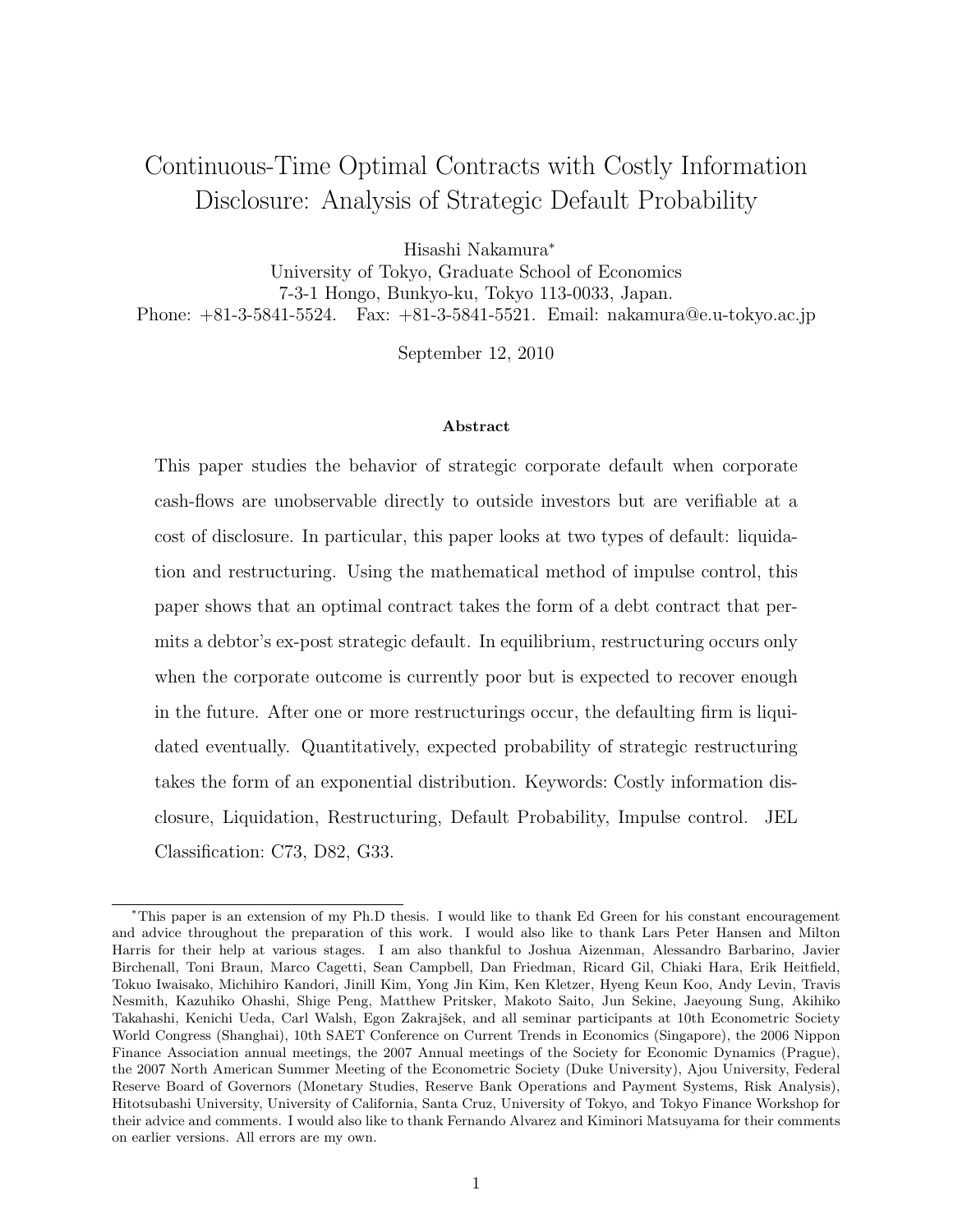## 1 Introduction

Information disclosure is important in actual corporate practices when corporate information is unobservable directly to outside investors. However, the quantitative effect of disclosure on default behavior has not been made clear enough. In previous literature, Duffie and Lando (2001) and Yu (2005) study the effect of corporate accounting transparency (or, disclosure quality) on credit spreads by incorporating incomplete information into Merton  $(1974)$ 's contingent-claim models.<sup>1</sup> However, under exogenous, symmetric security structures in the contingent-claim models, their models lack investigation into the role of strategic information disclosure in optimally designed defaultable contracts.<sup>2</sup>

The purpose of this paper is to examine strategic information disclosure and strategic default in optimal contracts under informational asymmetry. In particular, this paper looks at equilibrium expected default probability in a continuous-time environment with Markov income shocks and costly verifiable information. As a consequence, it shows that an ex-ante optimal contract takes the form of a debt contract that permits a debtor's ex-post strategic default. The default is a discontinuous, downward jump of equilibrium payment path as forgiveness,<sup>3</sup> and enables the contracting players to keep their contractual relationship beyond the debtor's temporary poor performance and to hold the possibility that they will obtain higher cash-flows after the debtor's future recovery. In equilibrium, creditors expect the strategic debtor to default based on an explicit (i.e., closed-form) exponential distribution, in which the default probability is decreasing (increasing) in the disclosure cost when the cost is low (high, respectively).

This model structure is an infinite-horizon, continuous-time version of costly state verification (CSV) models, which are explored seminally by Townsend (1979). The infinite-horizon game consists of a series of very-fine-grid component games, each of which is similar to the standard 2- or 3-period CSV game.<sup>4</sup> Specifically, there exists two risk-averse players: one firm and one lender. The lender invests in the firm's project. The firm's cash-flow process from the project is uncertain, and its realization is privately observable only to the firm but is verifiable to the lender via a costly disclosure technology.<sup>5</sup> The cash-flows are allocated at the end of each component game according to contract terms. In contrast to the standard 2- or 3-period CSV model, the contract may be continued beyond default in this dynamic CSV model. In equilibrium, the firm decides whether to continue, to liquidate, or to restructure the contract strategically from a dynamic perspective.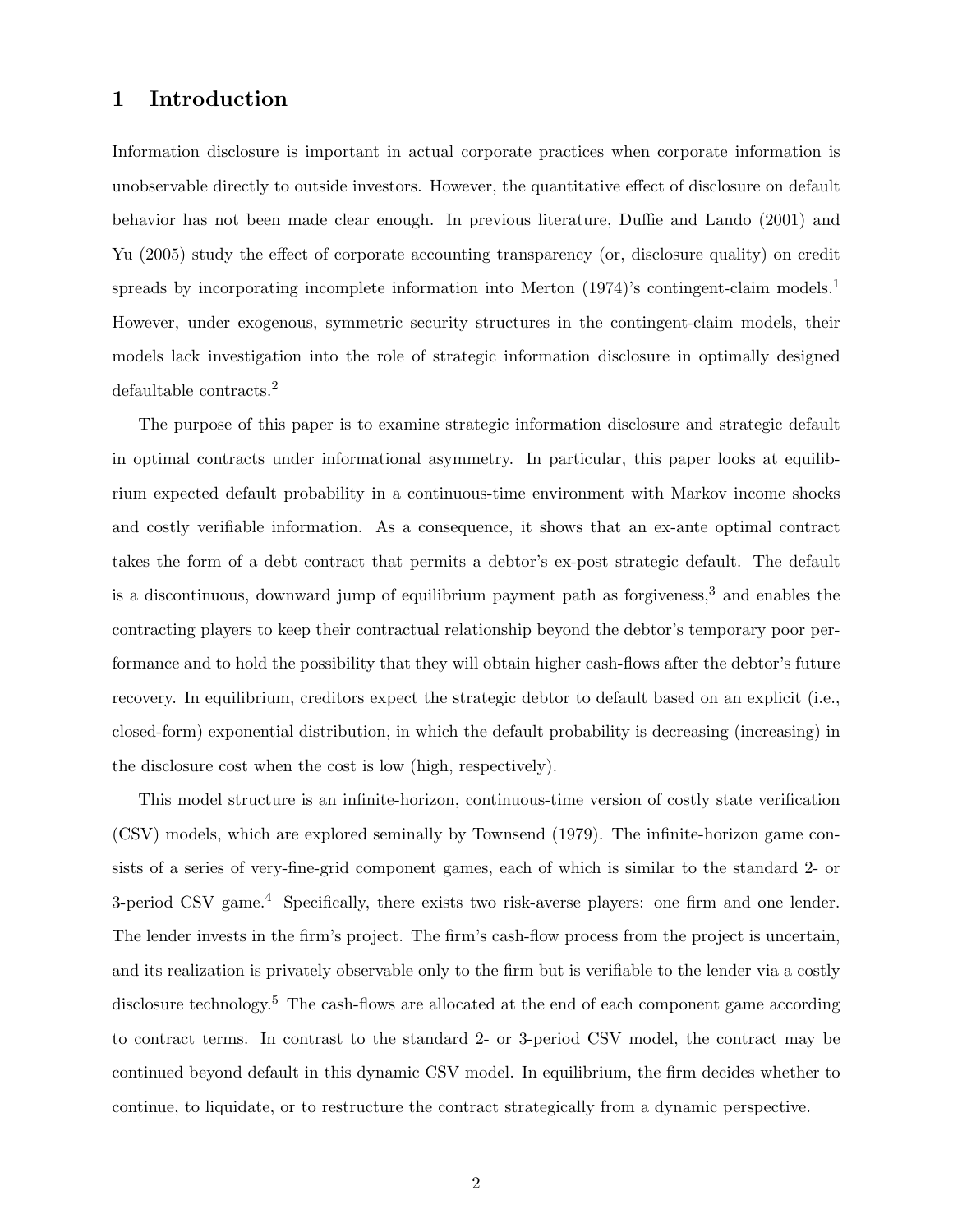This model extends Wang (2005)'s infinite-horizon discrete-time CSV model mainly in two points. First, the income process is Markov, whereas Wang assumes individually and independently distributed  $(i.i.d.)$  income shocks.<sup>6</sup> The Markovian income shocks are obviously more realistic than i.i.d. shocks. Second, this model has a continuous-time structure by formalizing the dynamic CSV game as a continuous limit of discrete-time games with fine grids. The best feature of the continuous-time model is tractability based on the well-established mathematical theory of stochastic processes.<sup>7</sup> This method makes complex, dynamic Bayesian games tractable so as to achieve complete characterizations of the equilibrium.<sup>8</sup>

More specifically, I solve for the optimal contract via the impulse control method of Bensoussan and Lions (1982) and Øksendal and Sulem (2005). Restructuring in default is characterized by impulse control. Contrary to continuous control problems, the timing, number, size, and intensity of jumps (i.e., "impulses") are decision variables. Precisely, under some regularities, the firm's default behavior is characterized by one equation:

$$
\max\left(\sup_{\mu_S} \left\{ f(y) + Lu(y) \right\}, \mathcal{M}u(y) - u(y) \right) = 0 \quad \text{for all } y \in \mathcal{S}
$$
 (1.1)

where  $u$  and  $f$  represent the firm's continuation utility and instantaneous utility, respectively, each of which is a funciton of the state vector y in a solvency space  $S$ ; Lu denotes the generator of the state process  $Y \in \mathcal{S}$ ;  $\mu_S$  denotes the drift coefficient of the payment process, which is controlled continuously;<sup>9</sup> sup<sub> $\mu_S$ </sub> { $f(y) + Lu(y)$ } = 0 stands for the Hamilton-Jacobi-Bellman (HJB) equation when the firm keeps the payment promise according to contract terms;  $\mathcal{M}u(y)$  stands for the firm's optimally restructured utility after the firm's bad shape y is disclosed at a cost of disclosure. Eq.(1.1) implies that, when the current utility under the contract is higher than the restructured utility (i.e.,  $\mathcal{M}u(y) < u(y)$ ), the firm commits to the contract, and his utility evolves based on the HJB equation; when y is low such that  $\mathcal{M}u(y) = u(y)$ , the firm discloses his bad condition and requests restructuring. When the lender expects the firm's future recovery, she accepts the request; otherwise, the contract is terminated. Using the result of  $Eq.(1.1)$ , this paper obtains equilibrium default probability in a closed form.

This paper is in line with a large literature on dynamic optimal contracting using recursive methods under asymmetric information environments, which started with a seminal paper of Green (1987). Recently, DeMarzo and Fishman (2007) study a dynamic optimal capital struc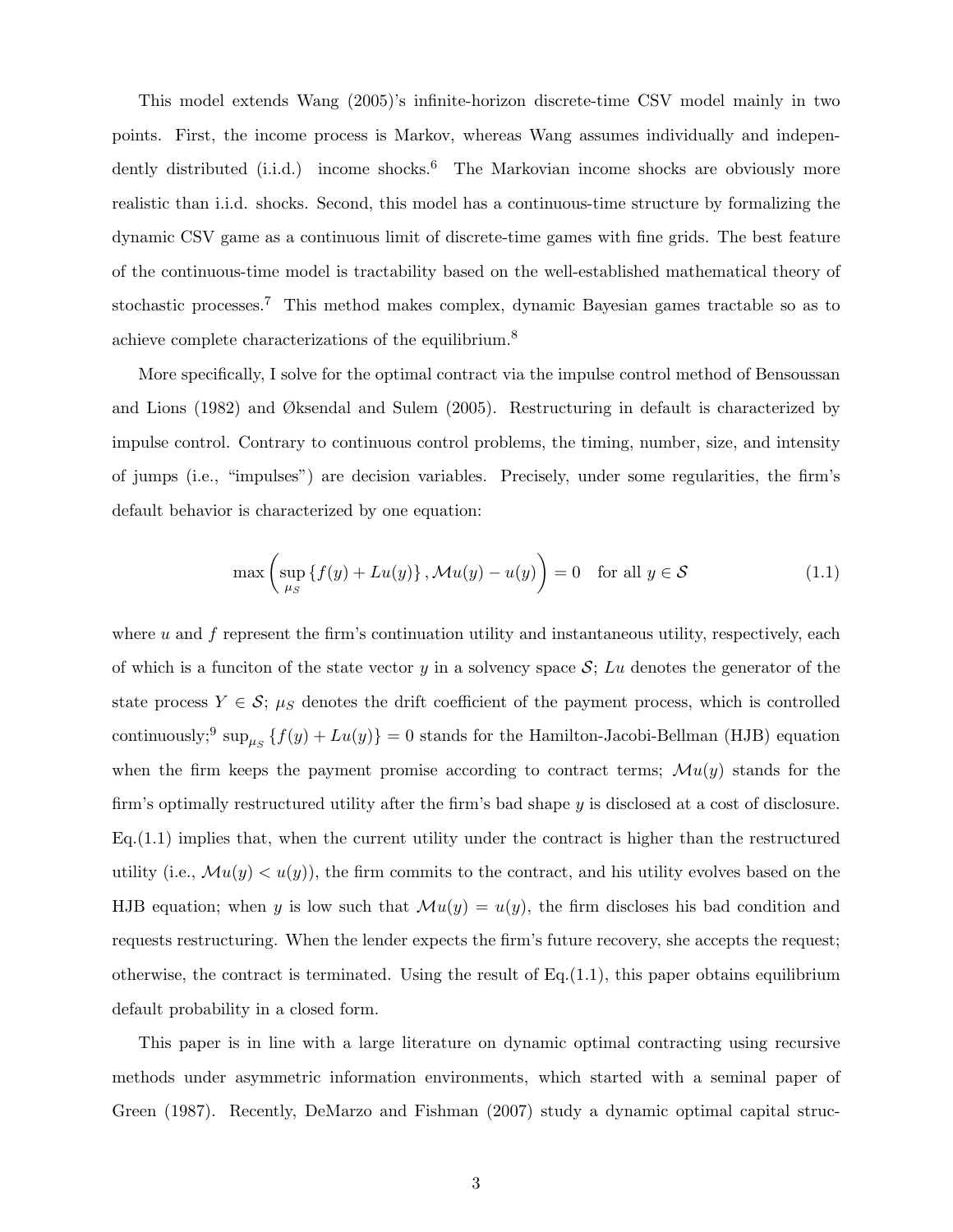ture in finitely horizontal discrete time when a borrower privately observes independent cash flows from his investment project and is able to enjoy costly diversion from them. Tchistyi (2005) extends DeMarzo and Fishman's model into a two-state Markov chain model. Furthermore, DeMarzo and Sannikov (2006) extend Tchistyi's model into an infinitely horizontal continuous-time framework. The paper of DeMarzo and Sannikov is close to mine in the sense of studying an optimal long-term contract under Markovian technological environments in continuous time. The difference is that they study costly diversion, whereas this paper explores costly disclosure and strategic default.

This paper is organized as follows. The next section defines an environment. Section 3 solves for an optimal contract and characterizes it qualitatively. Section 4 shows quantitative results. The final section concludes.

## 2 Environment

#### 2.1 Set-up

Consider a stochastic economy with a single non-storable consumption good in infinite-horizon continuous time with time parameter  $t \in [0,\infty)$ . There is also single storable capital. Assume that there are no capital depreciation and no capital accumulation, in order to confine our attention simply to level-stationary equilibrium. Uncertainty is governed by a complete filtered space  $(\Omega, \mathcal{F}, \mathbb{F} = {\{\mathcal{F}_t\}_{t\geq 0}}, P)$ , which satisfies the usual conditions. In particular, the filtration  $\mathbb{F} = {\{\mathcal{F}_t\}_{t\geq 0}}$ is generated by a one-dimensional standard Brownian motion B.

There are two infinitely-lived risk-averse agents: an entrepreneurial firm and a representative lender, indexed by  $i = 1, 2$ , respectively. Individual preferences over deterministic consumption sequences  $\{\gamma_i(t), t \geq 0\}$  (for  $i = 1, 2$ ) are representable by  $\int_{t=0}^{\infty} \exp(-\delta t) \left\{-\frac{\exp(-\alpha \gamma_1(t))}{\alpha}\right\}$  $\left\{\frac{\alpha\gamma_1(t)}{\alpha}\right\} dt$ , and by  $\int_{t=0}^{\infty} \exp(-\delta t) \log(\gamma_2(t)) dt$ , where  $\delta \in (0,1)$  is their common discount factor.<sup>10</sup> The firm's and the lender's autarky utility are constants  $\bar{U}$  and  $\bar{V}$ , respectively, and work as reservation utility.<sup>11</sup> Agent  $i \in \{1,2\}$ 's information set, denoted by  $\{\mathcal{F}_t^i\}_{t \geq 0}$ , is generated by the processes distinguishable to agent i up to time  $t$  – call it agent i's filtration. As I will specify below,  $\{\mathcal{F}_t^2\}_{t\geq 0}$ is no finer than either  $\{\mathcal{F}_t^1\}_{t\geq 0}$  since the firm has informational advantages in this model. Let  $E[\cdot|\mathcal{F}_t^i] = E_t^i[\cdot]$  denote agent i's expectation operator conditional on  $\mathcal{F}_t^i$ . Especially, when the game starts at time  $t$  with a given certain state denoted by  $y$ , their expectation operator is written as  $E_t^{i,y}$  $t^{i,y}[.]$ . I may suppress the time parameter unless it causes any confusion. For convenience, I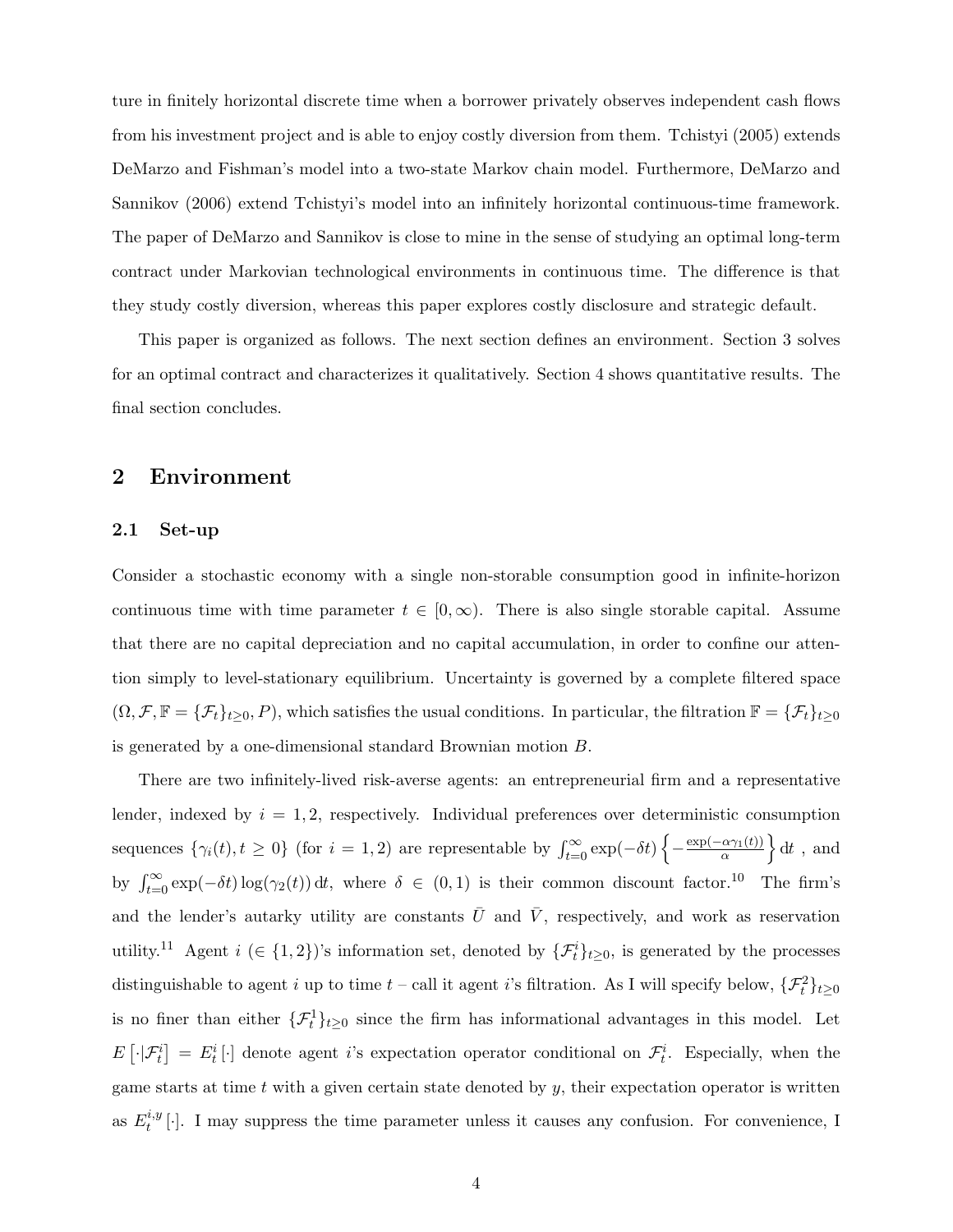will use female pronouns for the lender, and male ones for the firm.

The firm has no capital, whereas the lender has one unit of the capital.<sup>12</sup> The firm has access to a production technology that requires one unit of the capital for production, whereas the lender does not. The firm and the lender make a loan contract of the capital if it provides both of the players with higher utility than their reservation utility, and share the outcome of the production. For simplicity, assume that there is no capital accumulation and no depreciation.<sup>13</sup> The technology, if invested, produces a predictable cash-flow (or income) process of the consumption good, denoted by  $\{X_t\}_{t\geq0}$ , being characterized by the following stochastic differential equation (SDE): with constants  $\mu \in \mathbb{R}, \sigma > 0$  given,

$$
dX_t = \mu dt + \sigma dB_t; X_0 = x > 0.
$$
\n
$$
(2.1)
$$

The values  $\mu$ ,  $\sigma$  are public information, but the realization of the cash flows is private information of the firm, except for  $X_0 = x$ .

Also, a costly, deterministic<sup>14</sup> disclosure technology is available in this economy. This technology reveals the firm's current true cash-flow level to the lender with perfect accuracy. The disclosure technology is used not only by the lender, but also voluntarily by the firm in this model, in contrast to the previous costly disclosure literature in which the lender alone discloses. Precisely, the firm makes a voluntary disclosure at a positive constant disclosure cost  $C_X > 0$  in a state of restructuring (i.e., continuation of the contract beyond default), whereas the lender uses the disclosure technology at a positive constant cost  $C_L > 0$  in a state of liquidation (i.e., termination of the contract). Note that I will define the two types of default in more detail below. The firm's disclosure cost  $C_X$ is dead-weight resource loss and causes the time path of the cash flows to decrease permanently relative to what it would otherwise be:  $X_{\tau} = X_{\tau} - C_X$ . On the other hand, the lender's cost is a utility cost, and includes not only a disclosure cost but also all other costs in liquidation procedures – called  $C_L$  a liquidation cost. The values  $C_X, C_L$  are public information. For convenience, in the following, the disclosure made by the lender is called (a part of) liquidation; I mean by "disclosure" only the voluntary disclosure made by the firm. Assume that the stochastic process of the disclosure, denoted by  $\{d_t \in \{0, 1\}, t \in \{0, \infty\}\}\$ , is predictable. In particular, a disclosure can be undertaken only at the left-limit time  $t^- := \lim_{s \uparrow t} s$  for  $t > 0$ : that is, if  $d_{t-} = 1$ , a disclosure is made (if  $d_{t-} = 0$ , no disclosure).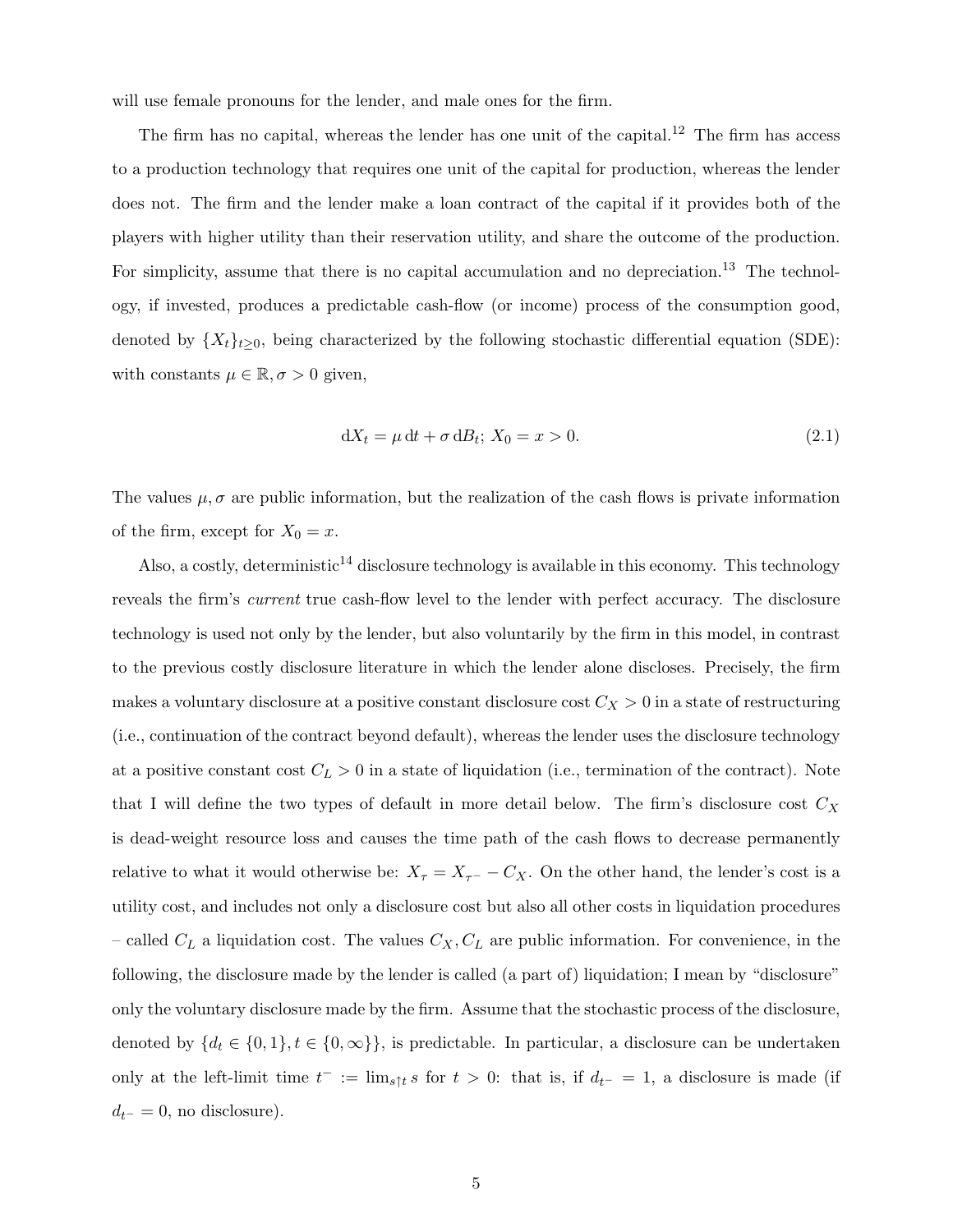#### 2.2 Contracts

The firm designs a contract, which prescribe a rule of payments, and makes a take-it-or-leave-it offer to the lender in order to raise one unit of the capital just before time  $0<sup>15</sup>$  If they do not reach agreement on the contracting, then they live in autarky from the time onwards forever. If both of the agents agree, then the contract is restructured ex post. Assume that there are no other renegotiation opportunities than restructuring in default, to make clear the strategic role of restructuring as compared to the one of liquidation. Let  $\{S_t\}_{t>0}$  denote the process of payments from the firm to the lender.

In addition, assume that this contracting is competitive in the sense that the contract promises the lender the maximum amount the firm would be willing to pay. Behind this, I implicitly assume that, when writing the contract, the firm exposes himself to the risk of losing a competition with outside firms. Being under such a competitive threat, the contract is designed so as to provide the lender with the firm's willing-to-pay, rather than with the lender's autarky utility.

A dynamic game follows after the contracting. Assume that time-t component game (for  $t > 0$ ) evolves for a very short fine duration  $\{t^{-}\}\cup [t, t+dt)$  (or grid t). Note that this assumption will be verified later.<sup>16</sup> Mathematically, the left-limit time  $t^- = \lim_{s \uparrow t} s$  is an isolated point and is attached to the time-t component game. However, from a game-theoretic viewpoint,  $\{t^-\}$  stands for the last stage of the "previous" component game. In order to help understand the game structure intuitively, the description of time- $t \geq 0$  component game starts after  $\{t^{-}\}\$ : the grid-t cash flows are produced and the true realization is revealed only to the firm. The firm then makes a report of his current cash flow level, denoted by  $\ddot{X}$ , at no cost, and transfers the reported amount to the lender. The report can be a lie. As usual in the costly-disclosure literature, the reports are unverifiable.<sup>17</sup> In particular, assume that the report is continuous,  $\{\mathcal{F}_t\}_{t\geq 0}$ -adjusted, and square integrable. There exists a predictable process  $\hat{\mu}$  such that  $d\hat{X}_t = \hat{\mu} dt + \sigma dB_t$ ,  $\hat{X}_0 = x$ . Define  $u := (\mu - \hat{\mu})/\sigma$  and  $B_t^u := B_t - \int_0^t u_s ds$  for each t. Let  $\{\mathcal{F}_t^u\}_{t \geq 0}$  denote the filtration generated by  $B^u$  – call it a reported Brownian motion. That is,

$$
\mathrm{d}\hat{X}_t = \mu \,\mathrm{d}t + \sigma \,\mathrm{d}B_t^u, \,\hat{X}_0 = x.
$$

In other words, the firm can pretend as if his cash-flow process is  $\{\mathcal{F}^u_t\}_{t\geq 0}$ -adjusted. After the reported cash-flows are transferred, the lender seizes the promised payment out of them and returns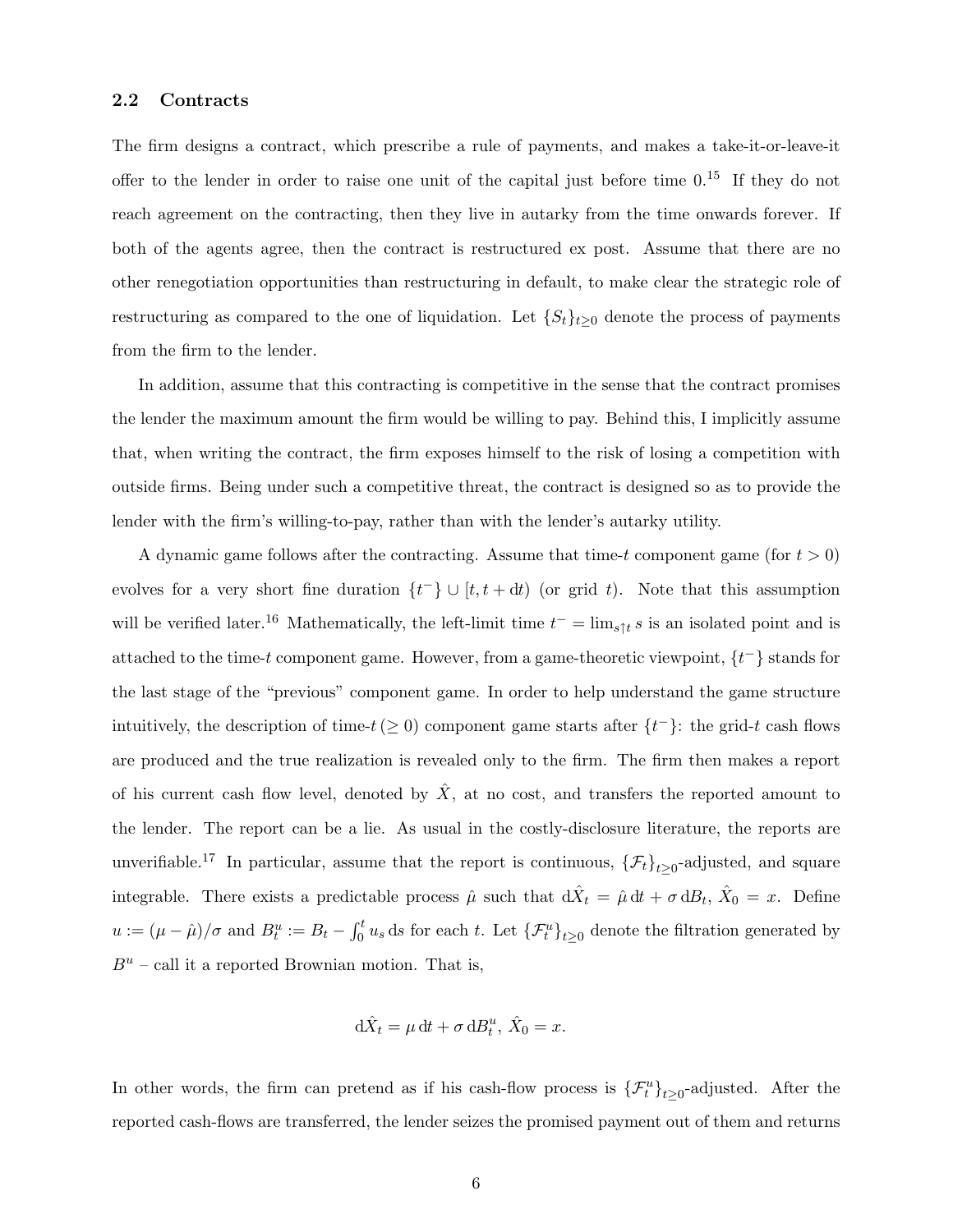the residual cash flows to the firm. If the reported cash flows are short of the promised payment, then the lender keeps the whole reported cash flows. This stage has started with  $\{X_t, \hat{X}_t, S_t\}$ . Notice that  $X_0 = \hat{X}_0 = x, S_0 = s$  at time 0.

Next, the game reaches the left-limit time of the next-grid (call it time- $t'$ ) component game. The firm decides whether or not to disclose the true current cash-flow level. On the one hand, suppose that the firm does not disclose. If the reported cash flow level is lower than the promised payment level, then the contract is terminated, that is, the lender verifies the truth by incurring the cost  $C_L$ , repossesses the capital and seizes the capital and all the true cash flows X from the firm. This is the liquidation that I define in this paper.<sup>18</sup> Assume that, even if the true cash flows turn out to be larger than the promised payment, the contract must be liquidated in order to penalize the lie-telling firm. Subsequently, the firm and the lender live in autarky from the time onwards forever: the firm receives the autarky utility  $\bar{U}$ , whereas the lender receives some utility from the seized cash flows, denoted by  $g(\max\{X, 0\})$ , where g is an increasing function and receives  $\bar{V}$  additionally. If the firm makes the promised payment, then both of the agents consume the allocated goods, that is, the component game then moves on to the next stage.

On the other hand, suppose that the firm discloses. The firm is then given the right to ask for restructuring of the contract – call it re-contracting. The contract re-contracted at  $t'$  is called time- $t'$  contract. After the lender is informed of the firm's current state, the income path is lowered discontinuously by the disclosure cost, and then moves to another contracting (i.e., recontracting) stage. The re-contracting is also competitive. Suppose that the lender rejects the firm's newly announced contract denoted by  $\{S_u, u \geq t' ; S_{t'} = s'\}$ . If  $X_{t'^-} - C_X < S_{t'^-}$ , then the firm misses (defaults on) the payment promise. The contract is terminated and liquidated. If  $X_{t'}$ - $-C_X \geq S_{t'}$ , then both of the agents consume the allocated goods. The component game then moves on to the next stage, taking  $X_{t'} = \hat{X}_{t'} = X_{t'} - C_X$  and  $S_{t'} = S_{t'}$  as given. If the lender accepts the re-contracting plan, the game goes on to the next stage under the new contract, taking  $X_{t'} = \hat{X}_{t'} = X_{t'-} - C_X$  and  $S_{t'} = s'$  as given, after the firm suffers reputation loss  $R(X_{t'-}, S_{t'-}, S_{t'})$ :

$$
R(X_{t'-}, S_{t'-}, S_{t'}) := C_R \left[ K + (S_{t'-} - S_{t'}) - (X_{t'-} - S_{t'-}) \right] > 0 \tag{2.2}
$$

where  $C_R$ ,  $K > 0$  are constants. This is a utility cost.  $(S_{t'}-S_{t'})$  represents the payment allowance at the re-contracting, and  $(X_{t'-} - S_{t'-})$  represents the firm's consumption. Roughly speaking, the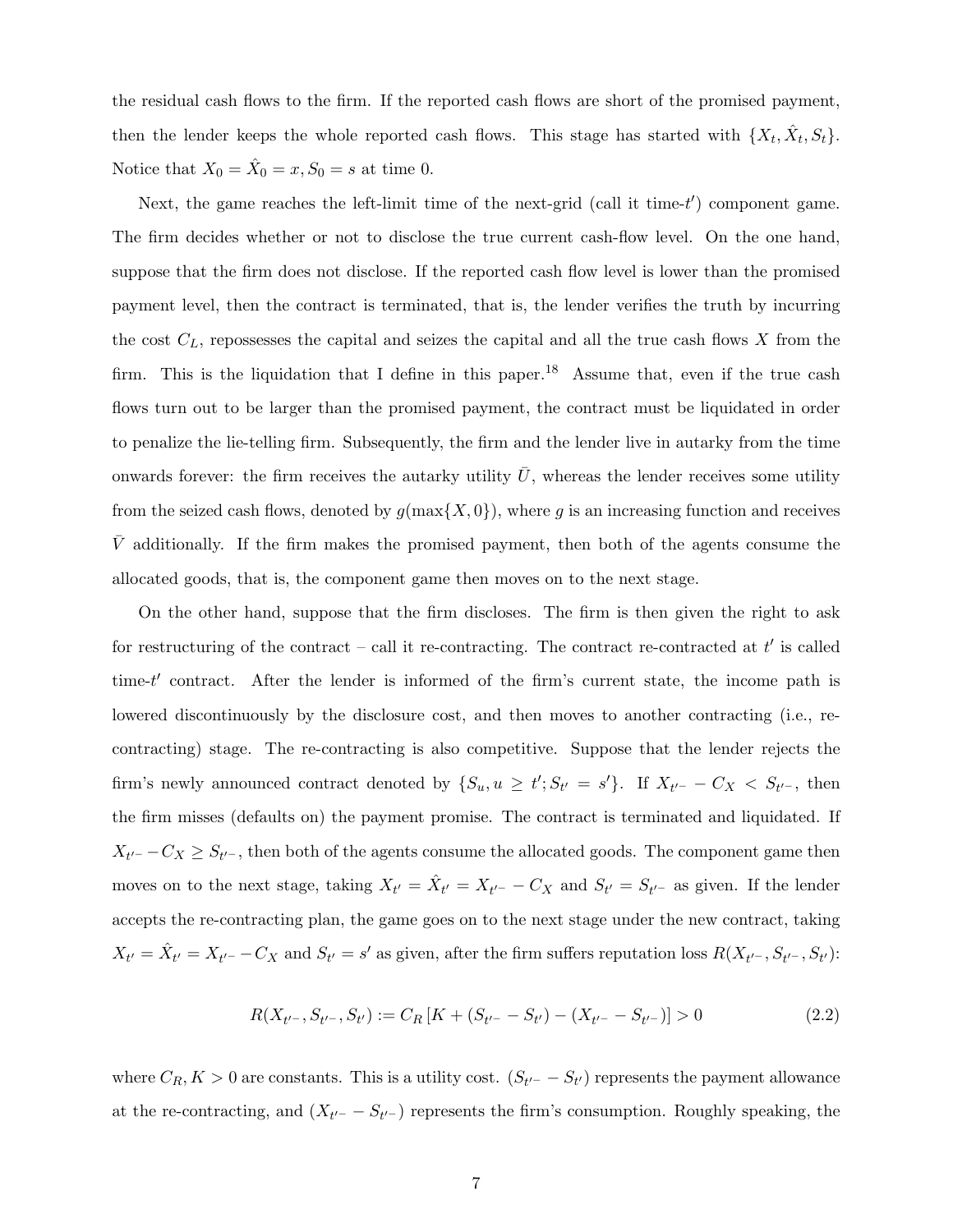reputation loss is increasing in the payment allowance that is discounted by the consumption size of the firm. Assume that  $K > 0$  is large enough to satisfy  $R(X_{t'-}, S_{t'-}, S_{t'}) > 0$  for all  $t'^-$ . This technical assumption is imposed in order to prevent a large discount factor  $(X_{t'}-S_{t'}-)$ from causing negative reputation loss. Note that this assumption will be satisfied in equilibrium numerically. The total costs of the disclosure and the reputation loss are called default costs in this paper. As I will discuss below, the existence of the reputation loss ensures that the accumulated default costs are finite for any finite time in equilibrium.

I focus on a particular form of the rule of payments: the payment  $\{S_t\}$  is characterized as:

Assumption 2.1 Unless a disclosure is made,

$$
dS_t(\hat{X}_t, S_t) = \mu_S(\hat{X}_t, S_t) dt + \sigma_S(\hat{X}_t, S_t) dB_t^u; \quad S_0 = s \in \mathbb{R}.
$$
\n(2.3)

The sets of the controls  $\mu_S$  and  $\sigma_S$  are well-defined, given sets  $M_S$  and  $\Sigma_S$ , respectively. Assume that the process  $\{S_t\}$  satisfying Eq.(2.3) exists. In other words, a contract is characterized by  $\{s, \mu_S, \sigma_S\}$ . Recall that  $B^u$  is the reported Brownian motion. That is,

$$
dS_t(\hat{X}_t, S_t) = (\mu_S(\hat{X}_t, S_t) - u_t) dt + \sigma_S(\hat{X}_t, S_t) dB_t; \quad S_0 = s \in \mathbb{R}.
$$

The Markovian property of the payment rule may look restrictive. However, as I will show below, under some mild conditions, we can obtain as good performance with the optimal Markov control as with an arbitrary  $\mathcal{F}^1_t$ -adapted control in equilibrium. Accordingly, the Markovian property is not restrictive.

Finally, players' strategies are very general: with such contracts given, the firm's strategies of the contract announcements, the disclosures and the reports, and the lender's (re-)contracting strategy are assumed to depend on his or her information set  $\mathcal{F}_t^i$  (for  $i \in \{1,2\}$ ).

## 3 Optimal contracting

### 3.1 Formal representation

This subsection formulates an optimal contracting problem as a control problem with the initial states  $X_0 = x, S_0 = s$ . For mathematical convenience,  $S_0 = s$  is given here. A control for this system is then a quartet sequence:  $v := {\tau, \kappa, \mu_S, \sigma_S}$  where (1)  $\tau = {\tau_1, \tau_2, \cdots, \tau_j, \cdots}$  where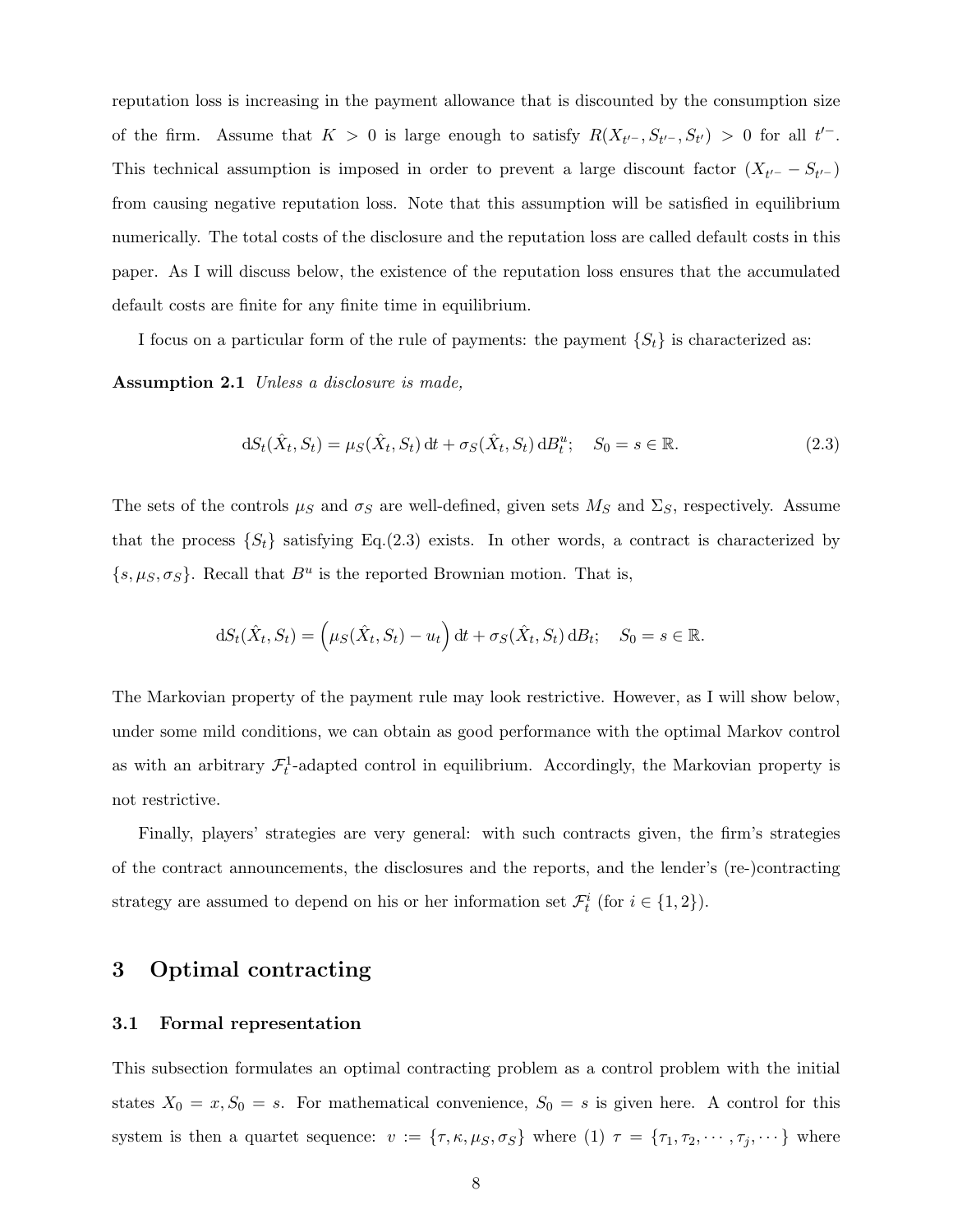$\tau_j$  denotes the jth disclosure time and  $\tau_1 \leq \tau_2 \leq \cdots \leq \tau_j \leq \cdots$ ,  $(2)$   $\kappa = {\kappa_1, \kappa_2, \cdots, \kappa_j, \cdots}$ where  $\kappa_j = \kappa_{\tau_j} := S_{\tau_{j-}} - S_{\tau_j}$  denotes a downward jump of the payment path at  $\tau_j$ , (3)  $\mu_S =$  $\{\mu_0, \mu_1, \mu_2, \cdots, \mu_j, \cdots\}$  where  $\mu_j = \mu_S(\tau_j) - u$  is the drift coefficient in the  $\tau_j$  contract, and (4)  $\sigma_S = {\sigma_0, \sigma_1, \sigma_2, \cdots, \sigma_j, \cdots}$  where  $\sigma_j = \sigma_S(\tau_j)$  is the diffusion coefficient in the  $\tau_j$  contract. In other words, this control is a combination of stochastic controls  $\{\mu_S, \sigma_S\} \in M_S \times \Sigma_S$  and an impulse control  $\{\tau, \kappa\} \in \mathcal{W}$  that is well-defined in  $[0, \infty) \times \mathbb{R}$ . Note that, as I will show below, disclosures are not undertaken continuously because of the default costs in equilibrium:  $\tau_1 < \tau_2 < \cdots < \tau_j < \cdots$ . For convenience, define  $\tau_0 := 0$ . With the combined control v given, the corresponding state process  $Y_t^{(v)}$  $\tau_t^{(v)} := \left[ \begin{array}{cc} X_t^{(v)} & S_t^{(v)} \end{array} \right]$ t  $\int_{0}^{\top}$ , where the superscript  $\top$  of a vector and a matrix represents their transpose, is defined inductively by: for each natural number  $j \in \mathbb{N} = \{1, 2, 3, ...\}$ ,

$$
dY_t^{(v)} = \begin{bmatrix} \mu \\ \mu_0 \end{bmatrix} dt + \begin{bmatrix} \sigma \\ \sigma_0 \end{bmatrix} dB_t \text{ for } \tau_0 \le t \le \tau_1^-; Y_0^{(v)} = y = \begin{bmatrix} x \\ s \end{bmatrix}
$$
  
\n
$$
Y_{\tau_j}^{(v)} = \begin{bmatrix} X_{\tau_j^-} - C_X \\ S_{\tau_j^-} - \kappa_j \end{bmatrix} \text{ for } t = \tau_j;
$$
  
\n
$$
dY_t^{(v)} = \begin{bmatrix} \mu \\ \mu_j \end{bmatrix} dt + \begin{bmatrix} \sigma \\ \sigma_j \end{bmatrix} dB_t \text{ for } \tau_j \le t \le \tau_{j+1}^-.
$$
\n(3.1)

I may suppress the superscript  $(v)$  unless it causes any confusion. A contract is said to be feasible if the allocation satisfies the condition:

$$
S_t^{(v)} \ge 0, X_t^{(v)} \ge 0, X_t^{(v)} - S_t^{(v)} \ge 0 \text{ for all } t.
$$
\n(3.2)

Since the lender possesses log utility, the feasibility condition should be satisfied in the optimal contract. Define the explosion time of  $Y_t^{(v)}$  $\tau_t^{(v)}$  as  $\tau_{\infty} := \tau_{\infty}(\omega) = \lim_{R \to \infty} \left( \inf \left\{ t > 0; \right\} \right)$  $Y_t^{(v)}$  $\left| \mathcal{F}_t^{(v)} \right| \geq R \big\}$ . Also, a contract can be terminated before the explosion when it does not give the autarky utility to either agent or both. Let  $S \subset \mathbb{R}$  denote the set of the state variables that promise no smaller than the autarky utility to the contracting agents – called a solvency region. Assume that there exists an open set S such that  $Y_0 = y = [x, s]^\top \in S$ . Define another  $\mathcal{F}_t$ -stopping time  $\tau_S$  as  $\tau_{\mathcal{S}} := \inf \left\{ t \in (0, \tau_{\infty}), Y_t^{(v)} \notin \mathcal{S} \right\}$ . Call  $\tau_{\mathcal{S}}$  liquidation time. Assume that we are given a set V of admissible combined controls  $v = (\tau, \kappa, \mu_S, \sigma_S)$  such that a unique strong solution  $Y_t^{(v)}$  $t_t^{(v)}$  of Eq.(3.1)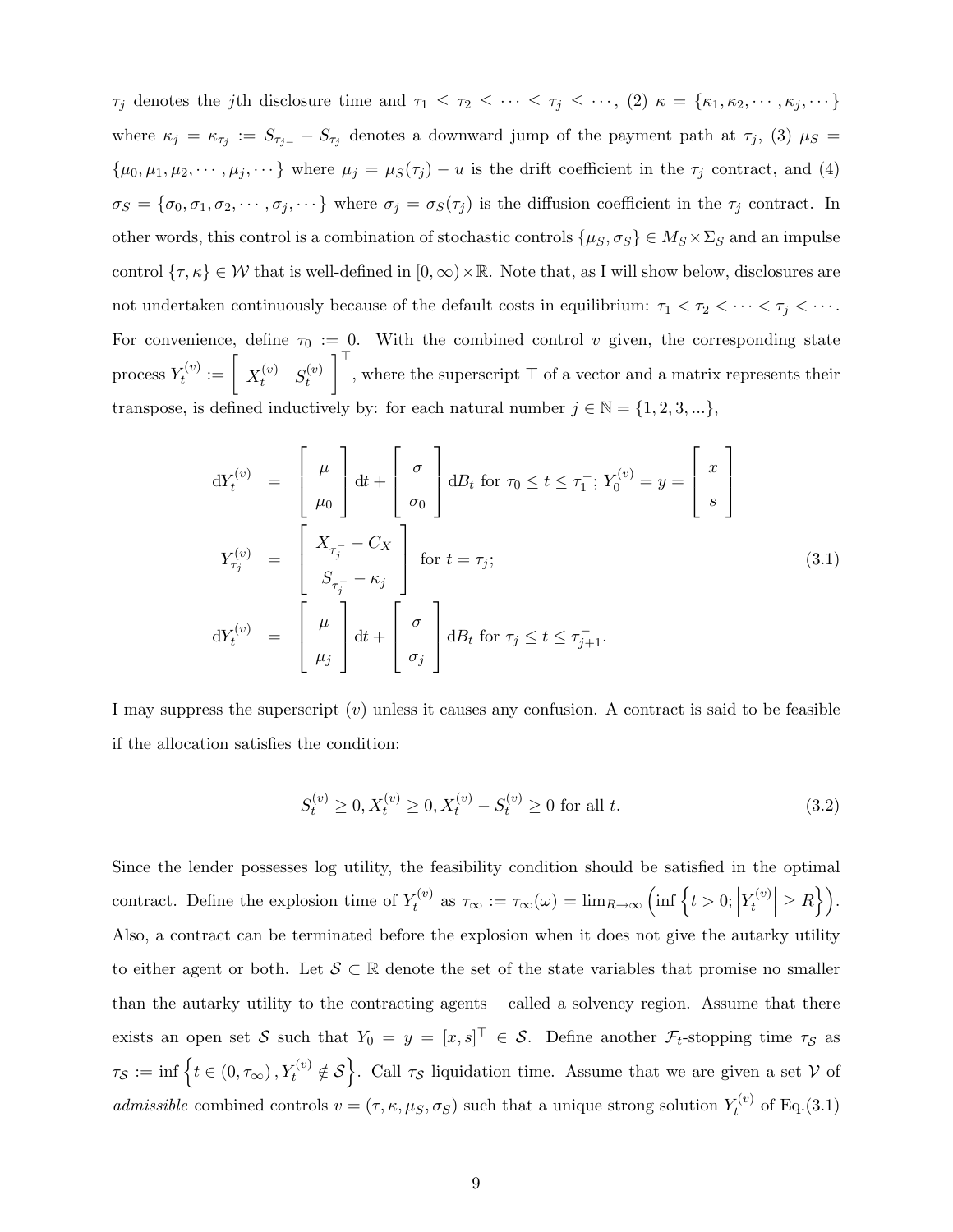exists,  $\tau_{\infty} = \infty$ , and  $\lim_{j \to \infty} \tau_j = \tau_{\mathcal{S}}$  a.s. for all y. Define the firm's expected utility, taking as given  $Y_0 = y$  and a quartet of the stochastic and impulse controls v:

$$
J^{(v)}(y) := E^{e,y} \left[ \int_0^{\tau_S} e^{-\delta t} \left[ -\frac{1}{\alpha} \exp \left\{ -\alpha (X_t - S_t) \right\} \right] dt + e^{-\delta \tau_S} \bar{U} \cdot \chi_{\{\tau_S < \infty\}} \right] - \sum_{\tau_j \le \tau_S} e^{-\delta \tau_j} C_R \left[ K + \kappa_j - (X_{\tau_{j-}} - S_{\tau_{j-}}) \right]
$$
(3.3)

where, for a condition  $\mathcal{O}, \chi_{\{\mathcal{O}\}}$  is an indicator function of  $\mathcal{O}$ , i.e., it takes on 1 if  $\mathcal O$  holds true (otherwise, 0). Assume that the right hand side of Eq.(3.3) is finite for all  $Y_0 = y = [x, s]^\top \in \mathcal{S}, v \in \mathcal{S}$  $V.$  Assume technically that:

$$
E^{e,y}\left[\int_0^{\tau_S} \max\left\{-\left(-\frac{\exp(-\alpha(X_t - S_t))}{\alpha}\right), 0\right\} dt\right] < \infty \quad \text{ for all } y \in S, v \in V,
$$
  

$$
E^{e,y}\left[\sum_{\tau_j < \tau_S} \max\left\{-C_R \left[K + \kappa_j - (X_{\tau_{j-}} - S_{\tau_{j-}})\right], 0\right\} dt\right] < \infty \quad \text{ for all } y \in S, v \in V.
$$

The expected liquidation utility is also finite. Now, our optimal contracting problem is written as: with  $Y_0 = y \in \mathcal{S}$  as given,

$$
U(y) = \sup_{v \in \mathcal{V}} \left\{ J^{(v)}(y) \right\} = J^{(\hat{v})}(y) \tag{3.4}
$$

subject to Eq.(3.1),(3.2).  $U(y)$  denotes the firm's value function, and  $\hat{v} \in V$  is an optimal control.

### 3.2 Incentive compatibility

As usual in contract theory, I impose the incentive compatibility condition: I restrict the contract space to the set of the contracts that induce the firm to tell the truth. A contract is said to be incentive compatible if the firm is better off telling the truth than telling a lie for a.a  $y \in \mathcal{S}$  for all t. Define a temporary incentive compatibility condition: for a.a.  $(X_t, S_t) \in \mathcal{S}$  for each t,

$$
E_{t-}^{e} \left[ \int_{t}^{\tau_{S}} e^{-\delta u} \left[ -\frac{1}{\alpha} \exp \left\{ -\alpha (X_{u} - S(X_{u}, S_{u-})) \right\} \right] du + e^{-\delta \tau_{S}} \bar{U} \cdot \chi_{\{\tau_{S} < \infty\}} - \sum_{\tau_{j} \leq \tau_{S}} e^{-\delta \tau_{j}} C_{R} \left[ K + \left( S_{\tau_{j}} - S_{\tau_{j}} \right) - \left( X_{\tau_{j}} - S_{\tau_{j}} \right) \right] \right] \geq
$$
(3.5)  

$$
E_{t-}^{e} \left[ \int_{t}^{\tau_{S}'} e^{-\delta u} \left[ -\frac{1}{\alpha} \exp \left\{ -\alpha (X_{u}' - S(X_{u}' + I_{u}, S_{u-})) \right\} \right] du + e^{-\delta \tau_{S}'} \bar{U} \cdot \chi_{\{\tau_{S}' < \infty\}} - \sum_{\tau_{j}' \leq \tau_{S}'} e^{-\delta \tau_{j}'} C_{R} \left[ K + \left( S_{\tau_{j}'}' - S_{\tau_{j}'}' \right) - \left( X_{\tau_{j}'}' - S_{\tau_{j}'}' \right) \right]
$$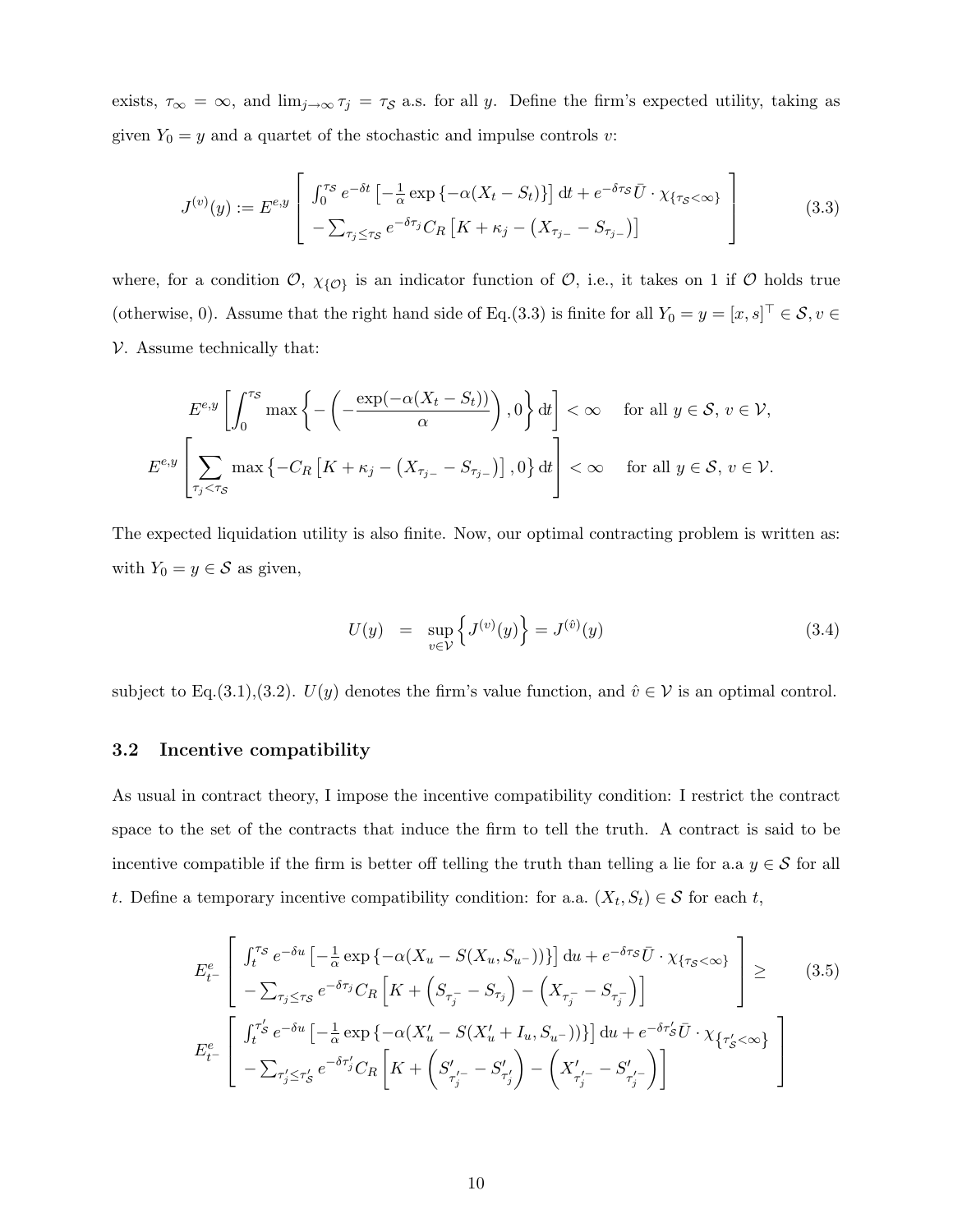such that  $I_u = 0$  if  $u > t$  (that is, the firm always tells the truth after time t), where  $I := \hat{X} - X$ denotes the deviation of the report from the truth. The superscript  $x'$  of a variable x means that  $x'$ is the variable that is realized when the firm does not report the truth, whereas  $x$  is the one when he does. Accordingly, Eq.  $(3.5)$  means that, for each t, the firm is better off telling the truth than telling a lie only at the time-t component game. Note that, when the firm's reports deviate from the truth only at one time in Eq.(3.5), the one-time lie-telling influences the future state process and the future information set in a history-dependent way. Similarly to Fernandes and Phelan (2000),

**Lemma 3.1** The incentive compatibility condition holds true if, and only if, the temporary incentive compatibility condition holds true.

#### Proof of Lemma 3.1: See Appendix.

With regard to the firm's disclosure strategy, define the following two disjoint, complementary sets:  $D_t := \{ Y_{t^-} \in \mathcal{S} : d_{t^-} = \tilde{d}(\mathcal{F}_{t^-}^1) = 1 \}$  and  $D_t^c := \{ Y_{t^-} \in \mathcal{S} : d_{t^-} = \tilde{d}(\mathcal{F}_{t^-}^1) = 0 \}$  where  $\tilde{d}(\mathcal{F}_{t^-}^1)$ represents the disclosure strategy.  $D_t$  denotes the set of  $Y_{t-}$  that triggers disclosure at left-limit time  $t^-$  with the information set  $\mathcal{F}^1_{t^-}$  given – call it disclosure region (of the cash-flow set);  $D_t^c$  is its complementary set – call it non-disclosure region. The temporary incentive compatibility condition is then characterized by the following two conditions: for a.a.  $(X_t, S_t) \in \mathcal{S}$  for each t,

**Condition 3.1** When the truth is in the disclosure region (i.e.,  $(X_t-, S_{t-}) \in D_t$ ), the firm should not make any reports  $\hat{X}_{t-}$  that satisfy  $(\hat{X}_{t-}, S_{t-}) \in D_t^c$ .

**Condition 3.2** When the truth is in the non-disclosure region (i.e.,  $(X_{t-}, S_{t-}) \in D_t^c$ ), the firm should not make any reports  $\hat{X}_{t-}$  that satisfy  $(\hat{X}_{t-}, S_{t-}) \in D_t^c$  and  $\hat{X}_{t-} \neq X_{t-}$ .

Suppose  $(\hat{X}_{t-}, S_{t-}) \in D_t$ . Since the truth is disclosed, the incentive-compatibility problem does not matter in the case. Thus, I must look only at the case that disclosures are not triggered, that is,  $(\hat{X}_{t-}, S_{t-})$  ∈  $D_t^c$ . We can classify this case further into two sub-categories:  $(X_{t-}, S_{t-})$  ∈  $D_t$ and  $(X_{t}^-, S_{t^-}) \in D_t^c$ . They are corresponding to Condition 3.1 and Condition 3.2, respectively. Condition 3.1 implies that when the truth is in the disclosure region (i.e.,  $(X_{t^-}, S_{t^-}) \in D_t$ ), the firm should not make a lie-telling report in order to avoid disclosure. Condition 3.2 implies that the firm should make a truth-telling report even when the truth is in the non-disclosure region (i.e.,  $(X_{t^-}, S_{t^-}) \in D_t^c$ ). Since the reports are unverifiable, from the two conditions,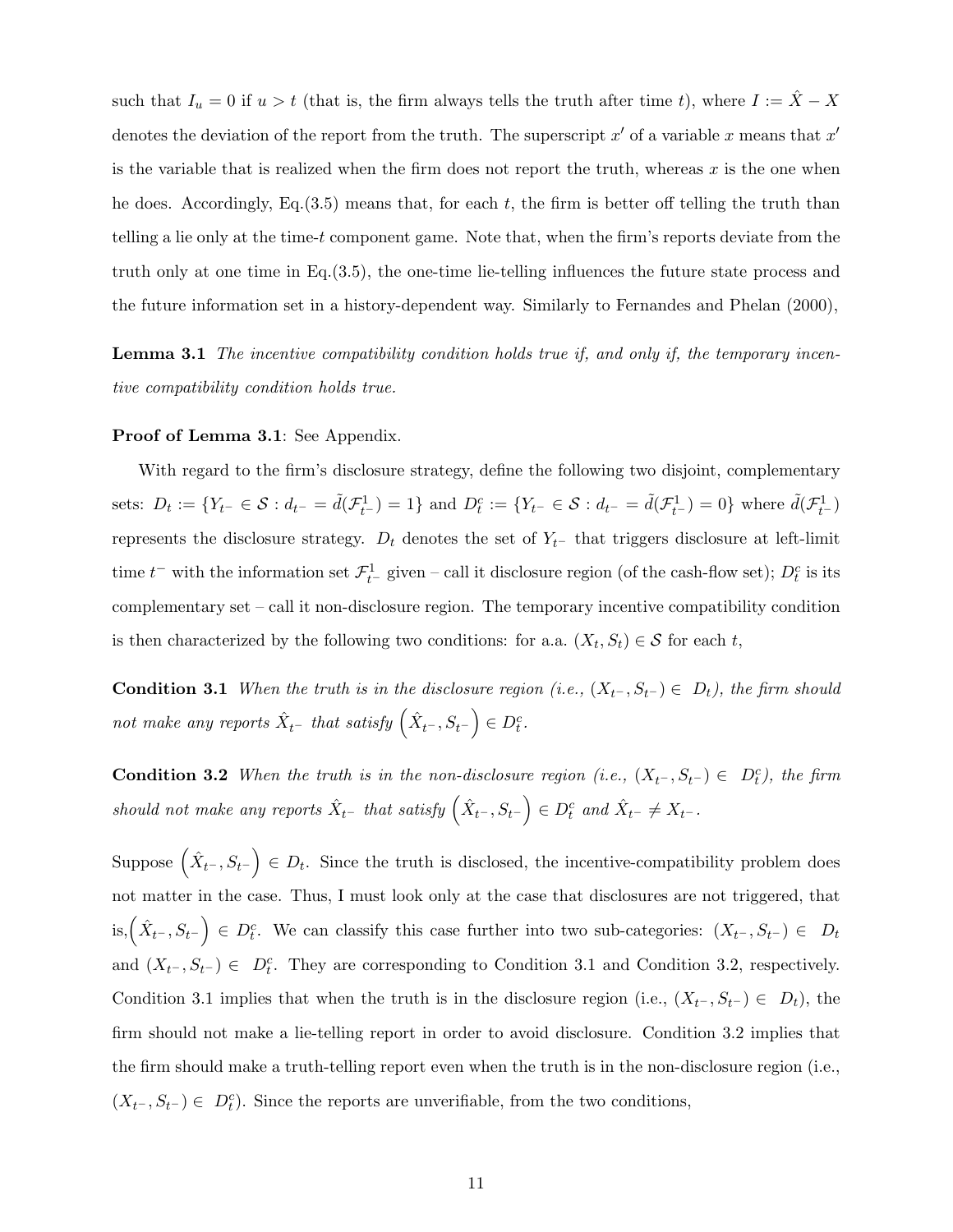Lemma 3.2 The incentive compatibility contracts are characterized as follows:

(1)  $\mu_S$  is a function only of S and  $\sigma_S = 0$  where 0 denotes a zero vector,

 $(2)$  a disclosure occurs when, and only when, restructuring occurs,

 $(3)$  re-contracting provides the firm with no lower continuation utility (i.e., the remaining utility under future truth revelation) than when re-contracting is not undertaken.

#### Proof of Lemma 3.2: See Appendix.

In other words, first, the incentive compatible contract is deterministic. Still, the payment may be time-varying. Second, disclosure is necessary and sufficient for restructuring. Finally, restructuring should provide the firm with the payoffs enough to induce the firm to disclose voluntarily. For the lender, the restructuring has both its pros and cons. A lack of the firm's commitment is obviously averse to the lender. At the same time, however, restructuring is favorable to the lender because it induces the firm to reveal his true current cash flows to the lender at some intervals and of mitigating the firm's misbehavior. If the firm is not expected to be profitable in the future, restructuring could not provide sufficiently high future payoffs for either the firm or the lender. The firm is then enforced into liquidation. From Lemma 3.1 and Lemma 3.2,

**Proposition 3.1** Eq.(3.3) satisfies the incentive compatibility condition if (1)  $\mu_S = \mu_S(S)$  and  $\sigma_S = 0$ , (2) a disclosure occurs when, and only when, restructuring occurs, and (3) restructuring provides the firm with no lower continuation utility than when restructuring is not undertaken.

Impose  $\mu_S = \mu_S(S)$  and  $\sigma_S = \mathbf{0}$  henceforth. The contracts are characterized by  $\{s, \mu_S(S)\}.$ 

#### 3.3 Verification theorem

In this subsection, I show a verification theorem for the firm's optimization problem (3.4) by using the Hamilton-Jacobi-Bellman (HJB) equation of a Markov continuous control and the quasivariational inequalities (QVI) of an impulse control. Call this method quasi-variational Hamilton-Jacobi-Bellman inequalities (HJBQVI). Define the generator of  $Y_t$  is:

$$
L^{(\mu_S)}h(y) := -\delta h(y) + \mu \left. \frac{\partial h}{\partial X^{(v)}} \right|_{X^{(v)} = x} + \mu_S \left. \frac{\partial h}{\partial S^{(v)}} \right|_{S^{(v)} = s} + \frac{1}{2}\sigma^2 \left. \frac{\partial^2 h}{\partial (X^{(v)})^2} \right|_{X^{(v)} = x}
$$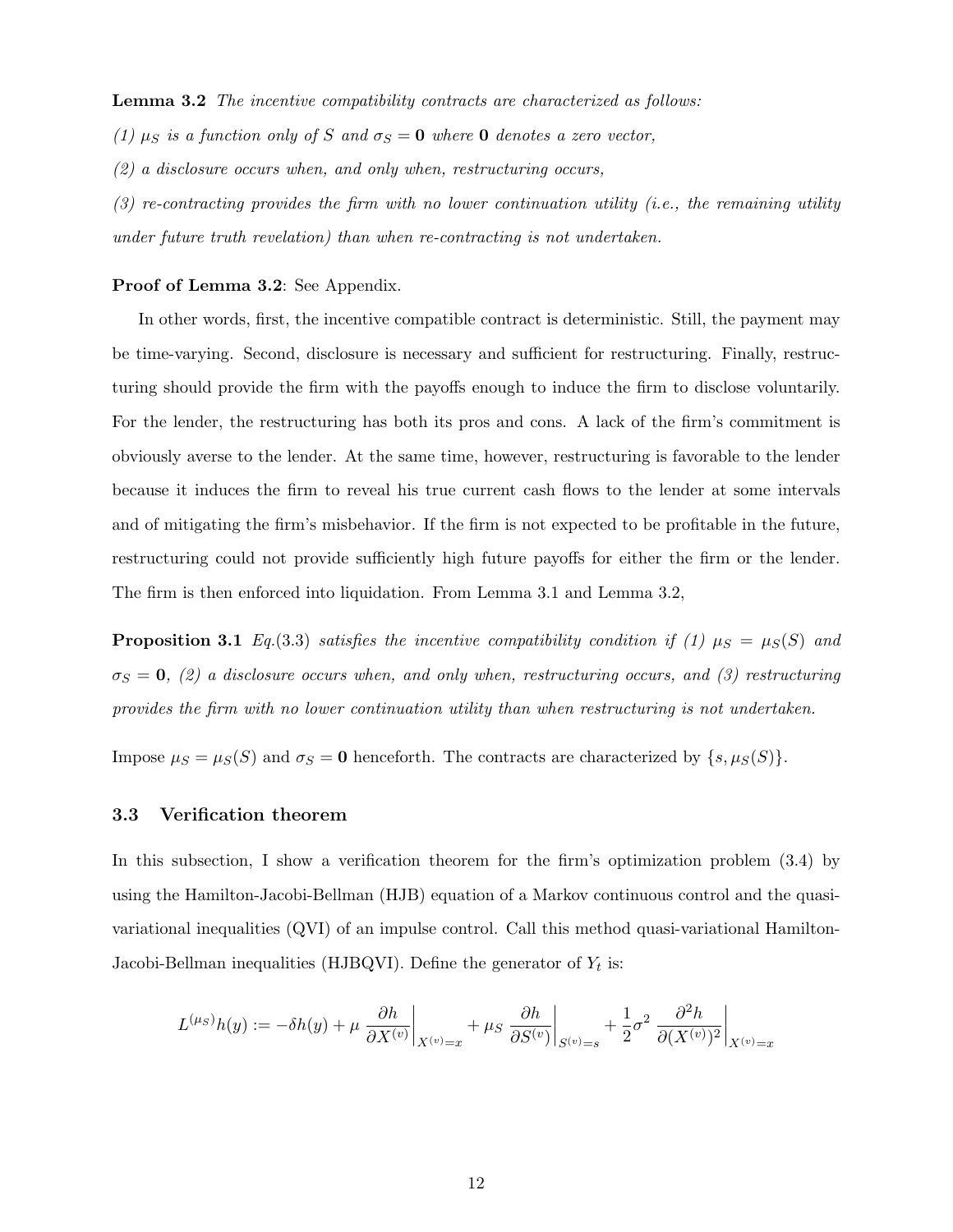for each  $\mu_S \in M_S$  and for a twice differentiable function h under the evolution Eq.(3.1). Also, define a restructuring operator:

$$
\mathcal{M}h(y) := \sup_{\kappa \in \mathbb{R}} \left\{ h(y - \begin{bmatrix} C_X \\ \kappa \end{bmatrix}) - R^Y(y, \kappa); \quad y - \begin{bmatrix} C_X \\ \kappa \end{bmatrix} \in \mathcal{S} \right\}
$$

where  $R^{Y}(y,\kappa) := R(x, s, s - \kappa)$ . In addition, for some  $h(y)$ , define a set:

$$
G := \{ y \in \mathcal{S}; h(y) > \mathcal{M}h(y) \}.
$$

In other words,  $G$  stands for the continuation region for  $h$ , that is, the region the firm does not choose default strategically and keeps the promised payment.

**Theorem 3.1** Suppose that we can find a continuation utility function  $u : \overline{S} \mapsto \mathbb{R}$  such that<sup>19</sup> (*i*)  $u \in C^1(\mathcal{S}) \cap C(\bar{\mathcal{S}})$ , (ii)  $u \geq \mathcal{M}u$  on S, and  $u = \mathcal{M}u$  on  $\partial G$  almost surely, Suppose that  $Y_t^{(v)}$  $t_t^{(v)}$  spends 0 time on ∂G a.s., i.e., (iii)  $E^{e,y}\left[\int_0^{\tau_S} \chi_{\{Y_t^{(v)} \in \partial G\}} dt\right] = 0 \,\forall y \in S, v \in V$ , and suppose that  $(iv)$  ∂G is locally the graph of a Lipschitz continuous function, (v)  $u \in C^2(S^0 \setminus \partial G)$  and the second order derivatives of u are locally bounded near  $\partial G$ , (vi)  $f(y) + L^{(\mu_S)}u(y) \leq 0 \ \forall \mu_S \in M_S, y \in S^0 \setminus \partial G$  where  $f(y) := -\frac{\exp(-\alpha(x-s))}{\alpha}$  $\frac{\alpha(x-s)}{\alpha},$ (vii)  $Y_{\tau_S} \in \partial S$  a.s.  $P^{y,v}$  on  $\{\tau_S \ < \ \infty\}$ , and  $u(Y_t^{(v)})$  $\bar{U}^{(v)}_t \rightarrow \bar{U} \cdot \chi_{\{\tau_{\mathcal{S}} < \infty\}}$  as  $t \rightarrow \tau_{\mathcal{S}}^ \overline{S}$  a.s.  $P^{y,v}$  $\forall y \in \mathcal{S}, v \in \mathcal{V},$ (viii) the family  $\{u^-(Y_\tau^{(v)})\}_{\tau\leq\tau_{\mathcal{S}}}$  is uniformly  $P^{y,v}$ -integrable  $\forall y \in \mathcal{S}, v \in \mathcal{V}$  where  $u^-(y) :=$  $\max(-u(y), 0),$ (ix)  $E^{e,y}\left[|u(Y_\tau)|+\int_0^\tau\left\{|L{}^{(\mu_S)}u(Y_t)|+|\sigma^\top \nabla u(Y_t)|\right\}$  $\{e^{2}\}\mathrm{d}t\Big| < \infty \ \forall y \in \mathcal{S}, v \in \mathcal{V}, \tau,$ where  $\nabla u(y) := \left[\frac{\partial u}{\partial y}\right]$  $\partial y_i$  $\mathcal{I}^n$  $\sum_{i=1}$ . Then,  $u(y) \ge U(y) \quad \forall y \in \mathcal{S}.$  (3.6)

In addition, suppose that

(x) there exists a function  $\hat{\mu}_S : G \mapsto \mathbb{R}$  such that  $f + L^{(\hat{\mu}_S)}u(y) = 0 \ \forall y \in G$ , and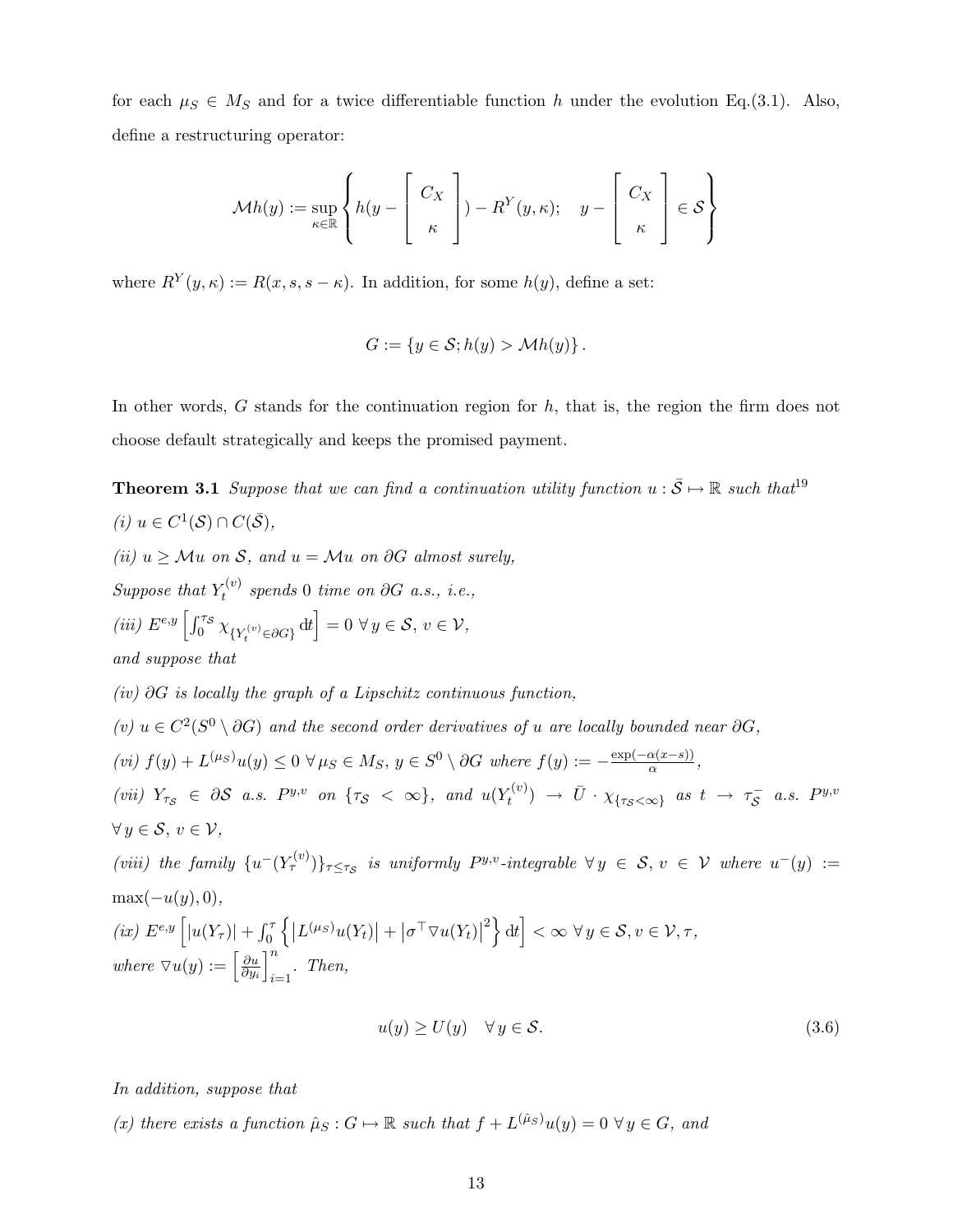$$
(xi) \hat{\kappa} = \hat{\kappa}(y) \in \arg \max_{\kappa} \left\{ u(y - \begin{bmatrix} C_X \\ \kappa \\ \kappa \end{bmatrix}) - R^Y(y, \kappa) \right\} \text{ exists for all } y \in \mathcal{S}.
$$
  
Define an impulse control  $\{\hat{\tau}, \hat{\kappa}\} = \{\hat{\tau}_1, \hat{\tau}_2, \dots; \hat{\kappa}_1, \hat{\kappa}_2, \dots\}$  as: Put  $\tau_0 = 0$  and inductively

$$
\hat{\tau}_{k+1} = \inf \{ t > \hat{\tau}_k; Y^{(v_k)} \notin G \} \wedge \tau_{\mathcal{S}} \tag{3.7}
$$

$$
\hat{\kappa}_{k+1} = \hat{\kappa}(Y_{\hat{\tau}_{k+1}}^{(v_k)}) \quad \text{if} \quad \hat{\tau}_{k+1} < \tau_{\mathcal{S}}; \ k = 1, 2, \cdots \tag{3.8}
$$

where  $Y^{(\hat{v}_k)}$  is defined as the result of applying the combined control

$$
\hat{v}_k := \{\hat{\mu}_S, \{\hat{\tau}_1, \cdots, \hat{\tau}_k; \hat{\kappa}_1, \cdots, \hat{\kappa}_k\}\}
$$

Put  $\hat{v} = \{\hat{\mu}_S, \hat{\tau}, \hat{\kappa}\}\$ . Suppose  $(xii) \hat{v} \in V$ , and  $\{u(Y^{(\hat{v})})\}$  is uniformly  $P^{y,\hat{v}}$ -integrable  $\forall y \in S$ . Then

$$
u(y) = U(y) \quad \forall \, y \in \mathcal{S} \tag{3.9}
$$

and  $\hat{v} \in \mathcal{V}$  is an optimal combined control.

#### Proof of Theorem 3.1: See Appendix.

Let us look at the economic motivations of the conditions in Theorem 3.1. Conditions  $(i), (iv), (v)$ represent the continuous differentiability of the utility function. In general, the value function need not be differentiable everywhere – not even continuous. In that case, we may interpret the above equations in the sense of viscosity solutions (see Øksendal and Sulem  $(2005)$ , Ch.9). However, I look for classical solutions here by imposing Conditions  $(i), (iv), (v)$ , because they are a good fit for this economic analysis. Condition (ii) stands for the temporary incentive compatibility condition of Proposition 3.1, together with  $\sigma_S = 0$ . Without Condition (iii), the default costs could become infinite for some finite period, i.e., which is not an equilibrium. Also, restructuring is instantaneous, i.e., I ignore the periods of Chapter 11 bankruptcy protection, for simplicity. Conditions  $(vi), (x), (xi)$  characterize the optimal conditions. Condition  $(vii)$  regulates the terminal condition of the firm's payoffs. Suppose that this condition is violated. If  $u(Y_{-}^{(v)})$  $(\tau_{\overline{S}}^{(v)}) > \bar{U}$ , there could exist some other renegotiation chances than restructuring. This is not an equilibrium. If  $u(Y_{-}^{(v)}$  $\tau_{\overline{S}}^{(v)}$   $\langle \overline{U}, \overline{U} \rangle$ , the liquidation time should be earlier. It contradicts the definition of liquidation. Finally, Conditions (viii),(ix),(xii) ensure the integrability of the payoffs. The plausibility of these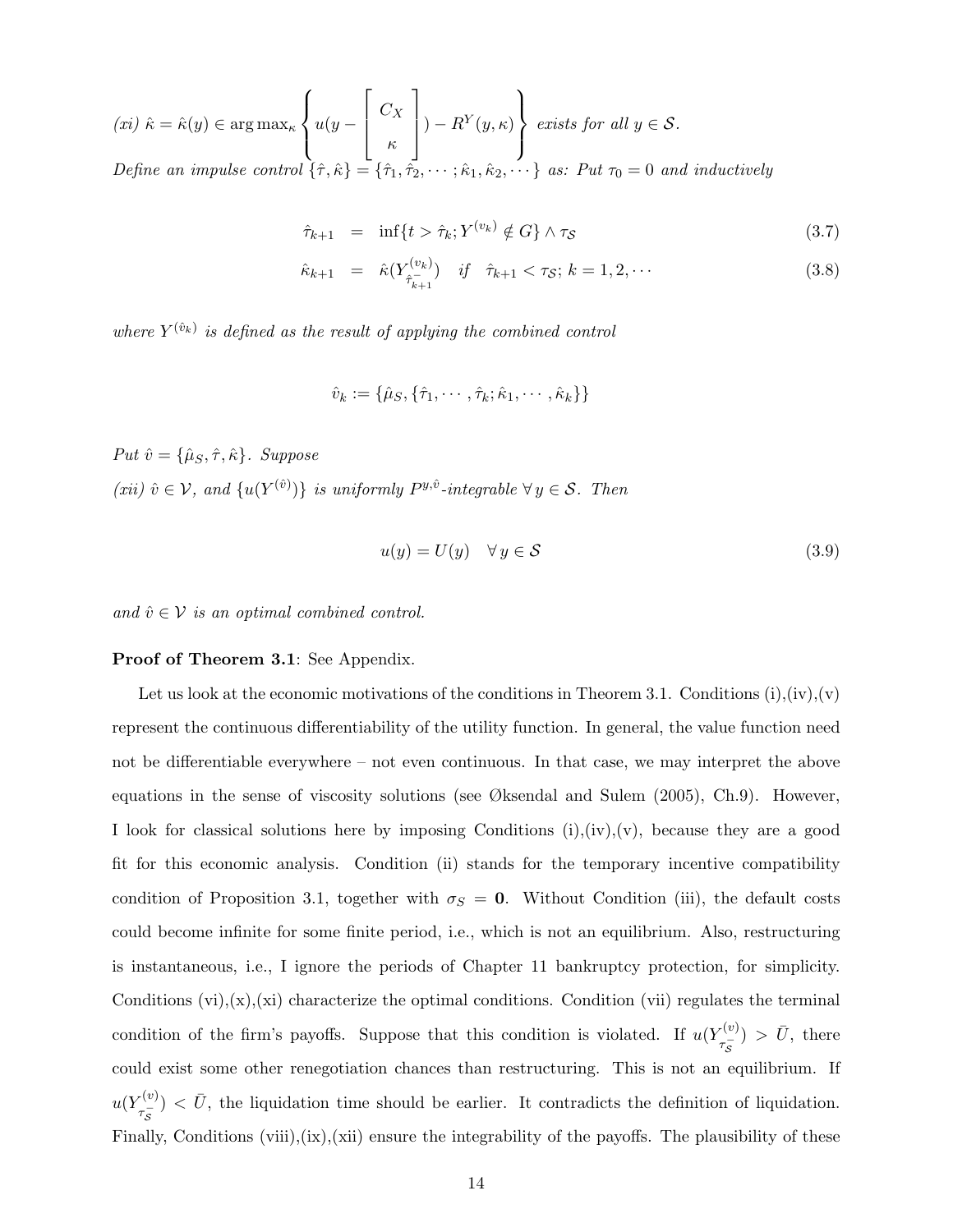conditions will be checked numerically later.

From Theorem 3.1, the optimization problem can be rewritten into:

$$
\max\left(\sup_{\mu_S} \left\{ f(y) + L^{(\mu_S)}u(y) \right\}, \mathcal{M}u(y) - u(y) \right) = 0 \quad \text{for all } y \in \mathcal{S}.
$$
 (3.10)

Call this the HJBQVI equation. The HJB equation  $f(y) + L^{(\hat{\mu}_S)}u(y) = 0$  holds when the state is inside the continuation region G (i.e.,  $u(y) > \mathcal{M}u(y)$ ). When the state hits the boundary of G (i.e.,  $u(y) = \mathcal{M}u(y)$ ), restructuring is filed for. Since the continuation utility function u is  $C^1$ , "high contact (smooth fit)" conditions hold: in a default state (say,  $y^d \in \partial G$ ),  $u(y^d) = \mathcal{M}u(y^d)$ for continuity and  $\frac{\partial u(y)}{\partial y}|_{y=y^d} = \frac{\partial M(u(y))}{\partial y}|_{y=y^d}$  for differentiability – call them value-matching and smooth-pasting conditions, respectively.

The continuation utility  $u(y)$  and the optimal stochastic/impulse control  $\hat{v} \in \mathcal{V}$  are characterized inductively by  $\{\tau, k_\tau, \mu_S\}$  such that

$$
u(y) = \max_{\{\tau, \kappa_{\tau}, \mu_{S}\}} E^{e,y} \left[ \int_0^{\tau} e^{-\delta t} \left\{ -\frac{1}{\alpha} e^{-\alpha (X_t - S_t)} \right\} dt \right]
$$
  
s.t.  $dX_t = \mu dt + \sigma dB_t$  for  $0 \le t < \tau$ ,  
 $dS_t = \mu_S dt$  for  $0 \le t < \tau$ ,  
 $X_{\tau} = X_{\tau} - C_X$  for  $t = \tau$ ,  
 $u(y) \ge \bar{U}$ ,  
 $V(y) := E^{m,y} \left[ \int_0^{\tau_S} e^{-\delta t} \ln [S_t] dt + e^{-\delta \tau_S} \left\{ \bar{V} + g(X_{\tau_S}) - C_L \right\} \cdot \chi_{\{\tau_S < \infty\}} \right] \ge \bar{V}$ .

I have assumed that the payment rule is Markovian. With the Markov control, the HJB equation provides a very nice solution. Still, one might think that the assumption is too restrictive. However, I can show that we necessarily obtain as good performance with the optimal Markov control as performance with an arbitrary  $\mathcal{F}_t^1$ -adapted control if mild conditions are satisfied:

Theorem 3.2 Let

$$
U^{m} := \sup \{ J^{(v)} : \text{Markov control} \}
$$
  

$$
U^{a} := \sup \{ J^{(v)} : \mathcal{F}_{t}^{1} \text{-adapted control} \}
$$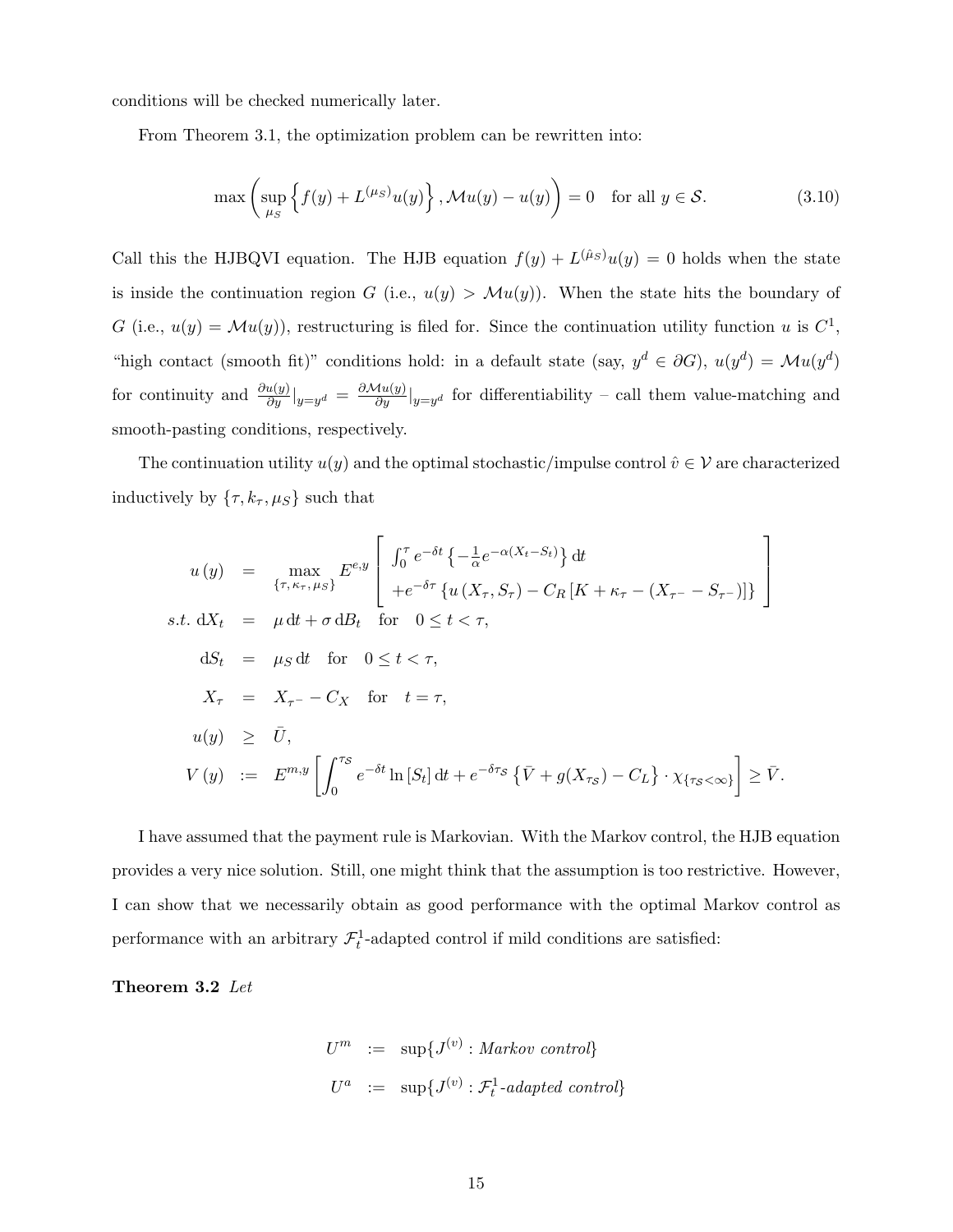Suppose that there exists an optimal Markov control for the Markov control problem for all  $y \in \mathcal{S}$ such that all the boundary points of S are regular with respect to  $Y_t^{(\hat{v})}$  $t_t^{(v)}$  (i.e., for  $y \in \partial S$ ,  $P^y[\tau_{\mathcal{S}}=0]=$ 1) and that  $U^m$  is a bounded function in  $C^2(\mathcal{S}) \cap C(\bar{\mathcal{S}})$ . Then

$$
U^m = U^a \quad \text{for all } y \in \mathcal{S}.
$$

Proof of Theorem 3.2: See Appendix.

#### 3.4 Characterization of the optimal contract

I examine the characteristics of the equilibria in detail. The solution procedures for the HJBQVI equation (3.10) are as follows. First, I find the optimal re-contracted payment rule in the QVI, taking as given a contract  $(s, \mu_S)$  and  $\{\tau^-, X_{\tau^-}, S_{\tau^-}\}\$ . Second, I solve the corresponding optimal stopping problem, taking as given the optimal re-contracted payment rule.

Fix a trio  $\{\tau^-, X_{\tau^-}, S_{\tau^-}\}\$ . I examine the optimal payment allowance  $\kappa_{\tau}$  in the restructuring operation  $\mathcal{M}u(y_{\tau-})$ , that is, the optimization with respect to  $\kappa$  at given  $\tau$ :

$$
\max_{\kappa_{\tau}} \left\{ u \left( X_{\tau}, S_{\tau} \right) - C_{R} \left[ K + \kappa_{\tau} - \left( X_{\tau^{-}} - S_{\tau^{-}} \right) \right] \right\}
$$

The first-order condition with respect to  $\kappa_{\tau}$  (or  $S_{\tau}$ ) is:

$$
\frac{\partial u\left(X_{\tau}, S_{\tau}\right)}{\partial S_{\tau}} + C_{R} = 0. \tag{3.11}
$$

Assume that, for each  $\{\tau^-, X_{\tau^-}, S_{\tau^-}\}$ , there exists some  $S_{\tau}$  satisfying Eq.(3.11), denoted by  $S_{\tau}^*$ . Let  $\kappa^*_{\tau} := S_{\tau^-} - S_{\tau}^*$  denote the optimal payment allowance. For the sufficiency of the optimality, the second-order condition should be satisfied:

$$
\left. \frac{\partial^2 u\left(X_\tau, S_\tau\right)}{\partial S_\tau^2} \right|_{S_\tau = S_\tau^*} < 0. \tag{3.12}
$$

Define  $Z_t = X_t - S_t$ . With small abuse of language, let us redefine  $U(Z) = U(X, S)$ ,  $u(Z) =$  $u(X, S)$ , and  $V(Z) = V(X, S)$ . I can conjecture that the firm's program is rewritten as: with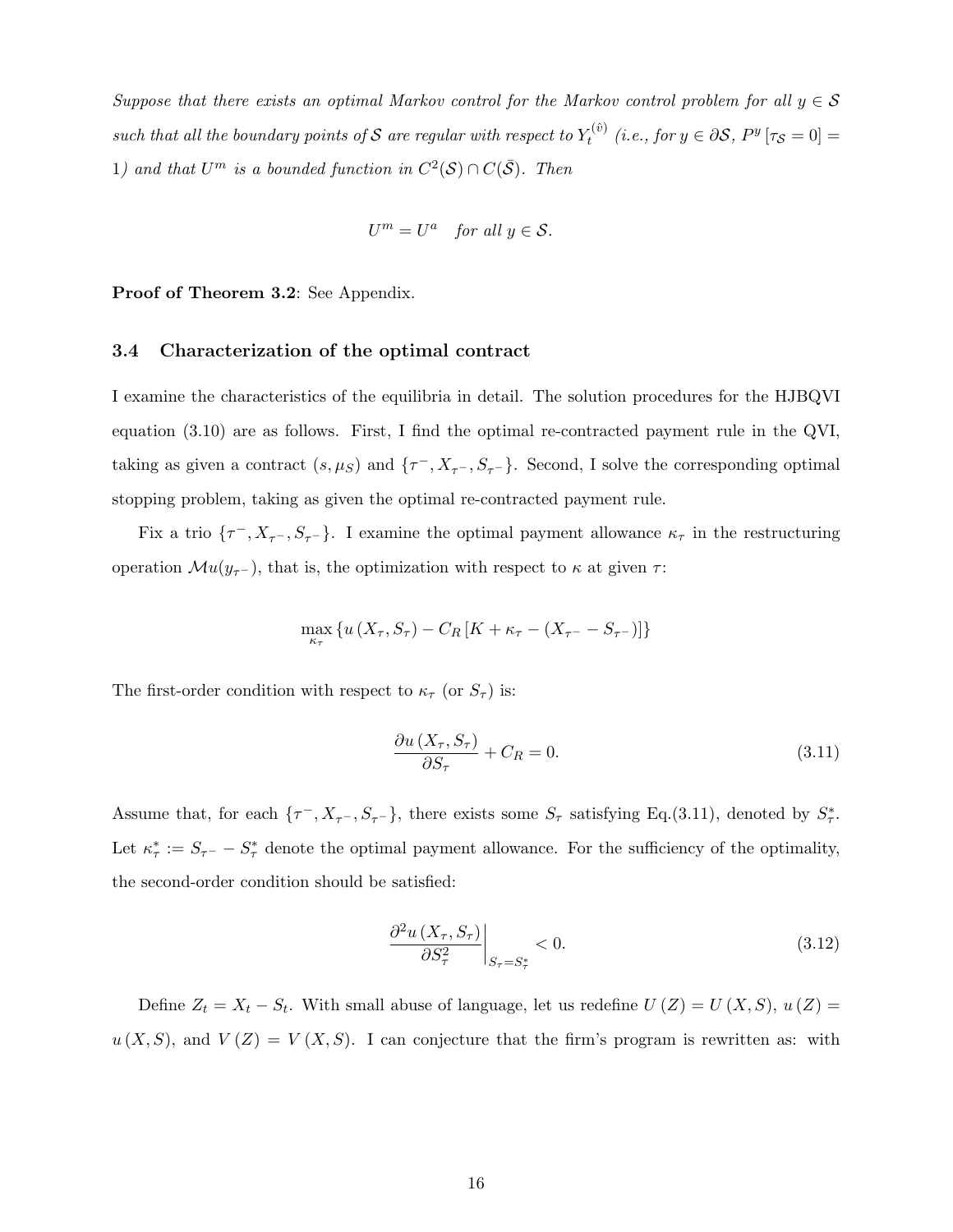$Z_0 = z = x - s$  given, I solve for the value function  $U(z) = u(z)$  and the optimal control  $\hat{v} \in \mathcal{V}$ :

$$
u(z) = \max_{\{\tau, \mu_S\}} E^{e,y} \left[ \int_0^{\tau} e^{-\delta t} \left\{ -\frac{1}{\alpha} \exp\left[-\alpha Z_t\right] \right\} dt \right]
$$
  
s.t. 
$$
dZ_t = (\mu - \mu_S) dt + \sigma dB_t \text{ for } 0 \le t < \tau,
$$

$$
Z_{\tau}^* = Z_{\tau^-} + \kappa_{\tau}^* - C_X \text{ for } t = \tau,
$$

$$
u(z) \ge \bar{U} \text{ and } V(z) \ge \bar{V}.
$$

$$
(3.13)
$$

The continuation region G is redefined as  $G_Z := \{Z \in \mathcal{Z}; Y \in G\}$  where  $\mathcal{Z}$  denotes the set of  $Z \in \mathbb{R}$ that is consistent with  $Y \in \mathcal{S}$ .  $u(Z_t)$  is twice continuously differentiable with respect to  $Z_t$ . The first-order condition  $(3.11)$  and the second-order condition  $(3.12)$  are rewritten as:

$$
u_z\left(Z^*_\tau\right) = C_R \text{ and } u_{zz}\left(Z^*_\tau\right) < 0. \tag{3.14}
$$

where  $u_z := \frac{du}{dZ}$  and  $u_{zz} := \frac{d^2u}{dZ^2}$ . The original problem is now being reduced into an optimal stopping problem, that is, I solve for the first default time  $\tau$ .

For further analytic investigation, I look at some characteristics of the value function. A restructuring time is expected to arrive based on probability distributions, called intearrival distributions. Because of the value-matching and the smooth-pasting condition, there is no jump of the utility at points of restructuring. I can use the same generator as above:  $L^{(\mu_S)}u(z)$  =  $-\delta u(z) + (\mu - \mu_S)u_z(z) + \frac{1}{2}\sigma^2 u_{zz}(z)$ . Impose an assumption:

Assumption 3.1 The firm expects  $\tau_S^0 \leq \tau_S^1$  for any  $z^0, z^1 \in \mathbb{R}$  satisfying  $z^0 < z^1$ , where  $\tau_S^0$  and  $\tau_S^1$ denote the liquidation times in case of  $Z_0 = z^0$  and of  $Z_0 = z^1$ , respectively.

In other words, when the firm's initial consumption level is higher, the default time is expected to arrive later. When the initial income is lower, the liquidation time is expected to arrive earlier.  $\tau_{\mathcal{S}} = \infty$  may also hold true. Impose another assumption:

Assumption 3.2 There is a constant  $L > 0$  such that  $z^1-z^0$  $u(z^1)-u(z^0)$  $\Big| \leq L$  for any  $z^0, z^1 \in G_Z$ satisfying  $u(z^1) \neq u(z^0)$ .

 $\begin{array}{c} \begin{array}{c} \begin{array}{c} \end{array} \\ \begin{array}{c} \end{array} \end{array} \end{array}$  $z^1-z^0$  $\overline{u(z^1)-u(z^0)}$  $\vert$  < L means that the inverse of the slope of the value function is finite on  $G_Z$ . As I will show later, this is satisfied in equilibrium numerically. Under Assumption 3.2,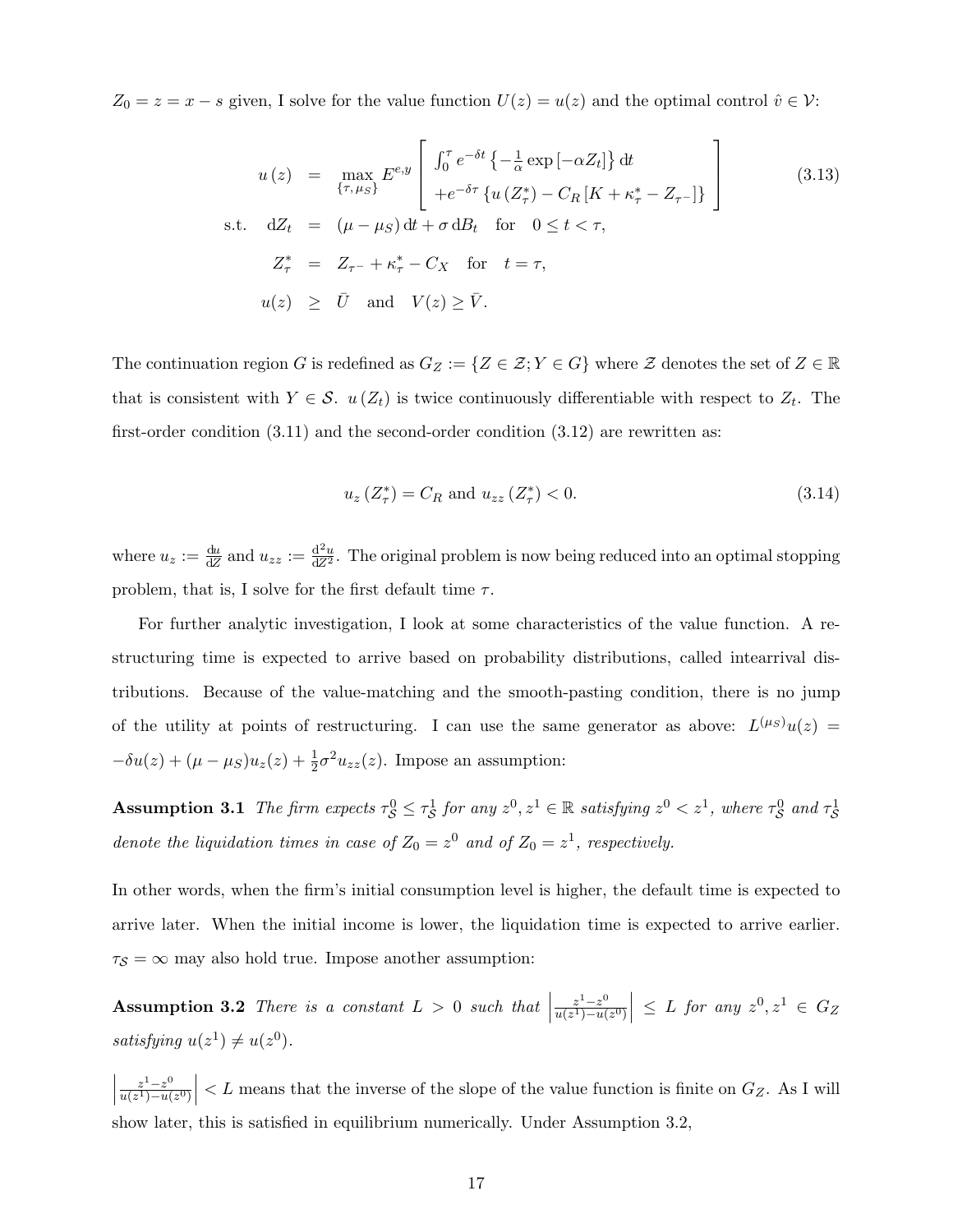**Lemma 3.3**  $u(z)$  is strictly increasing and strictly concave.

#### Proof of Lemma 3.3: See Appendix.

As a result, the value function satisfies the usual characteristics of the utility function.

Now, I characterize the optimal contract explicitly. From Lemma 3.3, there exists a unique  $Z^*$ satisfying Eq.(3.14). Furthermore, I characterize  $G_Z$  more precisely:

**Lemma 3.4**  $G_Z$  is not bounded from above. If restructuring occurs in equilibrium, there are  $b =$  $\inf G_Z \in \mathbb{R}$  and  $z^* \in G_Z = (b, \infty)$  such that (i) If  $Z \leq b$ , then the path immediately jumps to  $z^*$  unless liquidation occurs, (ii) If for some t, Z is inside  $G_Z = (b, \infty)$ , the firm commits to the payment rule.

#### Proof of Lemma 3.4 : See Appendix.

Figure 1 illustrates the optimal contract structure. Given the deterministic payment rule, the consumption space  $Z$  is divided into two parts: non-default region (i.e., continuation region  $G_Z = (b, +\infty)$  and default region. The default region is categorized further into two subregions: restructuring region and liquidation region. Inside the continuation region  $G_Z$  (i.e.,  $Z \in (b, +\infty)$ , the firm commits to the contract. The evolution of the firm's continuation utility  $u(Z)$  is characterized by the HJB equation:  $\delta u(Z) = \{-\frac{1}{2}$  $\frac{1}{\alpha} \exp(-\alpha Z) + (\mu - \mu_S)u_z(Z) + \frac{\sigma^2}{2}$  $\frac{\sigma^2}{2}u_{zz}(Z).$ The lower barrier b provides the firm with a "put-option" opportunity: i.e., when the firm's current cash flows become so low that his after-payment income  $Z$  is below  $b$ , he files for restructuring, so long as restructuring is possible (that is, the lender will accept the restructuring in a default state when believing that the defaulting firm will recover enough in the future). The consumption level then jumps to  $z^* \in G_Z$ . Notice that b and  $z^*$  are  $\{\mathcal{F}_t\}_{t\geq 0}$ -adjusted. Restructuring is always preferred to liquidation in a default state if the restructuring region exists, because it provides both of the players with higher utility than the autarky utility. That is, the restructuring region is located on the right side of the liquidation region. The costly restructuring reduces the whole income, and shrinks the restructuring region. After one or more restructurings, the restructuring region vanishes eventually, that is, the defaulting firm is then enforced into a liquidation. Since the uncontrolled cash-flow process is continuous here, restructuring necessarily occurs in advance of liquidation, unless the restructuring region vanishes. I will later modify the state process to have a jump term, so as to have a sudden liquidation beyond the restructuring region.

From the proof of Lemma 3.4, the following three by-products are obtained. First, the smooth-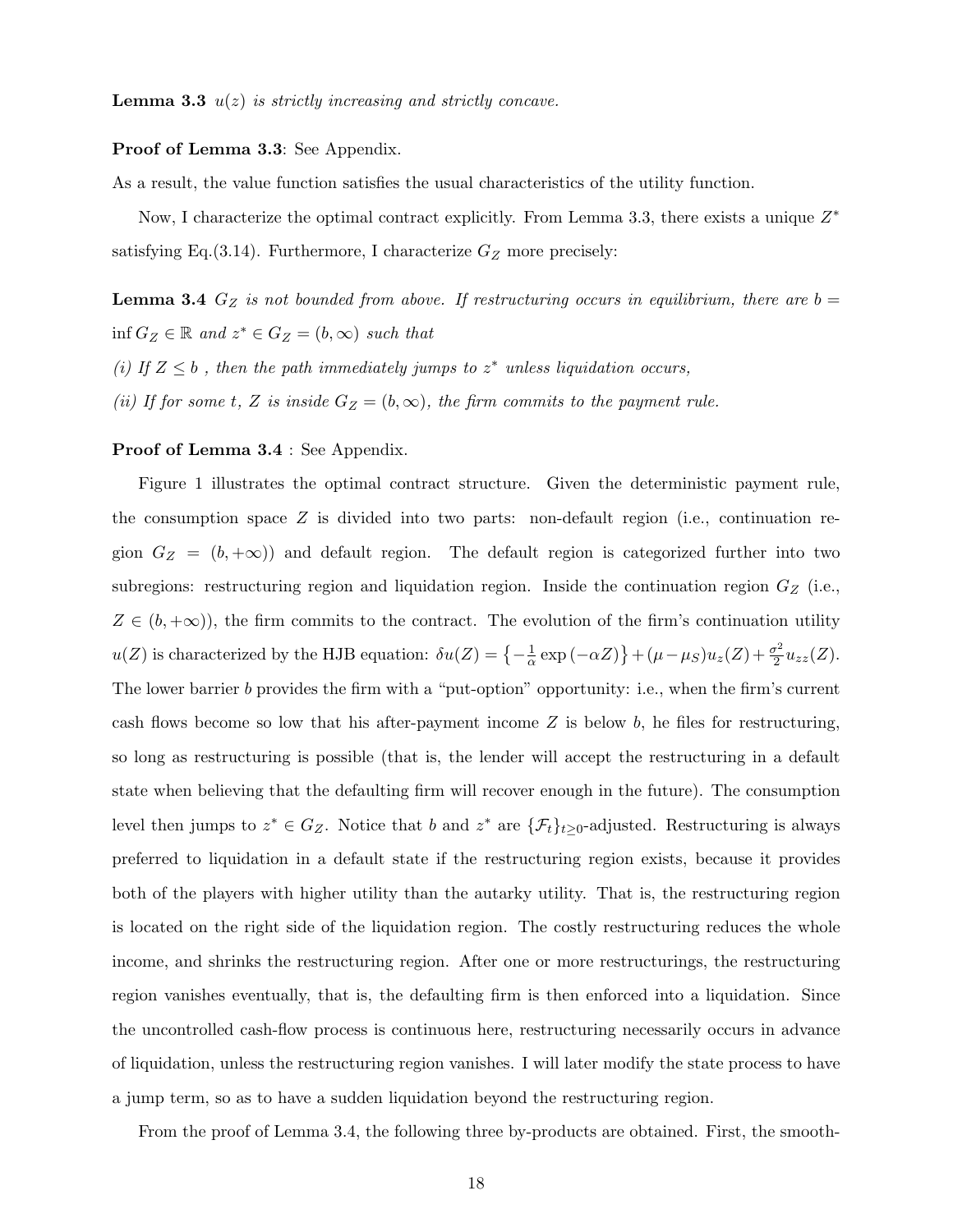

Figure 1: Impulse control

pasting condition is: for a boundary  $b \in \partial G_Z$ ,

$$
u_z(b) = u_z(z^*) + C_R = 2C_R
$$
\n(3.15)

where  $z^* := b + \kappa^*_{\tau} - C_X$  represents the firm's restructured allocation after the costly default. The last equality uses the result of Eq.(3.14). The value-matching condition is: for  $b \in \partial G_Z$ ,

$$
u(b) = u(z^*) - C_R(K + \kappa^* - b).
$$
\n(3.16)

Second, without the reputation cost  $R<sup>Y</sup>$ , the disclosure costs could become infinite for some finite periods of time. Autarky would then be an equilibrium from the initial point. This would violate Condition (iii). Thus, the existence of the reputation cost is justified in this model. Third,

#### Corollary 3.1 The contract is necessarily feasible right after restructuring in equilibrium.

This is because the payment allowance is higher than the disclosure cost, i.e.,  $\kappa^*$  >  $C_X$ .  $z^*$  is necessarily inside  $G_Z$ . From this corollary, restructuring never occurs continuously. Accordingly, the very fine interval  $\{t^-\} \cup [t, t+dt)$  for each t can be interpreted as a component game. This also means that the probability of restructuring becomes zero shortly after restructuring. That is, based on this model, the short-term default probability is underestimated as compared to actual data. I will overcome this difficulty by introducing the jump term later.<sup>20</sup> From Lemma 3.4 and Corollary 3.1,

Proposition 3.2 The optimal contract takes the form of a debt contract in the sense that, (1) the contract promises the lender deterministic payments, (2) if the firm defaults on the promised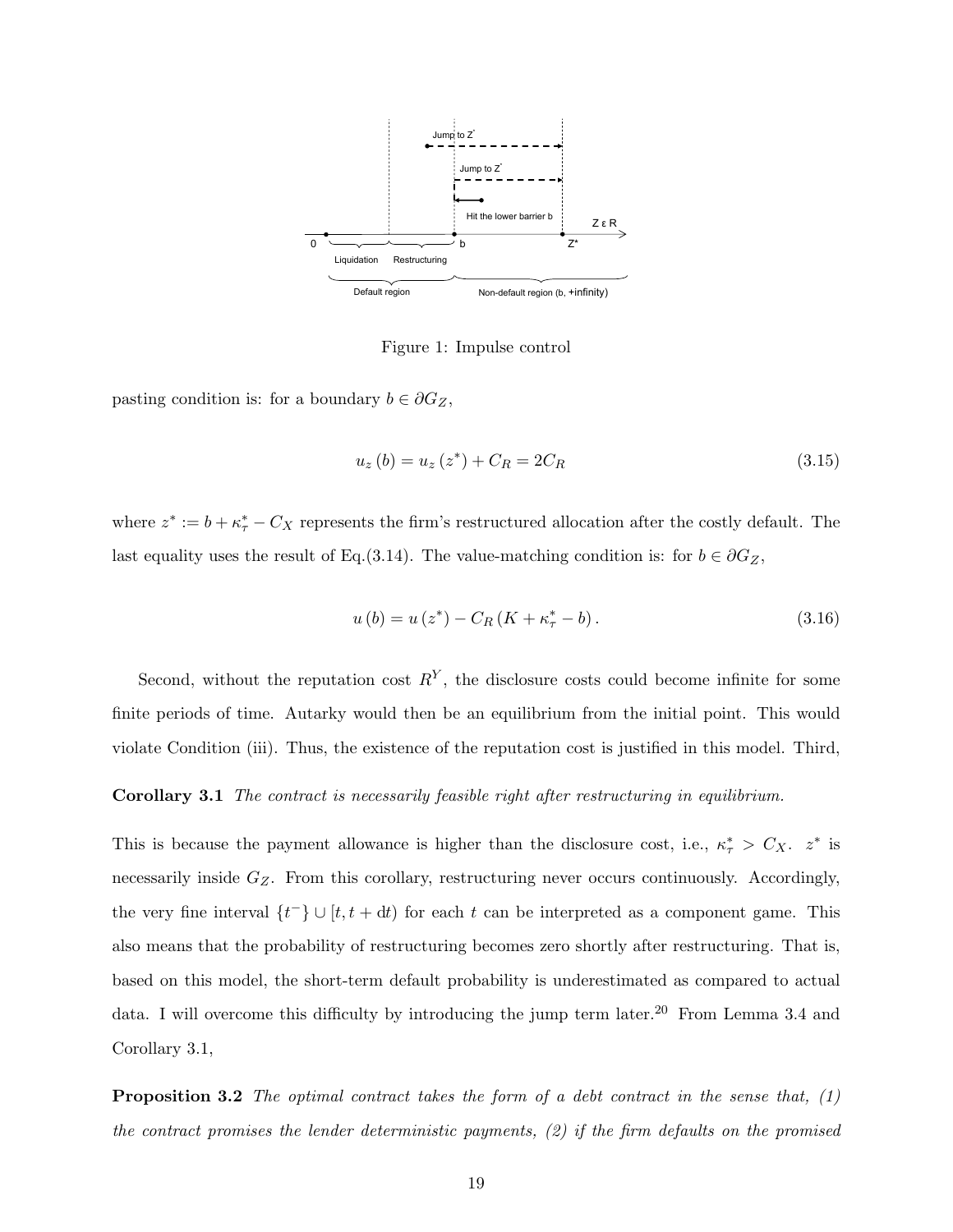payment, the lender has the right to choose either restructuring or liquidation, and (3) the contract has priority for repayment in a liquidation.

In this paper, the debt contract stipulates only deterministic payments, not constant ones. In fact,  $\mu_S = 0$  (i.e., a constant coupon) may not be necessarily optimal. So far I have not solved for the optimal  $\mu_S$  explicitly, since I have not obtained the explicit form of the value function. In the next section, I will find the optimal  $\mu_S$  numerically.

## 4 Quantitative results

This section examines quantitatively the optimal contract and the equilibrium default behavior in structural relationships with underlying economic factors. I focus on a specific form of the contract in the following two respects. First, assume that the payment process is linear in S.

Assumption 4.1  $\mu_S$  is a linear function of S.

Lemma 4.1  $\mu_S \geq 0$ 

**Proof of Lemma 4.1**: Suppose that  $\mu_S < 0$ . The payment becomes negative with some positive probability. Since the lender has the log utility, the contract is not feasible. Hence,  $\mu_S \geq 0$ .

Correspondingly, Condition (ix) of Theorem 3.1 is modified to solve the optimization problem with a constraint  $\mu_s \geq 0$ . Second, assume that the first-order condition holds true at  $t = 0$ :

Assumption 4.2 At the initial point of time  $t = 0$  with  $Z_0 = z = x - s$ ,  $u_z(z) = C_R$ .

This assumption means that Eq.(3.14) holds true at time 0. Since this paper focuses on stationary (i.e., long-run) characteristics of the equilibria, I assume that the contract starts with some recontracted state at the initial point. It looks as if the default occurs at 0−.

### 4.1 Parametrization

Table 1 shows baseline parametrization. Specifically, I set the cash-flow volatility at a conventional level  $\sigma = 25\%$ . With regard to  $\mu$ , Goldstein, Ju, and Leland (2001) calibrate a slightly negative  $\mu$ , whereas Leland (1998) chooses  $\mu = 1\%$ . This paper follows the parameterization of Leland (1998). Next, the coefficient of absolute risk aversion is set at 0.7. In previous literature, there exist very few empirical studies of the CARA parameters, as compared to the CRRA parameters. As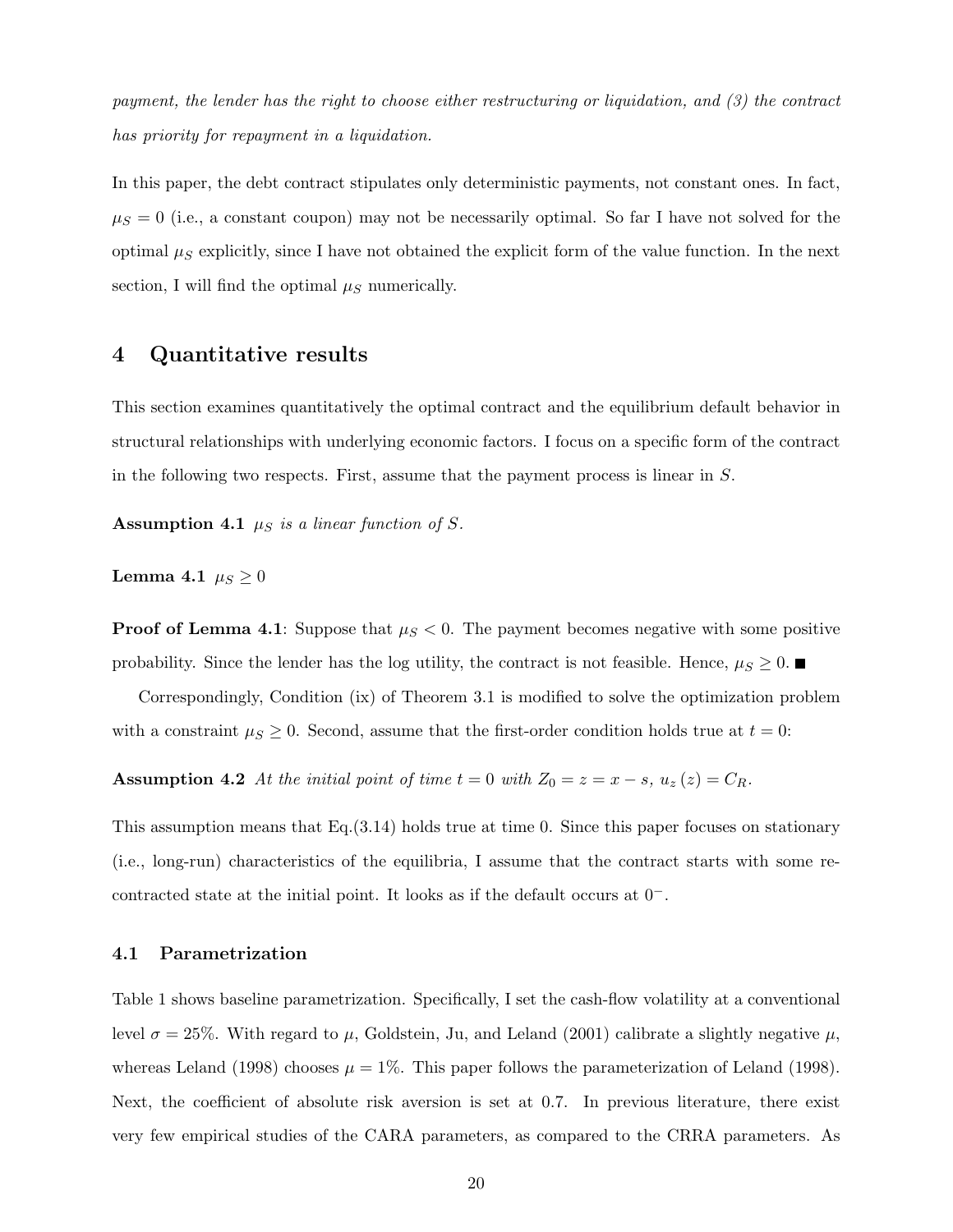Kimball and Mankiw (1989) discuss, the product of the CARA coefficient and the average wealth (or endowed income) (i.e.,  $\alpha \cdot z$  on average) can be interpreted as a good proxy for the CRRA coefficient. I choose the CARA parameter  $\alpha = 0.7$  so that the value  $\alpha \cdot z$ , on average, ranges over the conventional region of the CRRA parameters from 1 to 50. Finally, as for estimates of the default costs (i.e., the disclosure cost and the reputation cost), there is a controversy in previous empirical literature. Warner (1977) estimates a bankruptcy cost at approximately  $1.0\% \sim 5.3\%$ of firm value, by using the data of US railroad firms in 1933-1955. However, in his paper, the costs are only direct bankruptcy costs such as legal fees. Altman (1984) estimates the sum of direct and indirect bankruptcy costs at about 11% ∼ 17% of firm value. In addition, the disclosure costs may be currently bigger after recent dramatic financial innovations and the Subprime crisis than before. Based on those observations, in this analysis,  $C_X$  ranges over 0.01 ~ 0.51 widely relative to the resource levels. Also, I do a comparative static analysis in order to check robustness of this model.

Table 1: Baseline Parameters

| Cash flows      | Drift $\mu$              | $1\%$            |
|-----------------|--------------------------|------------------|
|                 | Diffusion $\sigma$       | 25%              |
| Disclosure cost | $C_{X}$                  | $0.01 \sim 0.51$ |
| Reputation cost | K                        | 0.5              |
|                 | $C_R$                    | 0.1              |
| Utility         | Risk aversion $\alpha$   | 0.7              |
|                 | Time preference $\delta$ | 0 03             |

#### 4.2 Optimal contract

Following standard discussions of ordinary differential equations, try the functional form of u: with three parameters  $A, C_1, C_2 \in \mathbb{R}$ ,

$$
u(z) = A \cdot \exp(-\alpha z) + C_1 \cdot \exp(\nu_1 z) + C_2 \cdot \exp(\nu_2 z)
$$
\n(4.1)

where  $\{\nu_1, \nu_2\}$   $(\nu_1 \leq \nu_2)$  are the roots of the equation  $\frac{\sigma^2}{2}$  $\frac{\partial^2}{\partial^2} \nu^2 + (\mu - \mu_S)\nu - \delta = 0$ . This numerical method is based on Eq.(3.14), Eq.(3.15), Eq.(3.16) and Eq.(4.1) as follows:

$$
\{\hat{b}, \hat{z}^*, \hat{\kappa}^*\} = \arg \max_{\{b, z^*, \kappa^*\}} \left( - \left[ \begin{array}{c} \{u_z(z^*) - C_R\}^2 + \{u_z(b) - 2C_R\}^2 \\ + \{u(b) - (u(z^*) - C_R(K + \kappa^* - b))\}^2 \end{array} \right] \right).
$$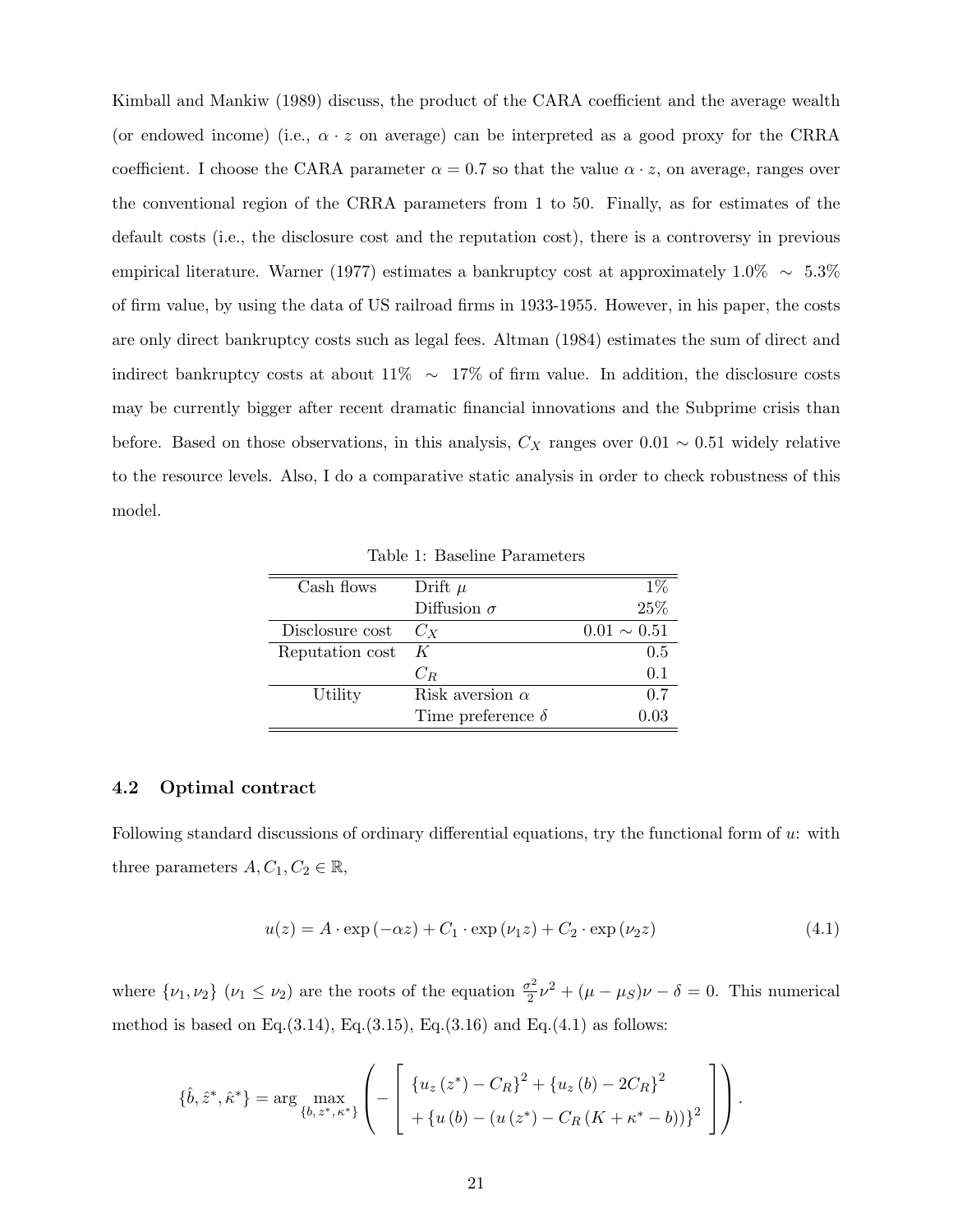From quantitative results, I find that there exists an open set S such that  $Y_0 = y = [x, s]^\top \in S$ . All the high-level assumptions Condition (i)-Condition (xii) of Theorem 3.1 are relevant numerically. In particular,  $u_z(\hat{z}^*) > 0$ ,  $u_{zz}(\hat{z}^*) < 0$ ,  $z_0 = \hat{z}^* > 0$ , and  $0 < \hat{b} < \hat{z}^*$ . Also, the inverse of the slope of the utility is finite numerically. From Figure 2, the optimal  $\hat{\mu}_S = 0$ . That is, the zero drift is desirable to the firm because of high payoffs during the continuation periods and low default probability. There exists a stationary equilibrium such that  $z^*(\tau_j) = \hat{z}^*, b_j = \hat{b}$ , and  $\kappa^*(\tau_j) = \hat{\kappa}^*$ are constants over time beyond default. In consequence, the optimal contract takes the form of a debt contract with fixed constant coupons.



Figure 2: Effect of the drift coefficient  $\mu$  on the firm's utility u

### 4.3 Equilibrium default behavior

A default time is expected to arrive based on an endogenously formed probability distribution. The Laplace transform of the default probability distribution  $Q_0 := \text{Prob}[Z_\tau = \hat{b}|Z_0 = \hat{z}^* \in$  $G_Z \setminus \partial G_Z] = \exp \{ \nu_1(\hat{z}^* - \hat{b}) \}$  stands for the probability that the firm files for restructuring (i.e., Z reaches  $\hat{b}$  at a stopping time  $\tau$ ) at least once after the initial state starts with  $Z_0 = \hat{z}^* \in G_Z \setminus \partial G_Z$ (Harrison (1985)). It is useful for analyzing endogenous default behavior because it has an explicit solution here. Note that Assumption 3.1 is satisfied.

I examine the case  $\hat{z}^* \in G_Z \setminus \partial G_Z$ . In Figure 3, the drift coefficient takes on the values of the range (−50%, +70%), with everything else remaining the same. In Figure 4, the diffusion coefficient takes on the values of the range (5%, 50%), with everything else remaining the same. From the results, the default probability is decreasing (increasing) in the disclosure cost when the cost is low (high) relative to expected cash flows. Note that the expected cash flows are measured by Sharpe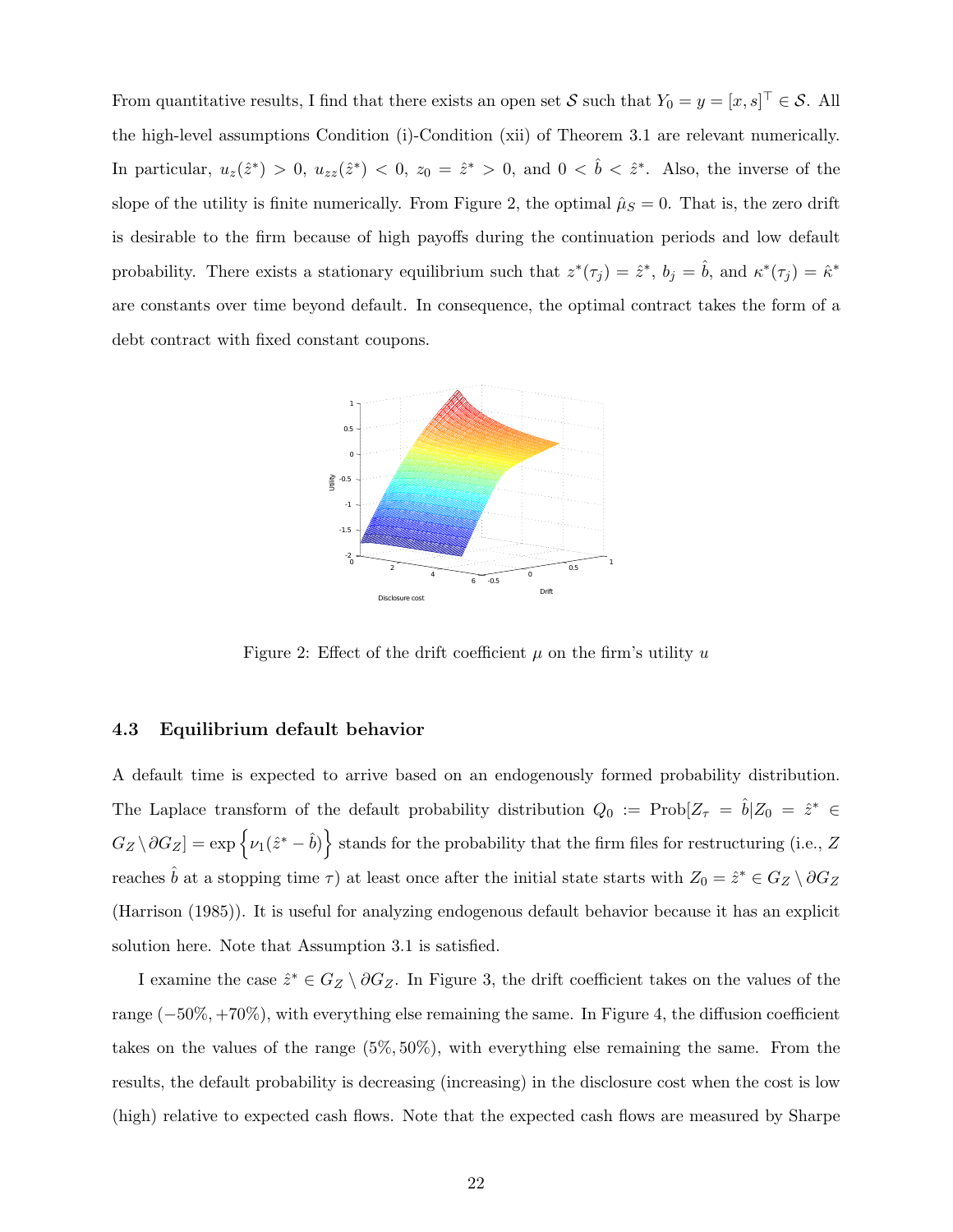

Figure 3: Effect of  $\mu$  on  $Q_0$ 

Figure 4: Effect of  $\sigma$  on  $Q_0$ 



Figure 5: Effect of  $\alpha$  on  $Q_0$ 

ratios  $\frac{\mu}{\sigma}$ . When the disclosure cost is relatively low, restructuring occurs as frequently as possible in order to make the firm reveal the truth, because the disclosure is a convenient method of truth revelation. The default probability is decreasing in the cost. On the other hand, when the cost is high, restructuring occurs as infrequently as possible in order to minimize expected dead-weight loss of the costs dynamically, because the large cost shrinks the whole income excessively and increases the default probability. This result shows a non-monotonic relationship between the disclosure cost and the default probability. Also, the default probability is increasing in risk aversion (Figure 5).

## 5 Concluding remarks

This paper studied the role of strategic restructuring in optimally designed defaultable long-term loans and securities in a continuous-time environment with the agency problem caused by costly information disclosure. For future research, I will extend this model into a model of valuation of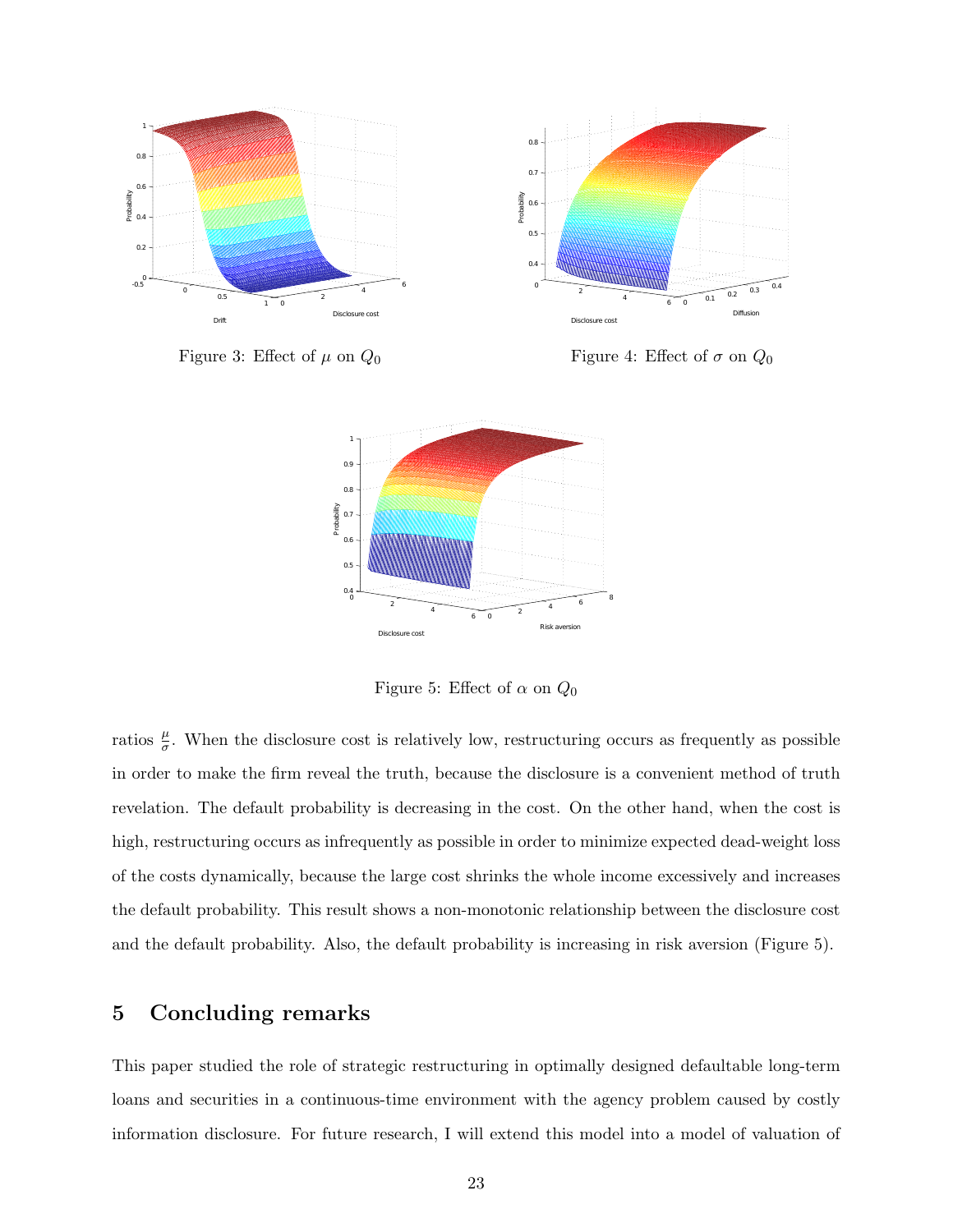loans and securities.

## References

- [1] Altman, Edward I. (1984): "A Further Empirical Investigation of the Bankruptcy Cost Question," Journal of Finance, 39, 1067-1089.
- [2] Anderson, Ronald W., and Suresh Sundaresan (1996): "Design and Valuation of Debt Contracts," Review of Financial Studies, 9, 37-68.
- [3] Bensoussan, Alain, and Jacques-Louis Lions (1982): Impulse Control and Quasi-Variational Inequalities, Bordas, Paris: Gautier-Villars.
- [4] Bernanke, Ben, Mark Gertler, and Simon Gilchrist (1999): "The Financial Accelerator in a Quantitative Business Cycle Framework," in The Handbook of Macroeconomics, ed. by John Taylor and Michael Woodford. Amsterdam, Netherlands: Elsevier Science B.V., 1341-1393.
- [5] BIAIS, BRUNO, THOMAS MARIOTTI, GUILLAUME PLANTIN, AND JEAN-CHARLES ROCHET (2007): "Dynamic Security Design: Convergence to Continuous Time and Asset Pricing Implications," Review of Economic Studies, 74, 345-390.
- [6] Black, F., and John Cox (1976): "Valuing Corporate Securities: Some Effects of Bond Indenture Provisions," Journal of Finance, 31, 351-367.
- [7] Brekke, Kjell Arne, and Bernt Øksendal (1991): "The High Contact Principle as a Sufficiency Condition for Optimal Stopping." In: D. Lund and B. Øksendal (eds.) Stochastic Models and Option Values, North-Holland, 187-208.
- [8] Broadie, Mark, Mikhail Chernov, and Suresh Sundaresan (2007): "Optimal Debt and Equity Values in the Presence of Chapter 7 and Chapter 11," Journal of Finance, 62, 1341-1377.
- [9] CVITANIĆ, JAKŠA, XUHU WAN, AND JIANFENG ZHANG (2006): "Optimal Contracts in Continuous-Time Models," Journal of Applied Mathematics and Stochastic Analysis, vol. 2006, Article ID 95203, 1-27.
- [10] CVITANIC, JAKŠA, XUHU WAN, AND JIANFENG ZHANG (2009): "Continuous-Time Principal-Agent Problems with Hidden Action and Lump-Sum Payment," Applied Mathematics and Optimization, 59, 99-146.
- [11] CVITANIĆ, JAKŠA, AND JIANFENG ZHANG (2007): "Optimal compensation with adverse selection and dynamic actions," Mathematics and Financial Economics, 1, 21-55.
- [12] DeMarzo, Peter M., and Michael J. Fishman (2007): "Optimal Long-Term Financial Contracting with Privately Observed Cash Flows," Review of Financial Studies, 20, 2079-2128.
- [13] DeMarzo, Peter M., and Yuliy Sannikov (2006): "Optimal Security Design and Dynamic Capital Structure in a Continuous-Time Agency Model," Journal of Finance, 61, 2681-2724.
- [14] Duffee, Gregory (1999): "Estimating the Price of Default Risk," Review of Financial Studies, 12, 197-226.
- [15] DUFFIE, DARRELL, AND DAVID LANDO (2001): "Term Structure of Credit Spreads with Incomplete Accounting Information," Econometrica, 63, 633-664.
- [16] Duffie, Darrell, Lasse Pedersen, and Kenneth J. Singleton (2003): "Modeling Sovereign Yield Spreads: A Case Study of Russian Debt," Journal of Finance, 58, 119-160.
- [17] DUFFIE, DARRELL, AND KENNETH J. SINGLETON (1999): "Modeling Term Structure of Defaultable Bonds," Review of Financial Studies, 12, 687-720.
- [18] Dye, Ronald A. (2001): "An Evaluation of "Essays on Disclosure" and the Disclosure Literature in Accounting," Journal of Accounting and Economics, 32, 181-235.
- [19] EPSTEIN, LARRY, AND MICHAEL PETERS (1999): "A Revelation Principle for Competing Mechanisms," Journal of Economic Theory, 88, 19-160.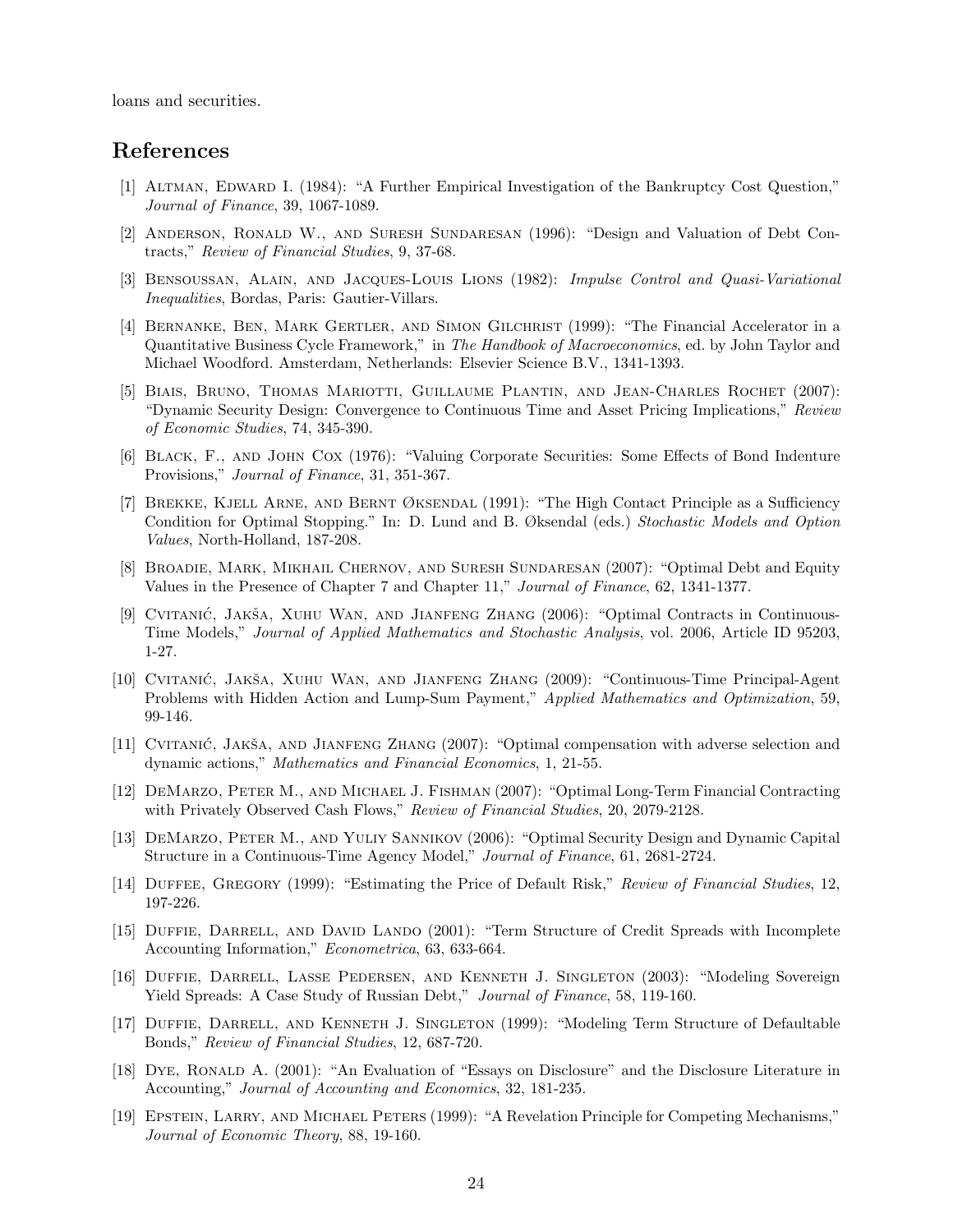- [20] Fan, Hua, and Suresh M. Sundaresan (2000): "Debt Valuation, Renegotiation, and Optimal Dividend Policy," Review of Financial Studies, 13, 1057-1099.
- [21] Fernandes, Ana, and Christopher Phelan (2000): "A Recursive Formulation for Repeated Agency with History Dependence," Journal of Economic Theory, 91, 223-247.
- [22] Fudenberg, Drew, and Jean Tirole (1985): "Preemption and Rent Equalization in the Adoption of New Technology," Review of Economic Studies, 52, 383-401.
- [23] GOLDSTEIN, R., N. JU, AND H. LELAND (2001): "An EBIT-Based Model of Dynamic Capital Structure," Journal of Business, 74, 483-512.
- [24] GREEN, EDWARD J. (1987): "Lending and the Smoothing of Uninsurable Income," in Contractual Arrangements for Intertemporal Trade, ed. by E. C. Prescott and Neil Wallace. Minneapolis: University of Minnesota Press, 3-25.
- [25] Harrison, J. Michael (1985): Brownian Motion and Stochastic Flow System, New York: John Wiley & Sons.
- [26] He, Zhiguo (2010): "A Model of Dynamic Compensation and Capital Structure," Journal of Financial Economics, forthcoming.
- [27] Jarrow, Robert A., and Stuart Turnbull (1995):"Pricing Derivatives on Financial Securities Subject To Credit Risk," Journal of Finance, 50, 53-85.
- [28] Kimball, Miles S., and N. Gregory Mankiw (1989): "Precautionary Saving and the Timing of Taxes," Journal of Political Economy, 97, 863-879.
- [29] Leland, Haynes E. (1998): "Agency Costs, Risk Management, and Capital Structure," Journal of Finance, 53, 1213-1243.
- [30] LELAND, HAYNES E., AND K. TOFT (1996): "Optimal Capital Structure, Endogenous Bankruptcy, and the Term Structure of Credit Spreads," Journal of Finance, 51, 987-1019.
- [31] LEVIN, ANDREW T., FABIO M. NATALUCCI, AND EGON ZAKRAJŠEK (2004): "The Magnitude and Cyclical Behavior of Financial Market Frictions," mimeo.
- [32] MELLA-BARRAL, PIERRE, AND WILLIAM PERRAUDIN (1997): "Strategic Debt Service," Journal of Finance, 52, 531-556.
- [33] Merton, R. C. (1974): "On the Pricing of Corporate Debt: the Risk Structure of Interest Rates," Journal of Finance, 29, 449-470.
- [34] Nakamura, Hisashi (2006): "A Dynamic Theory of Debt Restructuring," Working Paper, #CARF-F-072, University of Tokyo.
- [35] ØKSENDAL, BERNT (2003): Stochastic Differential Equations, 6th Edition, Berlin Heidelberg: Springer-Verlag.
- [36] ØKSENDAL, BERNT, AND AGNÈS SULEM (2005): Applied Stochastic Control of Jump Diffusions, Berlin Heidelberg: Springer-Verlag.
- [37] Peters, Michael (2001): "Common Agency and the Revelation Principle," Econometrica, 69, 1649- 1672.
- [38] Simon, Leo K., and Maxwell B. Stinchcombe (1989): "Extensive Form Games in Continuous Time: Pure Strategies," Econometrica, 57, 1171-1214.
- [39] Tchistyi, Alexei (2005): "Security Design with Correlated Hidden Cash Flows: The Optimality of Performance Pricing," mimeo.
- [40] Townsend, Robert (1979): "Optimal Contracts and Competitive Markets with Costly State Verification," Journal of Economic Theory, 21, 265-293.
- [41] Wang, Cheng (2005): "Dynamic Costly State Verification," Economic Theory, 25, 887-916.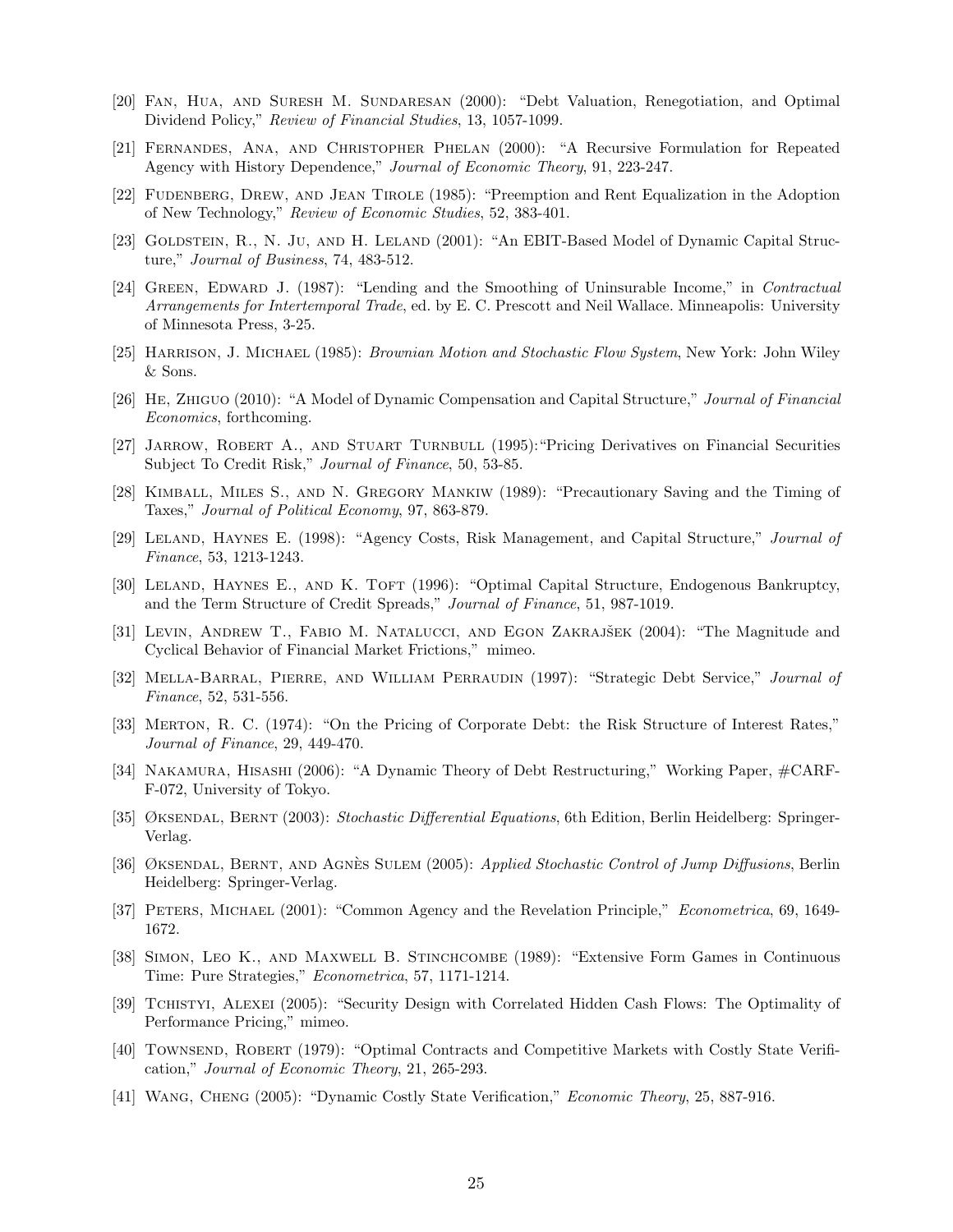- [42] Warner, Jerold B. (1977): "Bankruptcy Costs: Some Evidence," Journal of Finance, Papers and Proceedings of the Thirty-Fifth Annual Meeting of the American Finance Association, Atlantic City, New Jersey, September 16-18, 32, 337-347.
- [43] Yu, Fan (2005): "Accounting Transparency and the Term Structure of Credit Spreads," Journal of Financial Economics, 75, 53-84.

## Appendices

## A Supplementary remark on voluntary information disclosure

In the main text, I have focused on voluntary information disclosure. The reasoning for that is as follows. The defaulting firm has an incentive to request restructuring by disclosing his current bad condition at the cost  $C_X$  voluntarily, in order to enjoy payoffs from future production. In addition, if the lender believes that the defaulting firm will recover enough in the future and she will receive higher payoffs in the restructuring than when liquidated, then she accepts the restructuring offer by the firm. Such voluntary corporate disclosures are prevalent in practice, and have been studied a lot in accounting literature (e.g., Dye (2001)). Following the line of research, I stressed the role of the disclosure by the firm.

Although the cost is incurred directly by the firm, it is also loss for the lender from a dynamic viewpoint, because it is dead-weight loss and shrinks the whole income. In addition, the lender compensates, in equilibrium, for the firm's disclosure cost by giving some payment allowance to the firm, in order to induce the firm's voluntary disclosure. Meanwhile, if the defaulting firm is expected to have a poor future, then the contract is terminated (i.e., liquidated) in the default state. Since the firm walks away from the contract after the liquidation, he has no incentive to disclose voluntarily. That is why I assumed that the lender discloses at the cost  $C_L$ .

In practice, the lender should bear some costs during a restructuring process. Also, the firm should incur some direct costs in a liquidation in actual legal procedures. However, I omit those realistic factors from this model in order to confine attention to the discussion of how such voluntary corporate disclosure influences equilibrium default behavior and optimal allocations. Note that, in order to save the disclosure costs, the defaulting firm should disclose voluntarily only when he expects that the request of restructuring will be accepted in a bad condition. If the defaulting firm is expected to have a poor future, equilibrium should be a liquidation. Accordingly, without loss of generality, I can assume that the lender does not disclose except in a liquidation.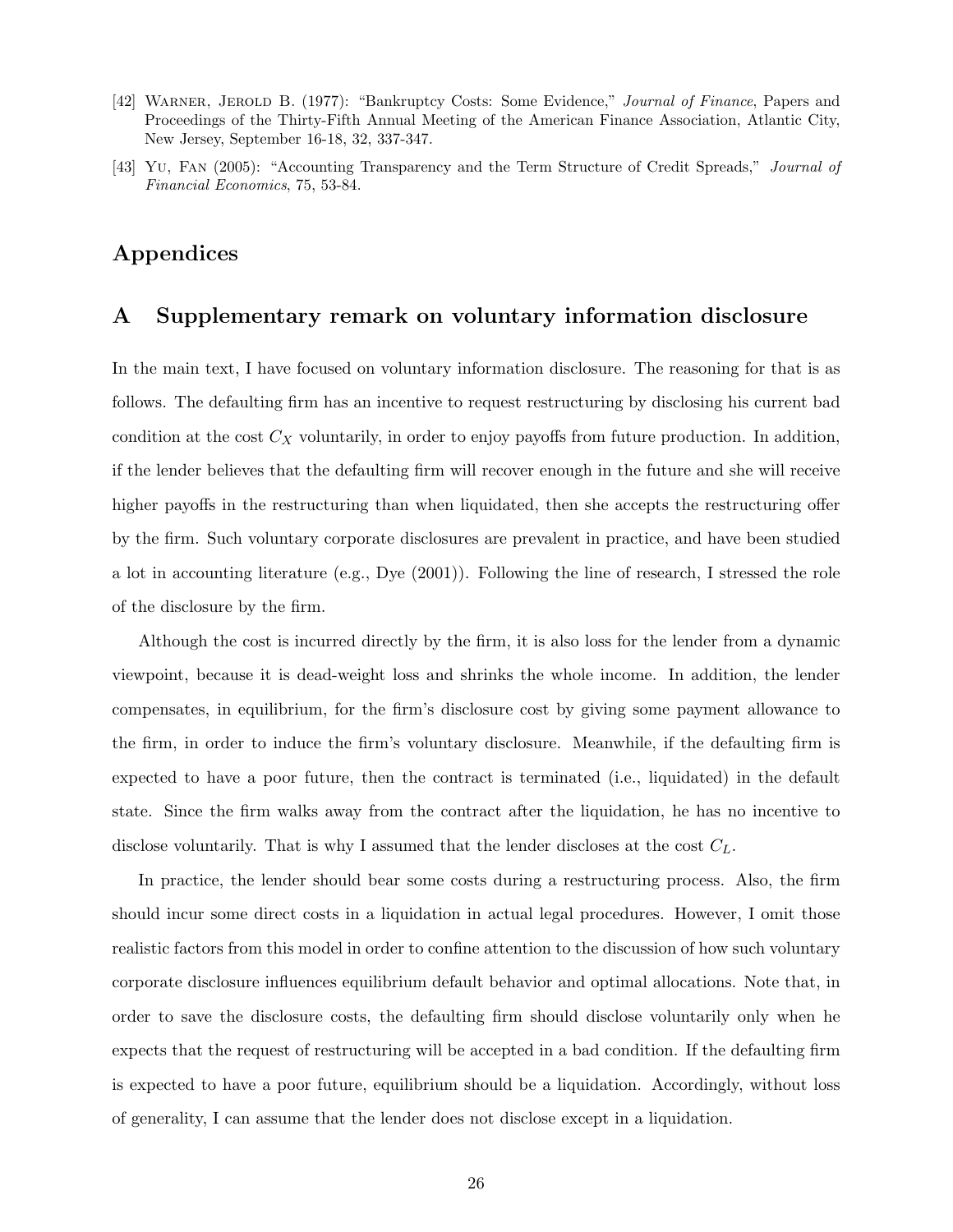## B Proofs of theorems

### B.1 Proof of Lemma 3.1

Suppose that the temporary incentive compatibility condition holds true for all t. Then, by induction, the incentive compatibility condition necessarily holds true. Conversely, suppose that the temporary incentive compatibility condition does not hold true in some state that occurs almost surely at some point of time. When the game reaches this state at this point of time, the firm is better off telling a lie. That contradicts the incentive compatibility condition.

### B.2 Proof of Lemma 3.2

First, noting that the reports are unverifiable, in order to satisfy Condition 3.2, the payment rule should not depend on B, that is,  $\sigma_S = 0$  and  $\mu_S$  is independent of the report. Otherwise, when the truth is in the non-disclosure region, the firm would make a lie-telling report that minimizes the payment. Second, by construction, the restructuring of the contract needs disclosure. Also, disclosure is costly for the firm. As usual in contract theory, when the firm is indifferent between two actions, the firm will choose the one that is better to the lender. The firm chooses disclosure only when the lender accepts a file for restructuring in equilibrium. Third, in order to satisfy Condition 3.1, when the truth is in the disclosure region, disclosure should provide the firm with no lower continuation utility than when he would not undertake disclosure. Otherwise, the firm would pretend as if the cash flows would be in the non-disclosure region when it is in the disclosure region. The firm's re-contracted utility should be no less than the utility when restructuring is not undertaken.

### B.3 Proof of Theorem 3.1

First, look at Dynkin's formula.

**Lemma B.1**  $L^{(\mu_S)}u(y)$  exists for a.a. y with respect to the Green measure  $G_S^{Y^{(v)}}$  $S^{Y^{(v)}}(y, \cdot)$ , and with  $Y = Y^{(v)}$ , the Dynkin formula holds true for u:

$$
E^{e,y}[u(Y_{\tau})] - E^{e,y}[u(Y_{\tau'})] = -E^{e,y}\left[\int_{\tau}^{\tau'} L^{(\mu_S)}u(Y_t) dt\right]
$$

for all bounded stopping times  $\tau, \tau'$  with  $\tau \leq \tau' \leq \inf\{t > 0; |Y_t| \geq R\}$  for some  $R < \infty$ .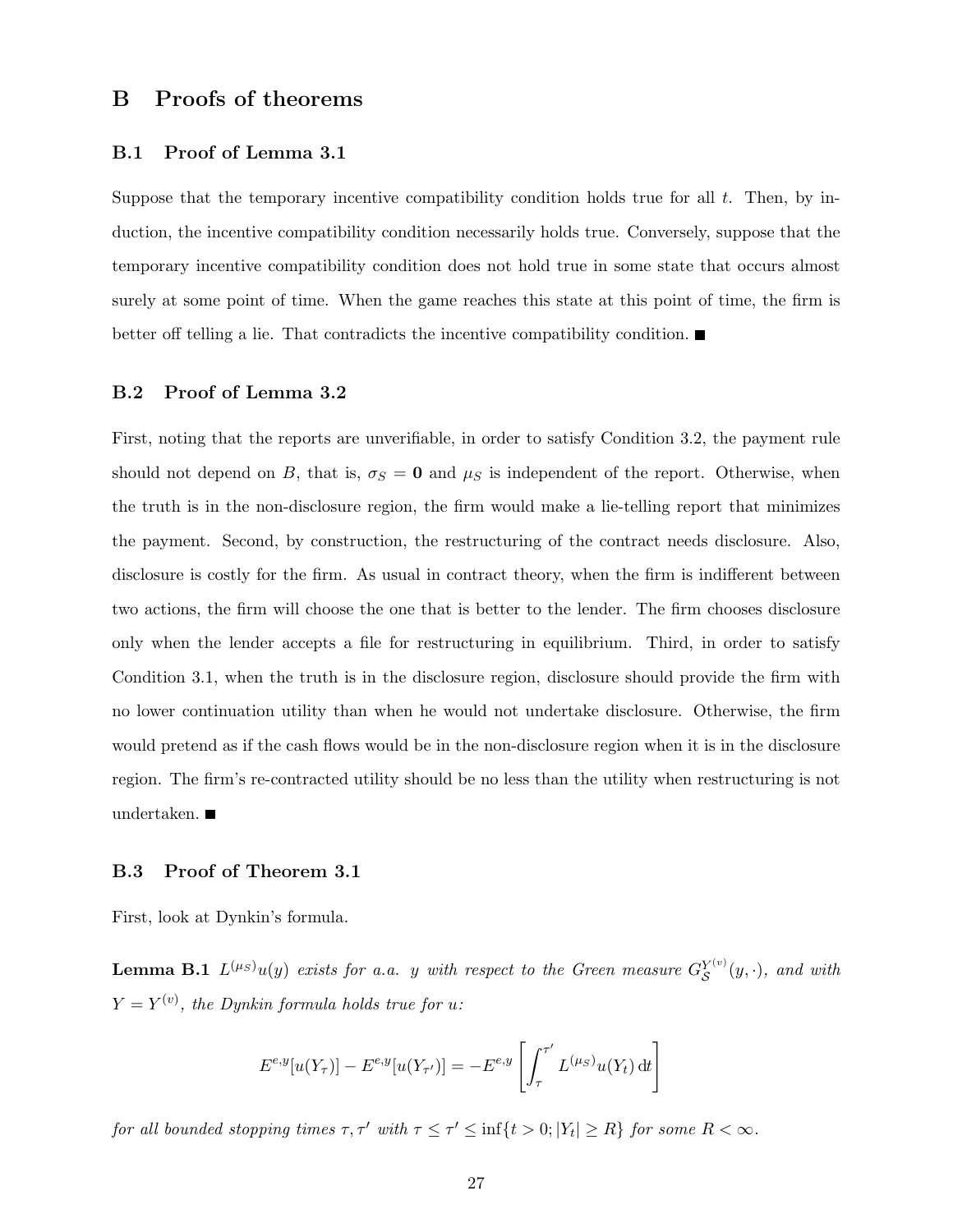Note that  $G_S^{Y(v)}$  $S^{Y^{(v)}}(y,H) := E^{e,y}\left[\int_0^{\tau_{\mathcal{S}}}\chi_{\{Y^{(v)}\in H\}}\,\mathrm{d} t\right] \text{ for } H\in\mathcal{S}.$ 

Proof of Lemma B.1: From Theorem 2.1 of Øksendal and Sulem (2005), by Condition (i),(iv), and (v), we can assume  $u \in C^2(\mathcal{S}) \cap C(\bar{\mathcal{S}})$ . Condition (ii) stands for the temporary incentive compatibility condition of Proposition 3.1. By Condition (iii), directly from Lemma 1 of Brekke and Øksendal (1991), the result is obtained.  $\blacksquare$ 

Now, prove Theorem 3.1. From Proposition 3.1 and Condition (ii)(iii), restructuring occurs only on  $\partial G$  and  $u = \mathcal{M}u$  holds true there. For  $R > 0$ , put

$$
T_R = R \wedge \inf\{t > 0; |Y_t^{(v)}| \ge R\}
$$

and set

$$
\theta_{k+1} = \theta_{k+1}^{(R)} = \tau_k \vee (\tau_{k+1} \wedge T_R), \quad Y_t = Y_t^{(v)}
$$

Then, by Lemma B.1 and Condition (vi), for each  $k = 0, 1, \dots$ ,

$$
E^{e,y}[u(Y_{\tau_k})] - E^{e,y}[u(Y_{\theta_{k+1}^-})] = -E^{e,y}\left[\int_{\tau_k}^{\theta_{k+1}} L^{(\mu_S)}u(Y_t) dt\right]
$$
  

$$
\geq E^{e,y}\left[\int_{\tau_k}^{\theta_{k+1}} f(Y_t) dt\right]
$$

Letting  $R \to \infty$ , we obtain, by using Condition (viii),(ix) and Fatou's lemma,

$$
E^{e,y}[u(Y_{\tau_k})] - E^{e,y}[u(Y_{\tau_{k+1}^-})] \ge E^{e,y}\left[\int_{\tau_k}^{\tau_{k+1}} f(Y_t) dt\right]
$$

Summing up this from  $k = 0$  to  $k = m$ , we obtain:

$$
u(y) + \sum_{k=1}^{m} E^{e,y}[u(Y_{\tau_k}) - u(Y_{\tau_k^-})] - E^{e,y}[u(Y_{\tau_{m+1}^-})] \ge E^{e,y}\left[\int_0^{\tau_{m+1}} f(Y_t) dt\right]
$$

Now, using Condition (vii),

$$
u(Y_{\tau_k}) = u(Y_{\tau_k^-} - \begin{bmatrix} C_X \\ \kappa_k \end{bmatrix}) \leq \mathcal{M}u(Y_{\tau_k^-}) + R^Y(Y_{\tau_k^-}, \kappa_k) \quad \text{if } \tau_k < \tau_S
$$
  

$$
u(Y_{\tau_k}) = u(Y_{\tau_k^-}) = \bar{U} \cdot \chi_{\{\tau_S < \tau_\infty\}} \quad \text{if } \tau_k = \tau_S
$$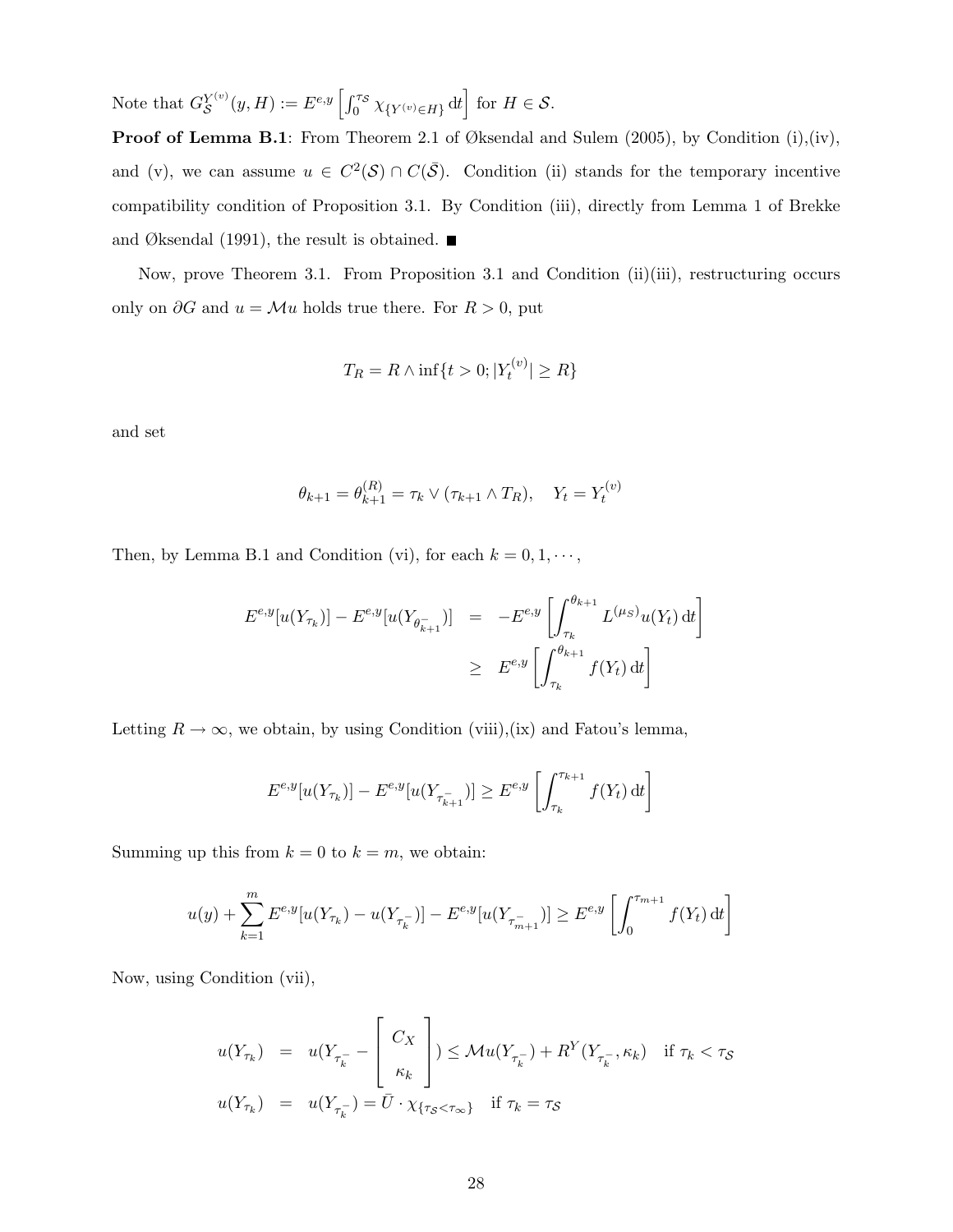and therefore

$$
u(y) + \sum_{k=1}^{m} E^{e,y} [(\mathcal{M}u(Y_{\tau_k^-}) - u(Y_{\tau_k^-})) \cdot \chi_{\{\tau_k < \tau_s\}}]
$$
\n
$$
\geq E^{e,y} \left[ \int_0^{\tau_{m+1}} f(Y_t) \, \mathrm{d}t + u(Y_{\tau_{m+1}^-}) - \sum_{k=1}^m R^Y(Y_{\tau_k^-}, \kappa_k) \right]
$$

By Condition (ii),

$$
\mathcal{M}u(Y_{\tau_k^-})-u(Y_{\tau_k^-})\leq 0
$$

and hence

$$
u(y) \ge E^{e,y} \left[ \int_0^{\tau_{m+1}} f(Y_t) dt + u(Y_{\tau_{m+1}^-}) - \sum_{k=1}^m R^Y(Y_{\tau_k^-}, \kappa_k) \right]
$$

Letting  $m \to N (N \leq \infty)$ ,

$$
u(y) \ge E^{e,y} \left[ \int_0^{\tau_S} f(Y_t) dt + \overline{U} \cdot \chi_{\{\tau_S < \tau_\infty\}} - \sum_{k=1}^N R^Y(Y_{\tau_k^-}, \kappa_k) \right]
$$

Hence,  $u(y) \geq J^{(v)}(y)$  as claimed in Eq.(3.6).

Next, assume that the equality in Condition (x) also holds true. Define  $(\hat{\tau}, \hat{\kappa})$  by Eq.(3.7) and Eq.(3.8) and define  $\hat{v} = (\hat{\mu}_S, \hat{\tau}, \hat{\kappa})$ . By Condition (x), we obtain equalities in the above inequalities. That is, for m,

$$
u(y) = E^{e,y}\left[\int_0^{\tau_{m+1}} f(Y_t) dt + u(Y_{\tau_{m+1}^-}) - \sum_{k=1}^m R^Y(Y_{\tau_k^-}, \kappa_k)\right]
$$

Letting  $m \to N(N \leq \infty)$ ,  $u(y) = J^{(\hat{v})}(y)$ . Combining this with Eq.(3.6), we obtain

$$
u(y) \ge \sup_{v \in V} J^{(v)}(y) \ge J^{(\hat{v})}(y) = u(y)
$$

Hence,  $u(y)=U(y)$  and  $\hat{v}$  is optimal.  $\blacksquare$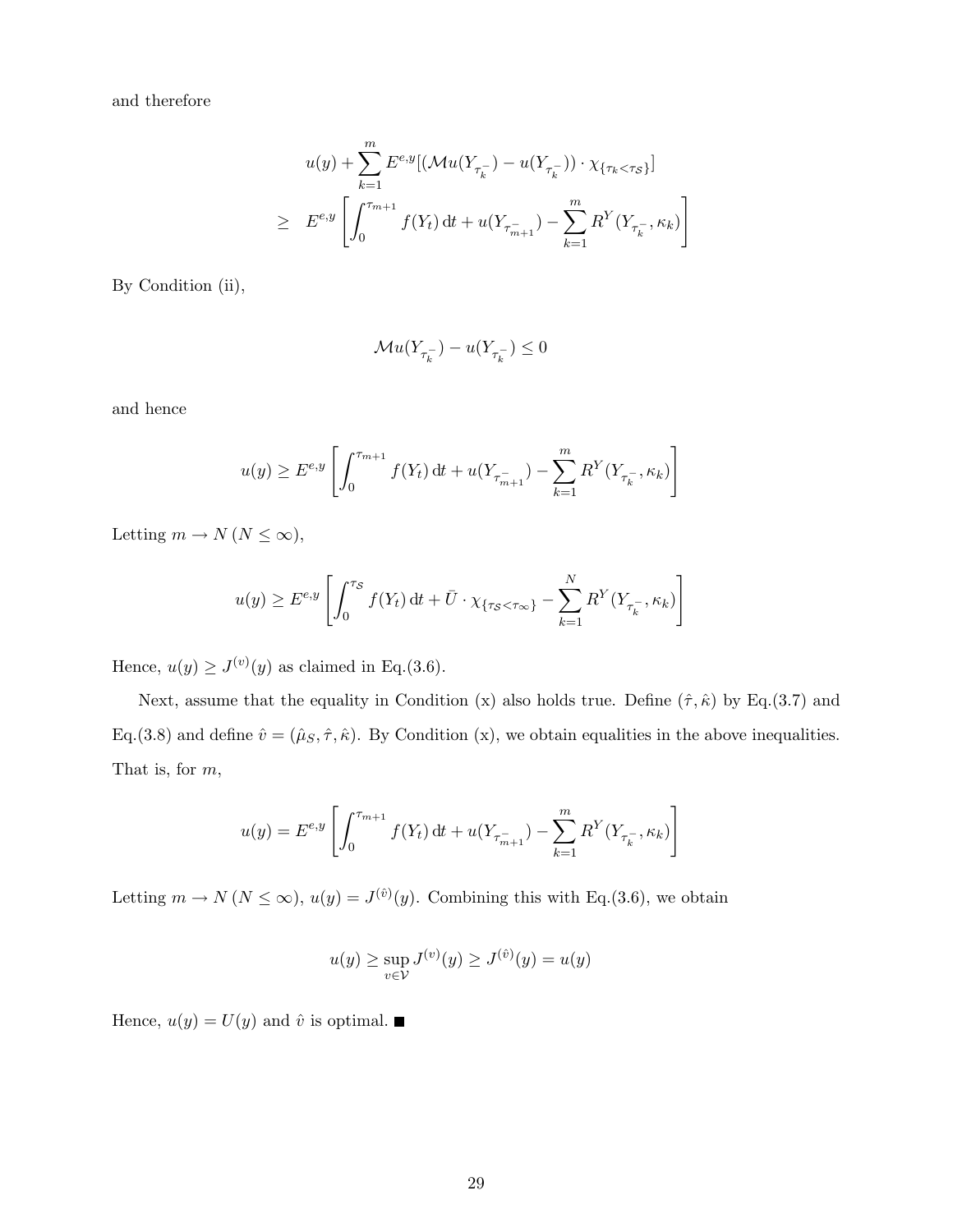### B.4 Proof of Theorem 3.2

Let u be a bounded function in  $C^2(S) \cap C(\overline{S})$  satisfying

$$
f + L^{(\mu_S)}u(y) \le 0 \quad \text{for all } y \in \mathcal{S}, v \in \mathcal{V}
$$
 (B.1)

$$
u(y) = \bar{U} \quad \text{for all } y \in \partial S \tag{B.2}
$$

where  $\mu_S$  represents  $\mathcal{F}_t^1$ -adapted control. Let the combined controls induced by the  $\mathcal{F}_t^1$ -adapted control be denoted by  $v^a$ . The payment process is given by  $dS_t = \mu_S dt$  with  $S_0 = s$ . From Lemma B.1, Dynkin's formula holds true for the Ito process that is controlled by  $v^a$  (Lemma 7.8) of Øksendal (2003), p.112). Hence,

$$
u(y) \ge J^{(v^a)}(y) \tag{B.3}
$$

However, by Theorem 3.1,  $u(y) = U^m(y)$  satisfies Eq.(B.1) and Eq.(B.2). By Eq.(B.3), we obtain  $U^m(y) \geq U^a(y)$  and Theorem 3.2 follows.

### B.5 Proof of Lemma 3.3

First, prove the monotonicity of the value function. From Theorem 3.1, by Ito's formula,

$$
d\left(e^{-\delta t}u(Z_t)\right) = e^{-\delta t}\left(-\delta u(Z_t) + (\mu - \mu_S)u_z(Z_t) + \frac{1}{2}u_{zz}(Z_t)\sigma^2\right)dt + \Sigma(Z_t) dB_t
$$

where  $\Sigma(Z_t) := e^{-\delta t} u_z(Z_t) \sigma$ . For any  $z^0, z^1 \in G_Z$  with  $z^0 < z^1$ , let  $Z^0$  and  $Z^1$  denote the process Z with  $Z(0) = z^0$  and  $Z(0) = z^1$ , respectively. Define

$$
\Delta_z(t) := Z_t^1 - Z_t^0,
$$
  
\n
$$
\Delta_u(t) := u(Z_t^1) - u(Z_t^0),
$$
  
\n
$$
\Delta_{\Sigma}(t) := \Sigma(Z_t^1) - \Sigma(Z_t^0).
$$

Then,

$$
d(e^{-\delta t}\Delta_u) = e^{-\delta t} \left\{ \begin{array}{l} (-\delta u(Z^1) + (\mu - \mu_S)u_z(Z^1) + \frac{1}{2}u_{zz}(Z^1)\sigma^2) \\ -(-\delta u(Z^0) + (\mu - \mu_S)u_z(Z^0) + \frac{1}{2}u_{zz}(Z^0)\sigma^2) \end{array} \right\} dt + \Delta_{\Sigma} dB.
$$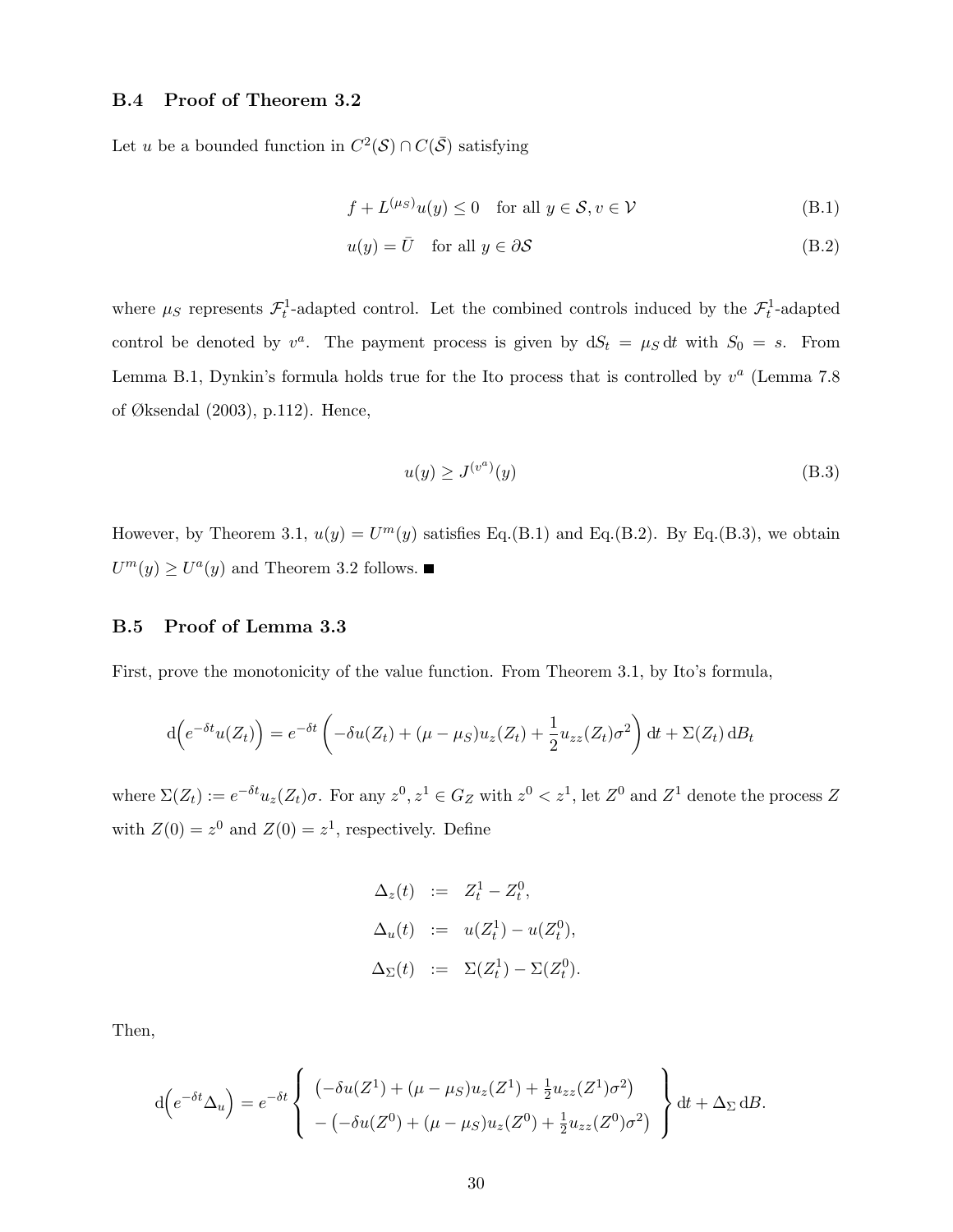Since the HJB equation  $f(y) + L^{(\hat{\mu}_S)}u(y) = 0$  holds,

$$
d\left(e^{-\delta t}\Delta_u\right) = -e^{-\delta t}\left(f(Z^1) - f(Z^0)\right)dt + \Delta_\Sigma dB.
$$
 (B.4)

Since  $f(z)$  is strictly concave, there is an  $\{\mathcal{F}_t\}_{t\geq 0}$ -adapted, strictly positive process  $\zeta_t$  such that

$$
f(Z_t^1) = f(Z_t^0) + \zeta_t + f'(Z_t^1)\Delta_z(t).
$$

Therefore, Eq.(B.4) can be rewritten into:

$$
d\left(e^{-\delta t}\Delta_u(t)\right) = -e^{-\delta t}\left(\zeta_t + f'(Z_t^1)\Delta_z(t)\right)dt + \Delta_\Sigma(t) dB_t.
$$

Next, define an  $\{\mathcal{F}_t\}_{t\geq 0}$ -adapted, strictly positive process  $\{\mathcal{E}_t\}_{t\geq 0}$ : for all  $t \geq 0$ ,

$$
\frac{\mathrm{d}\mathcal{E}_t}{\mathcal{E}_t} := \begin{cases} \frac{f'(Z_t^1)\Delta_z(t)}{\Delta_u(t)} \,\mathrm{d}t & \text{when } \Delta_u(t) \neq 0 \\ 0 & \text{when } \Delta_u(t) = 0 \end{cases} ; \quad \mathcal{E}_0 = 1.
$$

Therefore,

$$
d\left(\mathcal{E}_t e^{-\delta t} \Delta_u(t)\right) = d\mathcal{E}_t \left(e^{-\delta t} \Delta_u(t)\right) + d\left(e^{-\delta t} \Delta_u(t)\right) \mathcal{E}_t
$$
  
= 
$$
-e^{-\delta t} \left(\mathcal{E}_t \zeta_t\right) dt + \mathcal{E}_t \Delta_\Sigma(t) dB_t
$$

By taking conditional expectation, for a stopping time  $\tau_n$ ,

$$
e^{-\delta t} \mathcal{E}_t \Delta_u(t) = E_t^e \left[ e^{-\delta \tau_n} \mathcal{E}_{\tau_n} \Delta_u(\tau_n) + \int_t^{\tau_n} e^{-\delta s} \left( \mathcal{E}_s \zeta_s \right) ds \right]
$$

Since  $Z \geq 0$  by the feasibility condition,  $0 \leq f' \leq 1$ . By assumptions, using the method of successive approximations,  $E^e$  [sup<sub>t</sub>  $\Delta_u(t)^2$ ] < ∞. Also, it is clear that, by the assumption of |  $\Delta_z(t)$  $\Delta_u(t)$  $\Big| < L,$ there is a unique solution  $\mathcal E$  such that  $E^e$   $\left[\sup_t(\mathcal E_t)^2\right]<\infty$ . Therefore,  $E^e$   $\left[\sup_t\left|\mathcal E_te^{-\delta t}\Delta_u(t)\right|\right]<\infty$ . Letting  $n \to \infty$ , and using dominated convergence,

$$
\Delta_u(0) = E_0^e \left[ e^{-\delta(\tau_S^0 \wedge \tau_S^1)} \mathcal{E}_{\tau_S^0 \wedge \tau_S^1} \Delta_u(\tau_S^0 \wedge \tau_S^1) + \int_0^{\tau_S^0 \wedge \tau_S^1} e^{-\delta s} (\mathcal{E}_s \zeta_s) ds \right]
$$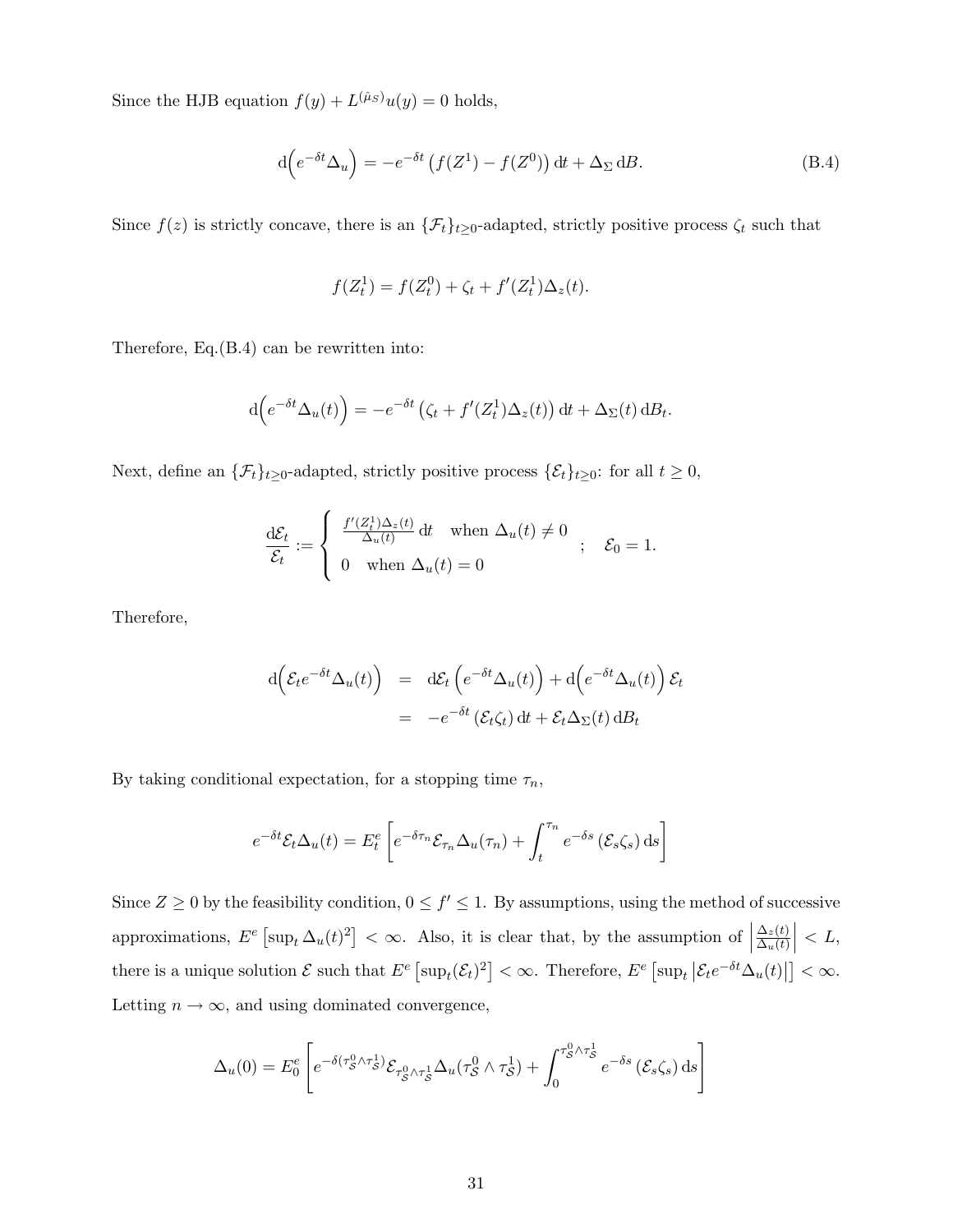where  $\tau_S^0$  and  $\tau_S^1$  denote the liquidation times of  $Z^0$  and  $Z^1$ , respectively. By assumptions, the transversality condition holds true: i.e., when liquidation never occurs,  $\lim_{T\to\infty} e^{-\delta T}u(Z_T) = 0$ . From this transversality condition and Assumption 3.1, by  $\mathcal{E} > 0$  and  $\zeta > 0$ ,  $\Delta_u(0) > 0$ . Hence,  $u(z)$  is strictly increasing.

Next, examine the concavity of the value function. For any  $z^0, z^1 \in G_Z$  where  $Z^0(0) =$  $z^0, Z^1(0) = z^1$  and  $z^0 < z^1$ , and for  $\phi \in (0, 1) \subset \mathbb{R}_+$ , define

$$
\Delta_u^{\phi}(t) := u \left( \phi Z_t^1 + (1 - \phi) Z_t^0 \right) - \left( \phi u(Z_t^1) + (1 - \phi) u(Z_t^0) \right),
$$
  

$$
\Delta_{\Sigma}^{\phi}(t) := \Sigma \left( \phi Z_t^1 + (1 - \phi) Z_t^0 \right) - \left( \phi \Sigma (Z_t^1) + (1 - \phi) \Sigma (Z_t^0) \right).
$$

Since f is strictly concave, by following the same procedures as above,  $\Delta_u^{\phi}(0) > 0$ . That is, the strict concavity of  $u(z)$  is proved.

### B.6 Proof of Lemma 3.4

Suppose that there exists the least upper bound  $\sup G_Z$ , denoted by c. That is, restructuring is accepted when the firm is in sufficiently good shape at  $Z \geq c$ . The firm verifies his true state by using the costly disclosure. Since  $u = \mathcal{M}u$  holds true at  $c = \sup G_Z$ , the payment allowance should be strictly higher than the cost, because of the reputation loss. Every disclosure would lead to a strictly higher level of the re-contracted consumption, which must be in  $G_Z$ . Thus, c is not an upper bound. This contradicts.

Next, suppose that restructuring occurs in equilibrium. There exists  $b = \inf G_Z$ . At the boundary b, the smooth-pasting condition is: for a boundary  $b \in \partial G_Z$ ,

$$
u_z(b) = u_z(z^*) + C_R = 2C_R
$$

where  $z^* := b + \kappa^*_{\tau} - C_X$  represents the firm's restructured allocation after the costly default. Note that the last equality uses the result of  $Eq.(3.14)$ . The value-matching condition is: for the same  $b \in \partial G_Z$ ,

$$
u\left(b\right) = u\left(z^*\right) - C_R\left(K + \kappa^*_{\tau} - b\right)
$$

Hence,  $z^* > b$ . From Lemma 3.3, since u is strictly concave, such b is unique for  $u = \mathcal{M}u$ .  $z^*$  is also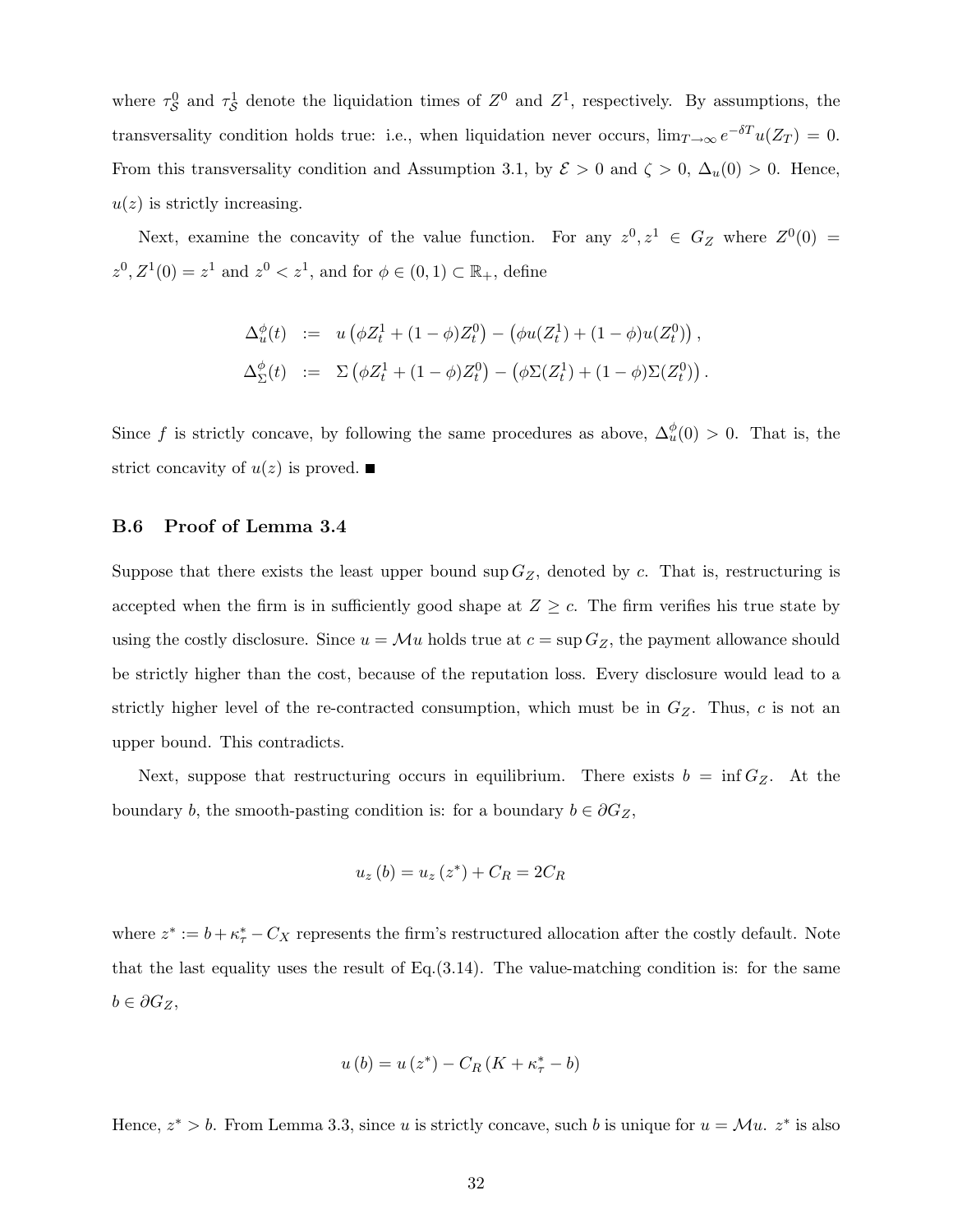uniquely determined. In addition, since u is strictly increasing, for all z such that  $z > b$ ,  $z \in G_Z$ . That is,  $z^*$  is inside in  $G_Z$ , and so  $G_Z = (b, \infty)$ .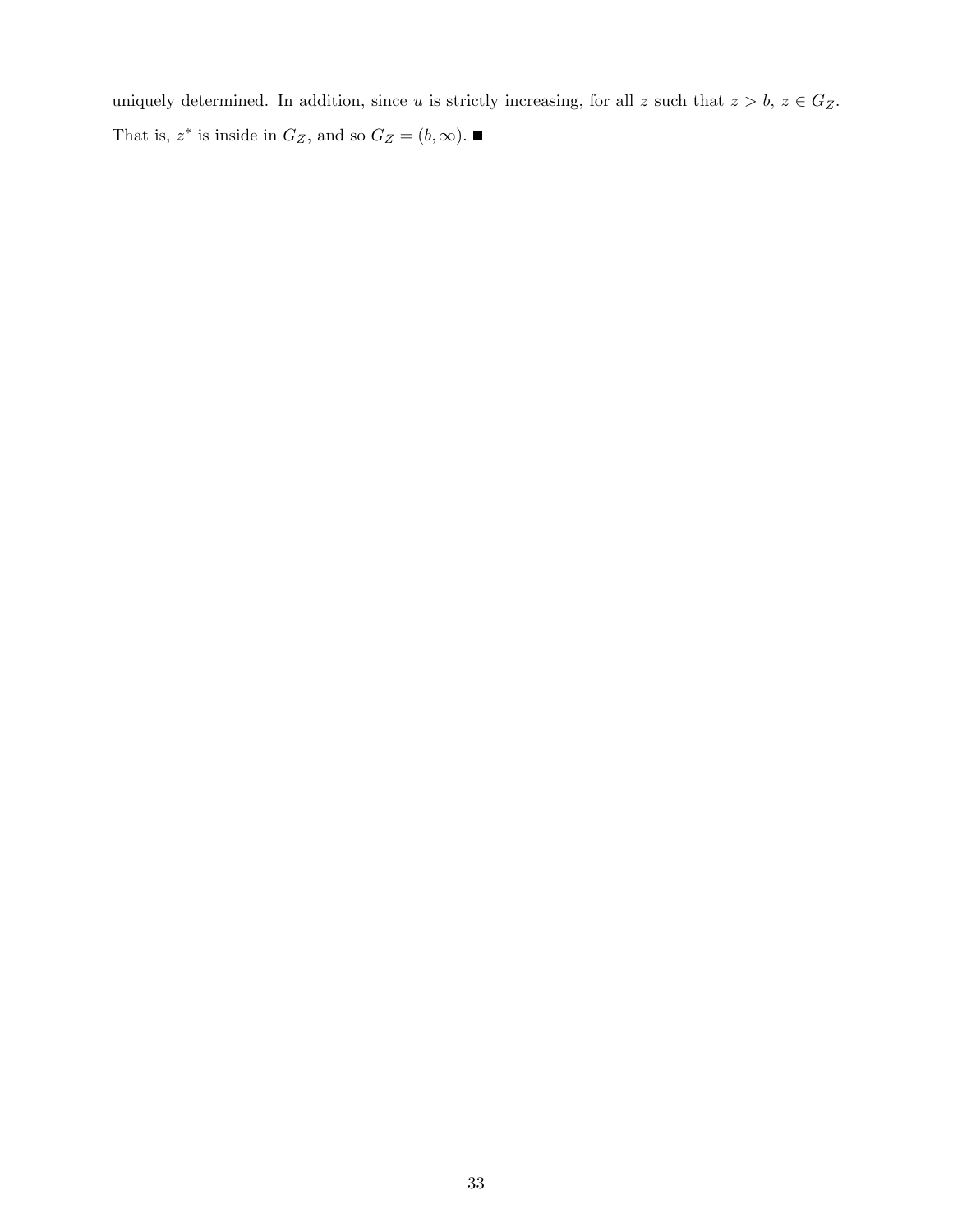### Notes

<sup>1</sup>Duffie and Lando (2001) and Yu (2005) are in line with the literature on structural credit risk, which studies endogenous default under some exogenously given, sufficiently complete security structure of equity and debt (e.g., Leland (1994)) It also studies strategic debt services and debt renegotiation (e.g., Anderson and Sundaresan (1996), Broadie, et al. (2007), Fan and Sundaresan (2000), Mella-Barral and Perraudin (1997)).

<sup>2</sup>The paper of Chen (2003) applies the full-information strategic-renegotiation framework of Fan and Sundaresan (2000) to an informational asymmetry environment, by (i) restricting contracts a priori to having a debt contract providing constant coupons and (ii) taking as given constant loss rates and constant bargaining rates in default. My paper, by contrast, characterizes optimal competitive contracts and endogenous loss rates explicitly in more general economic settings, without imposing those restrictions, and provides deeper insights into optimal capital structure and equilibrium strategic default. Also, He (2010) extends a Leland (1994)-type structural default model to a moral hazard (hidden entrepreneurial effort) problem.

3 In practice, debt restructuring can take the form either of a cut in principal, a lengthening of maturity, or a reduction in interest payments. This paper focuses only on the form of a reduction in interest payments.

4 In previous literature, the finite-period CSV models have been successful in capturing the role of monitoring and auditing in strategically defaultable loans and securities, and have been often used for examining empirically default costs in aggregate economies. For example, see Bernanke, Gertler, and Gilchrist (1999), Levin, Natalucci, and Zakrajšek (2004).

<sup>5</sup>Contrary to Townsend (1979)'s model, the firm has the right to demand disclosure by incurring the costs. This twist simplifies the outcome function form in the contract, in the sense that the less informed lender designs a contract ex ante whereas the fully informed firm undertakes all the ex post actions.

6 In his model, due to a lack of inter-temporal links across stages, the equilibrium disclosure strategy is static, in that only a current shock triggers a disclosure in a history-independent way. Also, Nakamura (2006) extends Wang's model to have two-state Markov chain shocks, which are restrictive. In contrast, this paper generalizes the Markov shock process to have a continuum of states.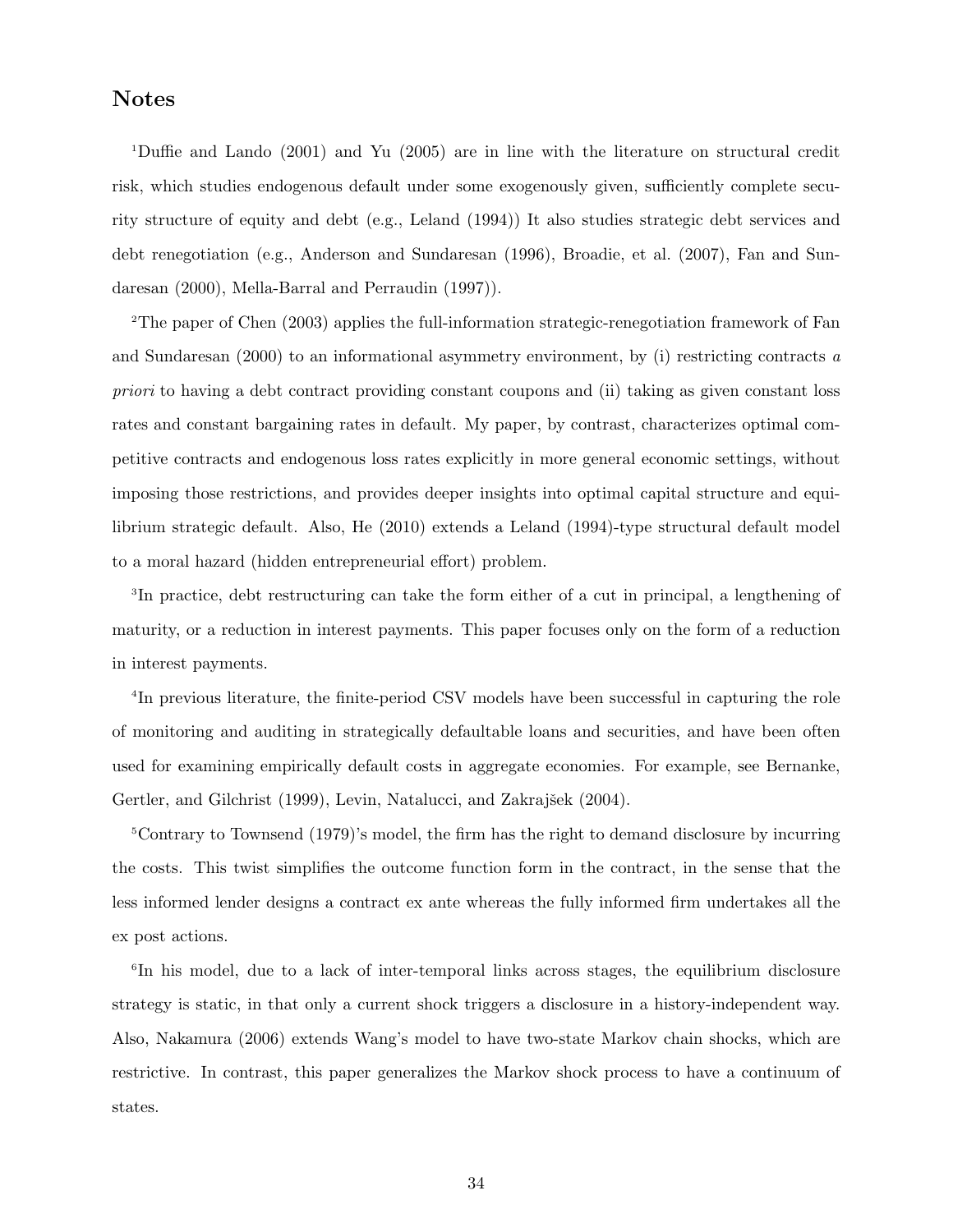<sup>7</sup>For example, see Biais, et al.  $(2007)$ , Cvitanić, Wan, and Zhang  $(2006, 2009)$ , Cvitanić and Zhang (2007), DeMarzo and Sannikov (2006), and He (2010).

<sup>8</sup>Let me mention one caveat: in general, we must be careful when constructing a continuous-time game. A discrete-time dynamic model can form an extensive-form game in a straightforward way by defining some relevant time interval of each stage (e.g., day, week, month, year, etc.) and the timing of events during a component game. In contrast, a continuous-time game has no natural notion of a "previous" stage before a point of time (Fudenberg and Tirole (1985)). Thus, it often faces some difficulty with extensive-form interpretations. Against this problem, this paper shows that  $\{t_-\}\cup [t, t+\triangle)$  is a relevant grid of an infinitesimal component game at a point of time t.

<sup>9</sup>The control problem in Eq.(1.1) is a combination of an impulse control and a continuous Markov control.

 ${}^{10}$ CARA utility has no wealth effect. Using the firm's utility, I characterize level-stationary equilibrium allocations under the optimal contract explicitly. On the other hand, in order to draw pricing implications conveniently, I assume the lender's log utility. The utility forms could be modified to take more general forms like HARA-type one. However, these simple forms are good enough to derive interesting results.

<sup>11</sup>In practice, the outside options are not necessarily exogenous. Rather, they might be statedependent and influenced by strategic disclosure behavior. However, for simplicity, this model assumes the exogenous autarky utility.

<sup>12</sup>For simplicity, I omit corporate net-worth problems in this model.

<sup>13</sup>Another paper of mine modifies the model to have capital accumulation.

<sup>14</sup>This technology is deterministic in the sense that, when demanded, it occurs with probability one.

<sup>15</sup>Much corporate finance literature assumes that a lender is a principal and a borrower is an agent. In this current paper, the relationship is the opposite. I am considering the following situation: a firm writes a security (probably, with the assistance of an underwriter) in order to raise funds in markets, and an investor buys it.

<sup>16</sup>As Simon and Stinchcombe (1989) discuss, there is no natural notion of the "previous" stage before a point of time  $t$  in a continuous-time game. In other words, generally, there may not exist a sequence of the discrete-time games that would converge to the continuous-time game (with some relevant topology) as the discrete-time grid goes to zero. In this paper, by contrast, there exists.